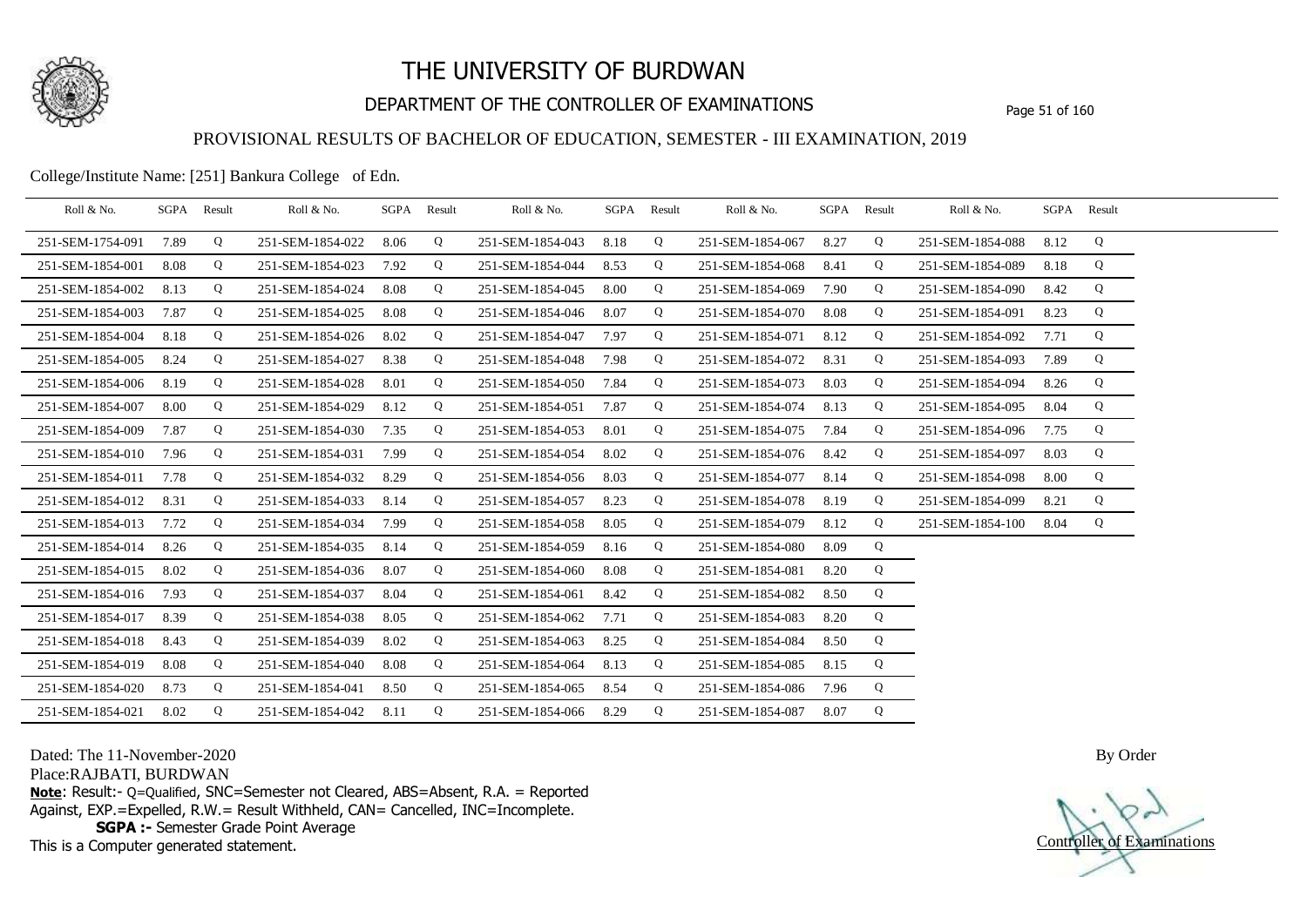

## DEPARTMENT OF THE CONTROLLER OF EXAMINATIONS Page 52 of 160

### PROVISIONAL RESULTS OF BACHELOR OF EDUCATION, SEMESTER - III EXAMINATION, 2019

College/Institute Name: [252] Athena B.Ed. College

| Roll & No.       | SGPA | Result | Roll & No.       |      | SGPA Result | Roll & No.       | SGPA Result |   | Roll & No.       | SGPA Result |   | Roll & No.       |      | SGPA Result |  |
|------------------|------|--------|------------------|------|-------------|------------------|-------------|---|------------------|-------------|---|------------------|------|-------------|--|
| 252-SEM-1754-061 | 8.80 | Q      | 252-SEM-1854-020 | 9.00 | Q           | 252-SEM-1854-041 | 9.12        | Q | 252-SEM-1854-064 | 9.06        | Q | 252-SEM-1854-087 | 9.06 | Q           |  |
| 252-SEM-1754-091 | 9.04 | Q      | 252-SEM-1854-021 | 9.23 | Q           | 252-SEM-1854-042 | 9.14        | Q | 252-SEM-1854-065 | 9.02        | Q | 252-SEM-1854-088 | 8.99 | Q           |  |
| 252-SEM-1854-001 | 9.28 | Q      | 252-SEM-1854-022 | 9.15 | Q           | 252-SEM-1854-043 | 9.09        | Q | 252-SEM-1854-066 | 9.08        | Q | 252-SEM-1854-089 | 9.31 | Q           |  |
| 252-SEM-1854-002 | 9.11 | Q      | 252-SEM-1854-023 | 9.15 | Q           | 252-SEM-1854-044 | 9.04        | Q | 252-SEM-1854-067 | 9.03        | Q | 252-SEM-1854-090 | 9.21 | Q           |  |
| 252-SEM-1854-003 | 8.92 | Q      | 252-SEM-1854-024 | 9.26 | Q           | 252-SEM-1854-045 | 9.09        | Q | 252-SEM-1854-069 | 9.08        | Q | 252-SEM-1854-091 | 8.95 | Q           |  |
| 252-SEM-1854-004 | 9.04 | Q      | 252-SEM-1854-025 | 9.06 | Q           | 252-SEM-1854-046 | 9.10        | Q | 252-SEM-1854-070 | 9.27        | Q | 252-SEM-1854-092 | 9.15 | Q           |  |
| 252-SEM-1854-005 | 8.96 | Q      | 252-SEM-1854-026 | 9.20 | Q           | 252-SEM-1854-047 | 9.15        | Q | 252-SEM-1854-071 | 9.22        | Q | 252-SEM-1854-093 | 9.13 | Q           |  |
| 252-SEM-1854-006 | 9.27 | Q      | 252-SEM-1854-027 | 9.16 | Q           | 252-SEM-1854-049 | 9.08        | Q | 252-SEM-1854-072 | 9.08        | Q | 252-SEM-1854-094 | 9.14 | Q           |  |
| 252-SEM-1854-007 | 8.91 | Q      | 252-SEM-1854-028 | 9.14 | Q           | 252-SEM-1854-050 | 9.15        | Q | 252-SEM-1854-073 | 9.05        | Q | 252-SEM-1854-095 | 9.00 | Q           |  |
| 252-SEM-1854-008 | 9.12 | Q      | 252-SEM-1854-029 | 9.12 | Q           | 252-SEM-1854-051 | 9.27        | Q | 252-SEM-1854-074 | 9.13        | Q | 252-SEM-1854-096 | 9.27 | Q           |  |
| 252-SEM-1854-009 | 9.16 | Q      | 252-SEM-1854-030 | 8.98 | Q           | 252-SEM-1854-052 | 9.17        | Q | 252-SEM-1854-075 | 8.98        | Q | 252-SEM-1854-097 | 9.15 | Q           |  |
| 252-SEM-1854-010 | 9.13 | Q      | 252-SEM-1854-031 | 9.03 | Q           | 252-SEM-1854-053 | 9.01        | Q | 252-SEM-1854-077 | 9.09        | Q | 252-SEM-1854-098 | 9.02 | Q           |  |
| 252-SEM-1854-011 | 9.22 | Q      | 252-SEM-1854-032 | 9.08 | Q           | 252-SEM-1854-054 | 9.13        | Q | 252-SEM-1854-078 | 9.06        | Q | 252-SEM-1854-099 | 9.22 | Q           |  |
| 252-SEM-1854-012 | 9.17 | Q      | 252-SEM-1854-033 | 9.24 | Q           | 252-SEM-1854-055 | 8.99        | Q | 252-SEM-1854-079 | 9.23        | Q | 252-SEM-1854-100 | 9.06 | Q           |  |
| 252-SEM-1854-013 | 9.05 | Q      | 252-SEM-1854-034 | 9.21 | Q           | 252-SEM-1854-056 | 9.24        | Q | 252-SEM-1854-080 | 9.01        | Q |                  |      |             |  |
| 252-SEM-1854-014 | 9.12 | Q      | 252-SEM-1854-035 | 9.07 | Q           | 252-SEM-1854-057 | 9.11        | Q | 252-SEM-1854-081 | 9.29        | Q |                  |      |             |  |
| 252-SEM-1854-015 | 9.07 | Q      | 252-SEM-1854-036 | 9.09 | Q           | 252-SEM-1854-059 | 9.04        | Q | 252-SEM-1854-082 | 9.01        | Q |                  |      |             |  |
| 252-SEM-1854-016 | 9.13 | Q      | 252-SEM-1854-037 | 9.23 | Q           | 252-SEM-1854-060 | 9.09        | Q | 252-SEM-1854-083 | 9.01        | Q |                  |      |             |  |
| 252-SEM-1854-017 | 9.10 | Q      | 252-SEM-1854-038 | 9.09 | Q           | 252-SEM-1854-061 | 9.26        | Q | 252-SEM-1854-084 | 9.12        | Q |                  |      |             |  |
| 252-SEM-1854-018 | 9.14 | Q      | 252-SEM-1854-039 | 9.17 | Q           | 252-SEM-1854-062 | 9.08        | Q | 252-SEM-1854-085 | 8.94        | Q |                  |      |             |  |
| 252-SEM-1854-019 | 9.07 | Q      | 252-SEM-1854-040 | 9.04 | Q           | 252-SEM-1854-063 | 9.00        | Q | 252-SEM-1854-086 | 8.84        | Q |                  |      |             |  |

Dated: The 11-November-2020

Place:RAJBATI, BURDWAN

**Note**: Result:- Q=Qualified, SNC=Semester not Cleared, ABS=Absent, R.A. = Reported Against, EXP.=Expelled, R.W.= Result Withheld, CAN= Cancelled, INC=Incomplete. **SGPA :-** Semester Grade Point Average

This is a Computer generated statement.

Controller of Examinations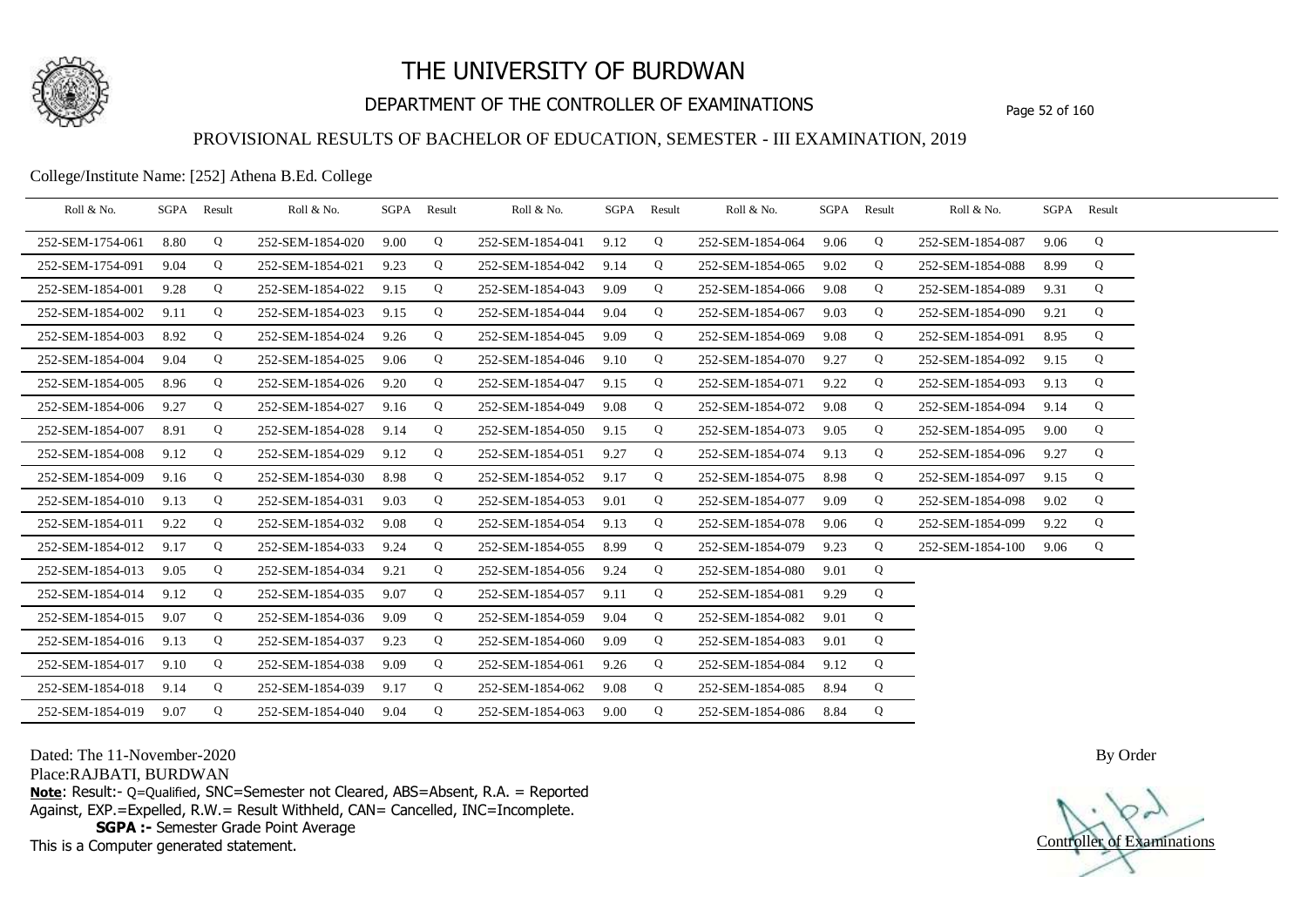

## DEPARTMENT OF THE CONTROLLER OF EXAMINATIONS Page 53 of 160

### PROVISIONAL RESULTS OF BACHELOR OF EDUCATION, SEMESTER - III EXAMINATION, 2019

College/Institute Name: [253] Nikhil Banga Sikshan Mahavidyalaya

| Roll & No.       | SGPA | Result | Roll & No.       | SGPA | Result | Roll & No.       | SGPA | Result | Roll & No. | SGPA | Result | Roll & No. | SGPA Result |
|------------------|------|--------|------------------|------|--------|------------------|------|--------|------------|------|--------|------------|-------------|
| 253-SEM-1854-001 | 9.24 | Q      | 253-SEM-1854-022 | 8.33 | Q      | 253-SEM-1854-043 | 8.33 | Q      |            |      |        |            |             |
| 253-SEM-1854-002 | 8.13 | Q      | 253-SEM-1854-023 | 8.52 | Q      | 253-SEM-1854-044 | 8.59 | Q      |            |      |        |            |             |
| 253-SEM-1854-003 | 8.12 | Q      | 253-SEM-1854-024 | 9.37 | Q      |                  |      |        |            |      |        |            |             |
| 253-SEM-1854-004 | 8.49 | Q      | 253-SEM-1854-025 | 9.18 | Q      |                  |      |        |            |      |        |            |             |
| 253-SEM-1854-005 | 8.76 | Q      | 253-SEM-1854-026 | 9.01 | Q      |                  |      |        |            |      |        |            |             |
| 253-SEM-1854-006 | 8.36 | Q      | 253-SEM-1854-027 | 8.87 | Q      |                  |      |        |            |      |        |            |             |
| 253-SEM-1854-007 | 8.44 | Q      | 253-SEM-1854-028 | 8.69 | Q      |                  |      |        |            |      |        |            |             |
| 253-SEM-1854-008 | 8.89 | Q      | 253-SEM-1854-029 | 8.48 | Q      |                  |      |        |            |      |        |            |             |
| 253-SEM-1854-009 | 9.09 | Q      | 253-SEM-1854-030 | 8.49 | Q      |                  |      |        |            |      |        |            |             |
| 253-SEM-1854-010 | 8.56 | Q      | 253-SEM-1854-031 | 8.25 | Q      |                  |      |        |            |      |        |            |             |
| 253-SEM-1854-011 | 8.61 | Q      | 253-SEM-1854-032 | 8.80 | Q      |                  |      |        |            |      |        |            |             |
| 253-SEM-1854-012 | 8.52 | Q      | 253-SEM-1854-033 | 7.63 | Q      |                  |      |        |            |      |        |            |             |
| 253-SEM-1854-013 | 8.59 | Q      | 253-SEM-1854-034 | 8.66 | Q      |                  |      |        |            |      |        |            |             |
| 253-SEM-1854-014 | 8.72 | Q      | 253-SEM-1854-035 | 8.52 | Q      |                  |      |        |            |      |        |            |             |
| 253-SEM-1854-015 | 8.80 | Q      | 253-SEM-1854-036 | 8.41 | Q      |                  |      |        |            |      |        |            |             |
| 253-SEM-1854-016 | 8.37 | Q      | 253-SEM-1854-037 | 8.43 | Q      |                  |      |        |            |      |        |            |             |
| 253-SEM-1854-017 | 8.54 | Q      | 253-SEM-1854-038 | 8.31 | Q      |                  |      |        |            |      |        |            |             |
| 253-SEM-1854-018 | 8.69 | Q      | 253-SEM-1854-039 | 8.60 | Q      |                  |      |        |            |      |        |            |             |
| 253-SEM-1854-019 | 9.18 | Q      | 253-SEM-1854-040 | 8.79 | Q      |                  |      |        |            |      |        |            |             |
| 253-SEM-1854-020 | 8.66 | Q      | 253-SEM-1854-041 | 8.64 | Q      |                  |      |        |            |      |        |            |             |
| 253-SEM-1854-021 | 8.58 | Q      | 253-SEM-1854-042 | 8.55 | Q      |                  |      |        |            |      |        |            |             |

Dated: The 11-November-2020

Place:RAJBATI, BURDWAN

**Note**: Result:- Q=Qualified, SNC=Semester not Cleared, ABS=Absent, R.A. = Reported Against, EXP.=Expelled, R.W.= Result Withheld, CAN= Cancelled, INC=Incomplete. **SGPA :-** Semester Grade Point Average

This is a Computer generated statement.

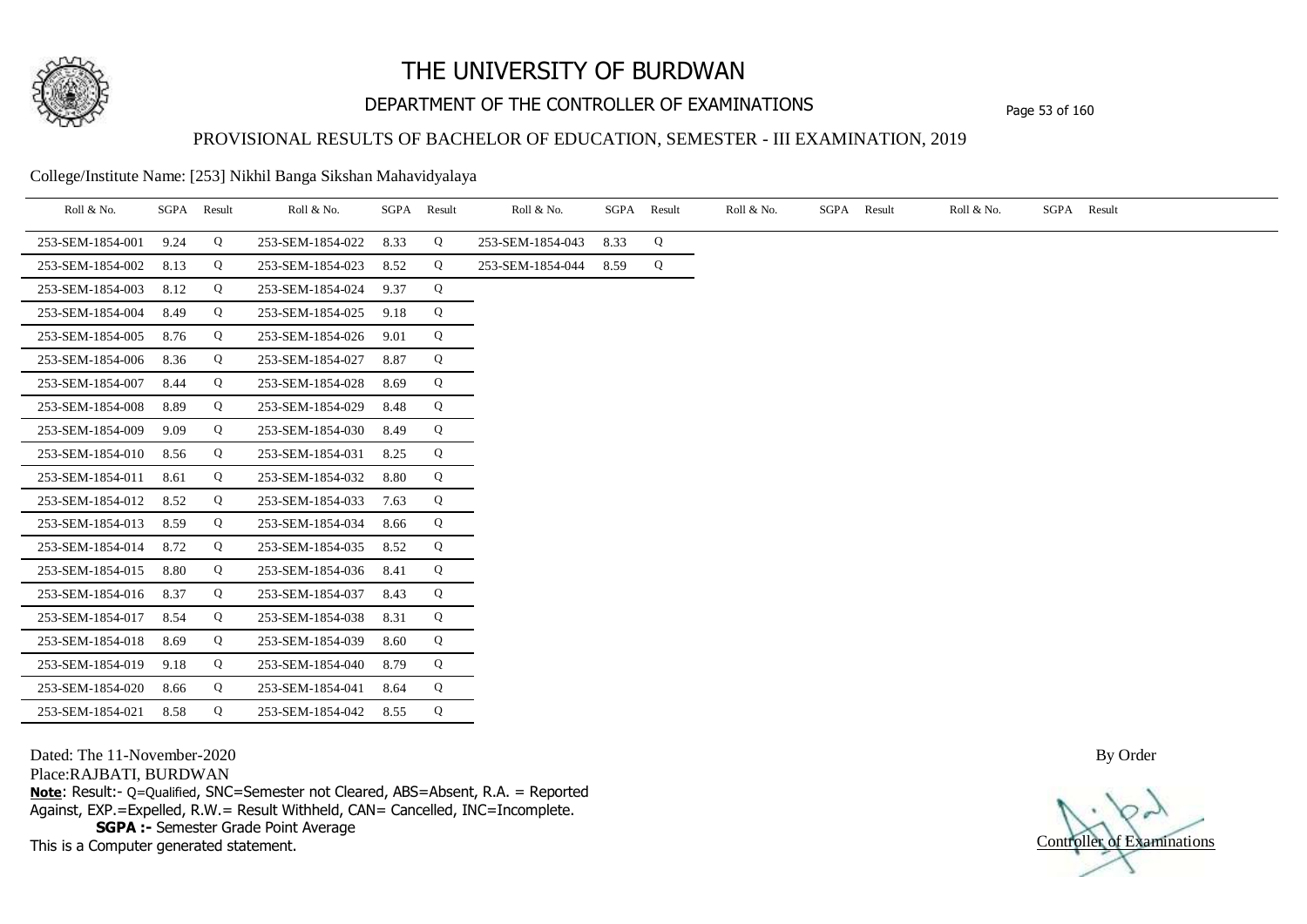

## DEPARTMENT OF THE CONTROLLER OF EXAMINATIONS Page 54 of 160

### PROVISIONAL RESULTS OF BACHELOR OF EDUCATION, SEMESTER - III EXAMINATION, 2019

College/Institute Name: [254] Swarajnagar Teachers' Training College (B.Ed.)

| Roll & No.       |      | SGPA Result | Roll & No.       | SGPA | Result | Roll & No.       | SGPA Result |   | Roll & No.       |      | SGPA Result | Roll & No.       | SGPA Result |   |  |
|------------------|------|-------------|------------------|------|--------|------------------|-------------|---|------------------|------|-------------|------------------|-------------|---|--|
| 254-SEM-1854-001 | 8.40 | Q           | 254-SEM-1854-022 | 8.45 | Q      | 254-SEM-1854-043 | 8.49        | Q | 254-SEM-1854-064 | 8.40 | Q           | 254-SEM-1854-086 | 7.47        | Q |  |
| 254-SEM-1854-002 | 8.94 | Q           | 254-SEM-1854-023 | 8.48 | Q      | 254-SEM-1854-044 | 8.20        | Q | 254-SEM-1854-065 | 8.43 | Q           | 254-SEM-1854-087 | 7.45        | Q |  |
| 254-SEM-1854-003 | 8.41 | Q           | 254-SEM-1854-024 | 8.95 | Q      | 254-SEM-1854-045 | 8.42        | Q | 254-SEM-1854-066 | 7.46 | Q           | 254-SEM-1854-088 | 7.45        | Q |  |
| 254-SEM-1854-004 | 8.44 | Q           | 254-SEM-1854-025 | 8.55 | Q      | 254-SEM-1854-046 | 8.58        | Q | 254-SEM-1854-067 | 9.07 | Q           | 254-SEM-1854-089 | 8.89        | Q |  |
| 254-SEM-1854-005 | 8.58 | Q           | 254-SEM-1854-026 | 8.52 | Q      | 254-SEM-1854-047 | 8.48        | Q | 254-SEM-1854-068 | 8.46 | Q           | 254-SEM-1854-090 | 8.64        | Q |  |
| 254-SEM-1854-006 | 8.52 | Q           | 254-SEM-1854-027 | 7.35 | Q      | 254-SEM-1854-048 | 8.51        | Q | 254-SEM-1854-069 | 8.98 | Q           | 254-SEM-1854-091 | 9.05        | Q |  |
| 254-SEM-1854-007 | 8.46 | Q           | 254-SEM-1854-028 | 8.51 | Q      | 254-SEM-1854-049 | 8.07        | Q | 254-SEM-1854-070 | 8.46 | Q           | 254-SEM-1854-092 | 8.59        | Q |  |
| 254-SEM-1854-008 | 8.23 | Q           | 254-SEM-1854-029 | 8.58 | Q      | 254-SEM-1854-050 | 7.39        | Q | 254-SEM-1854-071 | 8.48 | Q           | 254-SEM-1854-093 | 8.54        | Q |  |
| 254-SEM-1854-009 | 8.56 | Q           | 254-SEM-1854-030 | 8.49 | Q      | 254-SEM-1854-051 | 8.58        | Q | 254-SEM-1854-072 | 8.91 | Q           | 254-SEM-1854-094 | 7.65        | Q |  |
| 254-SEM-1854-010 | 7.43 | Q           | 254-SEM-1854-031 | 8.45 | Q      | 254-SEM-1854-052 | 8.50        | Q | 254-SEM-1854-073 | 8.48 | Q           | 254-SEM-1854-095 | 8.44        | Q |  |
| 254-SEM-1854-011 | 8.51 | Q           | 254-SEM-1854-032 | 8.96 | Q      | 254-SEM-1854-053 | 9.07        | Q | 254-SEM-1854-074 | 8.46 | Q           | 254-SEM-1854-096 | 8.49        | Q |  |
| 254-SEM-1854-012 | 8.57 | Q           | 254-SEM-1854-033 | 8.49 | Q      | 254-SEM-1854-054 | 8.57        | Q | 254-SEM-1854-075 | 8.55 | Q           | 254-SEM-1854-097 | 8.37        | Q |  |
| 254-SEM-1854-013 | 9.04 | Q           | 254-SEM-1854-034 | 8.37 | Q      | 254-SEM-1854-055 | 8.54        | Q | 254-SEM-1854-076 | 7.48 | Q           | 254-SEM-1854-098 | 8.55        | Q |  |
| 254-SEM-1854-014 | 7.41 | Q           | 254-SEM-1854-035 | 8.50 | Q      | 254-SEM-1854-056 | 8.64        | Q | 254-SEM-1854-077 | 8.94 | Q           | 254-SEM-1854-099 | 8.49        | Q |  |
| 254-SEM-1854-015 | 8.42 | Q           | 254-SEM-1854-036 | 8.42 | Q      | 254-SEM-1854-057 | 8.97        | Q | 254-SEM-1854-078 | 9.01 | Q           | 254-SEM-1854-100 | 8.49        | Q |  |
| 254-SEM-1854-016 | 8.52 | Q           | 254-SEM-1854-037 | 9.01 | Q      | 254-SEM-1854-058 | 8.42        | Q | 254-SEM-1854-079 | 9.00 | Q           |                  |             |   |  |
| 254-SEM-1854-017 | 7.42 | Q           | 254-SEM-1854-038 | 7.39 | Q      | 254-SEM-1854-059 | 8.53        | Q | 254-SEM-1854-080 | 7.63 | Q           |                  |             |   |  |
| 254-SEM-1854-018 | 8.50 | Q           | 254-SEM-1854-039 | 7.32 | Q      | 254-SEM-1854-060 | 8.70        | Q | 254-SEM-1854-081 | 8.58 | Q           |                  |             |   |  |
| 254-SEM-1854-019 | 9.06 | Q           | 254-SEM-1854-040 | 8.95 | Q      | 254-SEM-1854-061 | 8.53        | Q | 254-SEM-1854-082 | 8.99 | Q           |                  |             |   |  |
| 254-SEM-1854-020 | 8.57 | Q           | 254-SEM-1854-041 | 8.99 | Q      | 254-SEM-1854-062 | 8.41        | Q | 254-SEM-1854-083 | 8.58 | Q           |                  |             |   |  |
| 254-SEM-1854-021 | 8.49 | Q           | 254-SEM-1854-042 | 9.10 | Q      | 254-SEM-1854-063 | 8.96        | Q | 254-SEM-1854-084 | 8.64 | Q           |                  |             |   |  |

Dated: The 11-November-2020

Place:RAJBATI, BURDWAN

**Note**: Result:- Q=Qualified, SNC=Semester not Cleared, ABS=Absent, R.A. = Reported Against, EXP.=Expelled, R.W.= Result Withheld, CAN= Cancelled, INC=Incomplete. **SGPA :-** Semester Grade Point Average

This is a Computer generated statement.

Controller of Examinations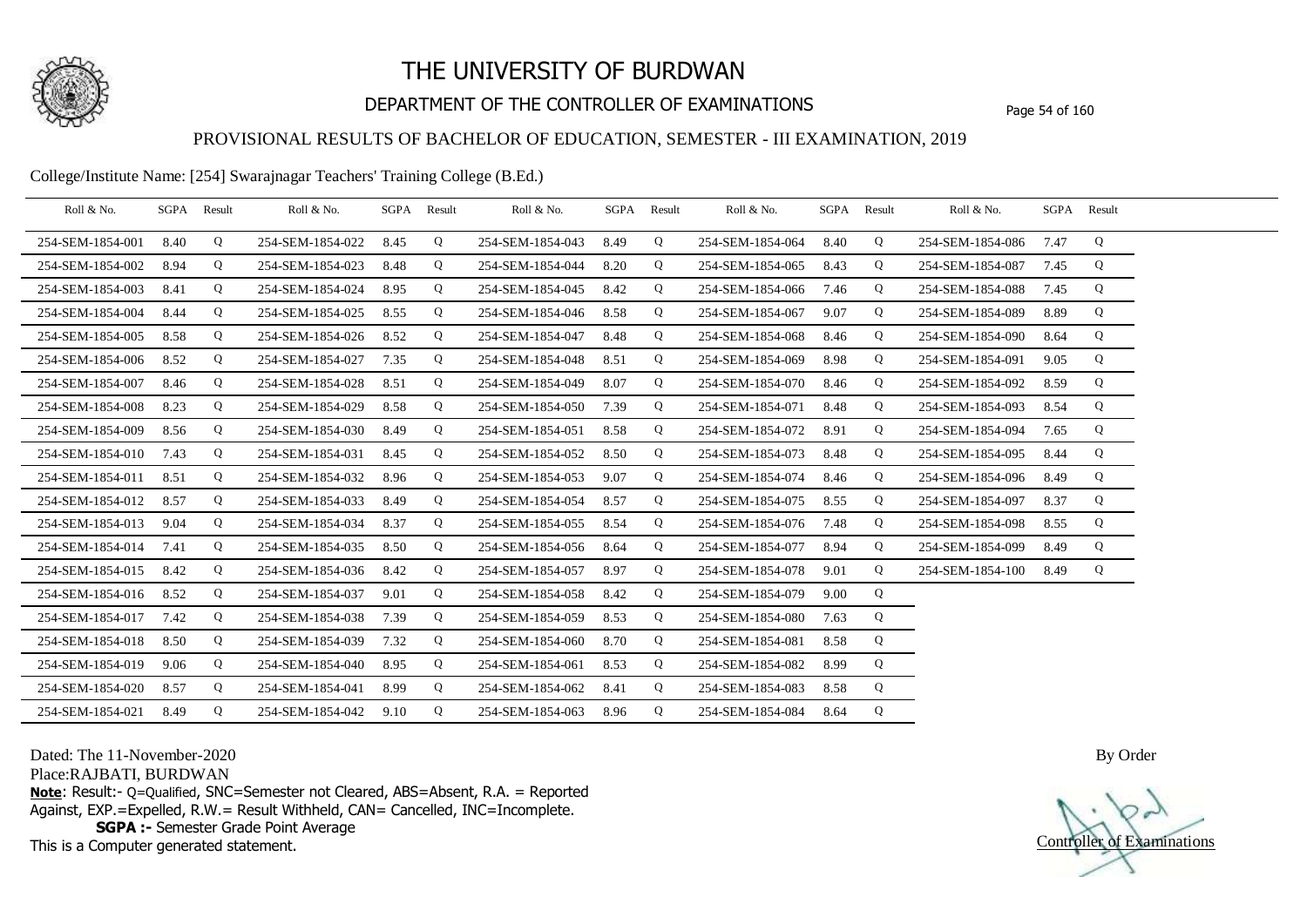

## DEPARTMENT OF THE CONTROLLER OF EXAMINATIONS Page 55 of 160

### PROVISIONAL RESULTS OF BACHELOR OF EDUCATION, SEMESTER - III EXAMINATION, 2019

College/Institute Name: [255] Saltora B.Ed. College

| Roll & No.       |      | SGPA Result | Roll & No.       |      | SGPA Result | Roll & No.       |      | SGPA Result | Roll & No.       | SGPA | Result | Roll & No.       |      | SGPA Result |  |
|------------------|------|-------------|------------------|------|-------------|------------------|------|-------------|------------------|------|--------|------------------|------|-------------|--|
| 255-SEM-1854-001 | 8.63 | Q           | 255-SEM-1854-022 | 8.47 | Q           | 255-SEM-1854-043 | 8.62 | Q           | 255-SEM-1854-065 | 8.63 | Q      | 255-SEM-1854-088 | 8.60 | Q           |  |
| 255-SEM-1854-002 | 8.46 | Q           | 255-SEM-1854-023 | 8.55 | Q           | 255-SEM-1854-044 | 8.62 | Q           | 255-SEM-1854-066 | 8.49 | Q      | 255-SEM-1854-089 | 8.53 | Q           |  |
| 255-SEM-1854-003 | 8.50 | Q           | 255-SEM-1854-024 | 8.56 | Q           | 255-SEM-1854-045 | 8.57 | Q           | 255-SEM-1854-067 |      | INC.   | 255-SEM-1854-090 | 8.58 | Q           |  |
| 255-SEM-1854-004 | 8.65 | Q           | 255-SEM-1854-025 | 8.60 | Q           | 255-SEM-1854-046 | 8.60 | Q           | 255-SEM-1854-068 | 8.70 | Q      | 255-SEM-1854-091 | 8.65 | Q           |  |
| 255-SEM-1854-005 | 8.44 | Q           | 255-SEM-1854-026 | 8.50 | Q           | 255-SEM-1854-047 | 8.38 | Q           | 255-SEM-1854-069 | 8.47 | Q      | 255-SEM-1854-092 | 8.67 | Q           |  |
| 255-SEM-1854-006 | 8.74 | Q           | 255-SEM-1854-027 | 8.50 | Q           | 255-SEM-1854-048 | 8.45 | Q           | 255-SEM-1854-070 | 8.60 | Q      | 255-SEM-1854-093 | 8.50 | Q           |  |
| 255-SEM-1854-007 | 8.48 | Q           | 255-SEM-1854-028 | 8.49 | Q           | 255-SEM-1854-049 | 8.45 | Q           | 255-SEM-1854-071 | 8.60 | Q      | 255-SEM-1854-094 | 8.49 | Q           |  |
| 255-SEM-1854-008 | 8.59 | Q           | 255-SEM-1854-029 | 8.58 | Q           | 255-SEM-1854-050 | 8.54 | Q           | 255-SEM-1854-072 | 8.46 | Q      | 255-SEM-1854-095 | 8.58 | Q           |  |
| 255-SEM-1854-009 | 8.34 | Q           | 255-SEM-1854-030 | 8.47 | Q           | 255-SEM-1854-051 | 8.46 | Q           | 255-SEM-1854-073 | 8.60 | Q      | 255-SEM-1854-096 | 8.43 | Q           |  |
| 255-SEM-1854-010 | 8.49 | Q           | 255-SEM-1854-031 | 8.55 | Q           | 255-SEM-1854-052 | 8.48 | Q           | 255-SEM-1854-075 | 8.64 | Q      | 255-SEM-1854-097 | 8.51 | Q           |  |
| 255-SEM-1854-011 | 8.62 | Q           | 255-SEM-1854-032 | 8.59 | Q           | 255-SEM-1854-053 | 8.58 | Q           | 255-SEM-1854-076 | 8.55 | Q      | 255-SEM-1854-098 | 8.76 | Q           |  |
| 255-SEM-1854-012 | 8.62 | Q           | 255-SEM-1854-033 | 8.58 | Q           | 255-SEM-1854-054 |      | <b>INC</b>  | 255-SEM-1854-077 | 8.60 | Q      | 255-SEM-1854-099 | 8.63 | Q           |  |
| 255-SEM-1854-013 | 8.59 | Q           | 255-SEM-1854-034 | 8.56 | Q           | 255-SEM-1854-055 | 8.66 | Q           | 255-SEM-1854-078 | 8.63 | Q      | 255-SEM-1854-100 | 8.46 | Q           |  |
| 255-SEM-1854-014 | 8.49 | Q           | 255-SEM-1854-035 | 8.60 | Q           | 255-SEM-1854-056 | 8.47 | Q           | 255-SEM-1854-079 | 8.64 | Q      |                  |      |             |  |
| 255-SEM-1854-015 | 8.64 | Q           | 255-SEM-1854-036 | 8.56 | Q           | 255-SEM-1854-057 | 8.47 | Q           | 255-SEM-1854-080 | 8.64 | Q      |                  |      |             |  |
| 255-SEM-1854-016 | 8.77 | Q           | 255-SEM-1854-037 | 8.55 | Q           | 255-SEM-1854-058 | 8.59 | Q           | 255-SEM-1854-081 | 8.68 | Q      |                  |      |             |  |
| 255-SEM-1854-017 | 8.37 | Q           | 255-SEM-1854-038 | 8.65 | Q           | 255-SEM-1854-059 | 8.70 | Q           | 255-SEM-1854-082 | 8.49 | Q      |                  |      |             |  |
| 255-SEM-1854-018 | 8.52 | Q           | 255-SEM-1854-039 | 8.44 | Q           | 255-SEM-1854-060 | 8.58 | Q           | 255-SEM-1854-083 | 8.46 | Q      |                  |      |             |  |
| 255-SEM-1854-019 | 8.59 | Q           | 255-SEM-1854-040 | 8.59 | Q           | 255-SEM-1854-061 | 8.47 | Q           | 255-SEM-1854-084 | 8.52 | Q      |                  |      |             |  |
| 255-SEM-1854-020 | 8.66 | Q           | 255-SEM-1854-041 | 8.47 | Q           | 255-SEM-1854-062 | 8.67 | Q           | 255-SEM-1854-085 | 8.48 | Q      |                  |      |             |  |
| 255-SEM-1854-021 | 8.66 | Q           | 255-SEM-1854-042 | 8.59 | Q           | 255-SEM-1854-064 | 8.58 | Q           | 255-SEM-1854-087 | 8.50 | Q      |                  |      |             |  |

Dated: The 11-November-2020

Place:RAJBATI, BURDWAN

**Note**: Result:- Q=Qualified, SNC=Semester not Cleared, ABS=Absent, R.A. = Reported Against, EXP.=Expelled, R.W.= Result Withheld, CAN= Cancelled, INC=Incomplete. **SGPA :-** Semester Grade Point Average

This is a Computer generated statement.

Controller of Examinations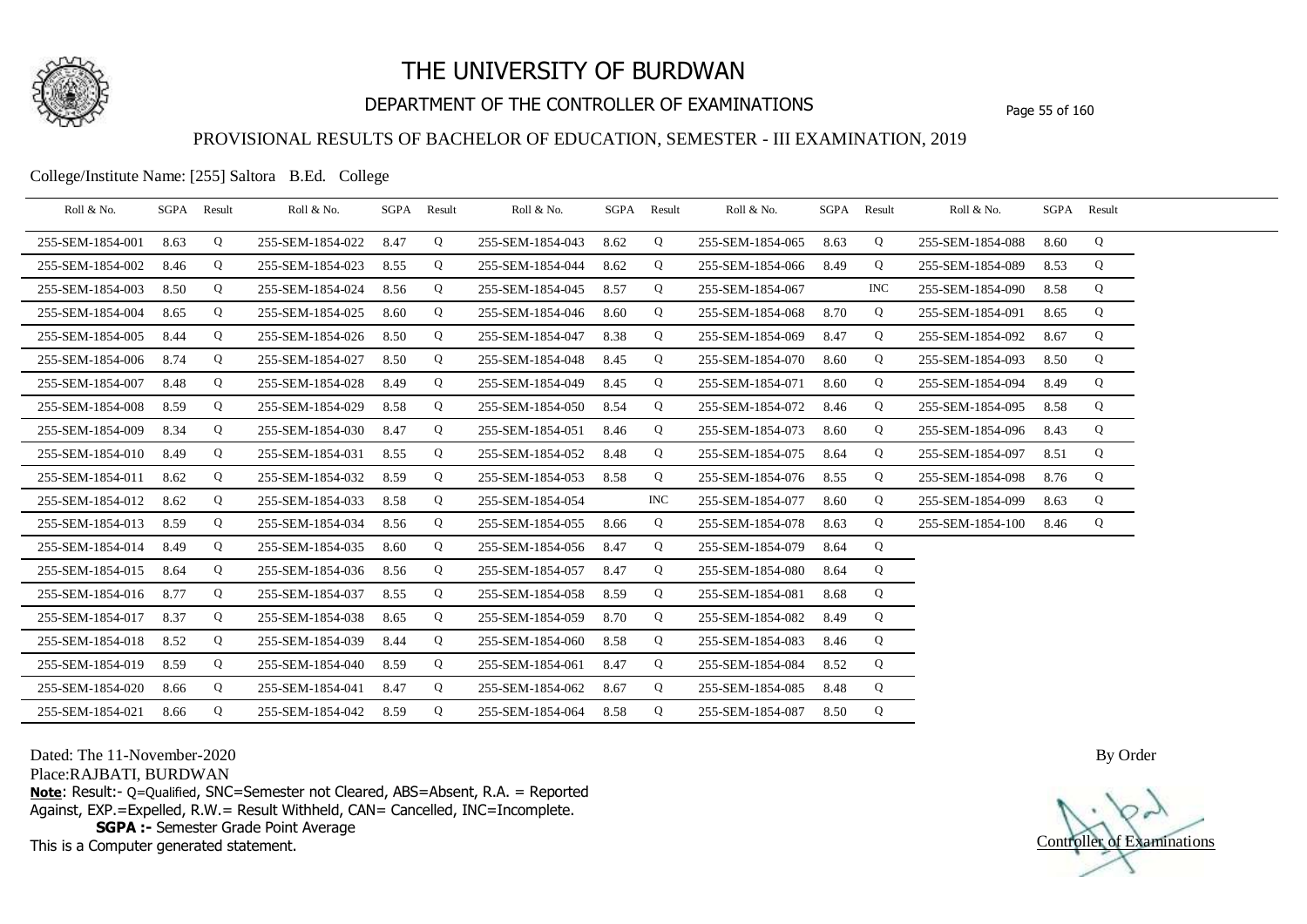

## DEPARTMENT OF THE CONTROLLER OF EXAMINATIONS Page 56 of 160

#### PROVISIONAL RESULTS OF BACHELOR OF EDUCATION, SEMESTER - III EXAMINATION, 2019

College/Institute Name: [256] Raipur B.Ed. College

| Roll & No.       |      | SGPA Result | Roll & No.       |      | SGPA Result | Roll & No.       |      | SGPA Result | Roll & No.       | SGPA | Result | Roll & No. | SGPA Result |
|------------------|------|-------------|------------------|------|-------------|------------------|------|-------------|------------------|------|--------|------------|-------------|
| 256-SEM-1854-001 | 8.48 | Q           | 256-SEM-1854-024 | 8.45 | Q           | 256-SEM-1854-046 | 9.15 | Q           | 256-SEM-1854-067 | 9.15 | Q      |            |             |
| 256-SEM-1854-002 | 8.52 | Q           | 256-SEM-1854-025 | 8.37 | Q           | 256-SEM-1854-047 | 8.40 | Q           | 256-SEM-1854-068 | 8.60 | Q      |            |             |
| 256-SEM-1854-003 | 9.04 | Q           | 256-SEM-1854-026 | 8.44 | Q           | 256-SEM-1854-048 | 8.54 | Q           | 256-SEM-1854-070 | 9.15 | Q      |            |             |
| 256-SEM-1854-004 | 8.47 | Q           | 256-SEM-1854-027 | 9.13 | Q           | 256-SEM-1854-049 | 8.49 | Q           | 256-SEM-1854-071 | 8.50 | Q      |            |             |
| 256-SEM-1854-005 | 8.40 | Q           | 256-SEM-1854-028 | 8.50 | Q           | 256-SEM-1854-050 | 8.29 | Q           | 256-SEM-1854-072 | 8.35 | Q      |            |             |
| 256-SEM-1854-006 | 8.42 | Q           | 256-SEM-1854-029 | 8.41 | Q           | 256-SEM-1854-051 | 8.94 | Q           | 256-SEM-1854-073 | 9.17 | Q      |            |             |
| 256-SEM-1854-008 | 8.56 | Q           | 256-SEM-1854-030 | 8.59 | Q           | 256-SEM-1854-052 | 8.90 | Q           | 256-SEM-1854-075 | 8.50 | Q      |            |             |
| 256-SEM-1854-009 | 8.36 | Q           | 256-SEM-1854-031 | 8.43 | Q           | 256-SEM-1854-053 | 9.15 | Q           | 256-SEM-1854-076 | 8.37 | Q      |            |             |
| 256-SEM-1854-010 | 8.49 | Q           | 256-SEM-1854-032 | 9.09 | Q           | 256-SEM-1854-054 | 8.45 | Q           | 256-SEM-1854-077 | 8.52 | Q      |            |             |
| 256-SEM-1854-011 | 8.38 | Q           | 256-SEM-1854-033 | 8.45 | Q           | 256-SEM-1854-055 | 8.37 | Q           | 256-SEM-1854-078 | 8.45 | Q      |            |             |
| 256-SEM-1854-012 | 8.48 | Q           | 256-SEM-1854-034 | 9.16 | Q           | 256-SEM-1854-056 | 9.15 | Q           |                  |      |        |            |             |
| 256-SEM-1854-013 | 8.30 | Q           | 256-SEM-1854-035 | 8.48 | Q           | 256-SEM-1854-057 | 8.47 | Q           |                  |      |        |            |             |
| 256-SEM-1854-015 | 8.46 | Q           | 256-SEM-1854-036 | 9.01 | Q           | 256-SEM-1854-058 | 8.34 | Q           |                  |      |        |            |             |
| 256-SEM-1854-016 | 8.24 | Q           | 256-SEM-1854-038 | 8.38 | Q           | 256-SEM-1854-059 | 8.36 | Q           |                  |      |        |            |             |
| 256-SEM-1854-017 | 8.90 | Q           | 256-SEM-1854-039 | 9.06 | Q           | 256-SEM-1854-060 | 8.28 | Q           |                  |      |        |            |             |
| 256-SEM-1854-018 | 8.24 | Q           | 256-SEM-1854-040 | 8.38 | Q           | 256-SEM-1854-061 | 9.31 | Q           |                  |      |        |            |             |
| 256-SEM-1854-019 | 8.43 | Q           | 256-SEM-1854-041 | 8.39 | Q           | 256-SEM-1854-062 | 8.18 | Q           |                  |      |        |            |             |
| 256-SEM-1854-020 | 9.07 | Q           | 256-SEM-1854-042 | 8.46 | Q           | 256-SEM-1854-063 | 9.17 | Q           |                  |      |        |            |             |
| 256-SEM-1854-021 | 8.41 | Q           | 256-SEM-1854-043 | 8.39 | Q           | 256-SEM-1854-064 | 8.44 | Q           |                  |      |        |            |             |
| 256-SEM-1854-022 | 8.38 | Q           | 256-SEM-1854-044 | 8.34 | Q           | 256-SEM-1854-065 | 9.08 | Q           |                  |      |        |            |             |
| 256-SEM-1854-023 | 8.14 | Q           | 256-SEM-1854-045 | 8.83 | Q           | 256-SEM-1854-066 | 8.56 | Q           |                  |      |        |            |             |

Dated: The 11-November-2020

Place:RAJBATI, BURDWAN

**Note**: Result:- Q=Qualified, SNC=Semester not Cleared, ABS=Absent, R.A. = Reported Against, EXP.=Expelled, R.W.= Result Withheld, CAN= Cancelled, INC=Incomplete. **SGPA :-** Semester Grade Point Average

This is a Computer generated statement.

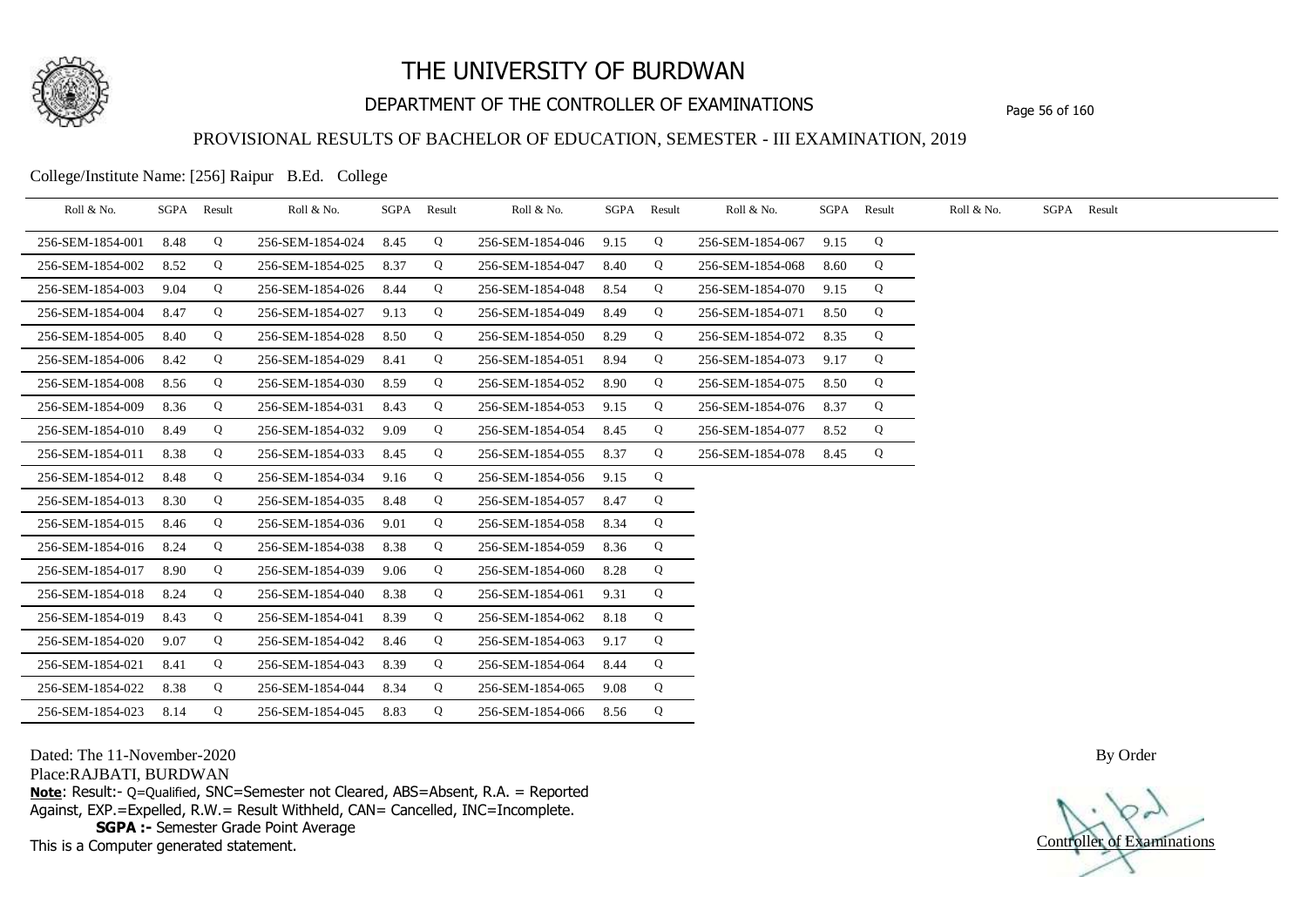

## DEPARTMENT OF THE CONTROLLER OF EXAMINATIONS Page 57 of 160

### PROVISIONAL RESULTS OF BACHELOR OF EDUCATION, SEMESTER - III EXAMINATION, 2019

College/Institute Name: [258] Udyog College of Education

| Roll & No.       |      | SGPA Result | Roll & No.       |      | SGPA Result | Roll & No.            | SGPA Result |   | Roll & No.       |      | SGPA Result | Roll & No.       |      | SGPA Result |  |
|------------------|------|-------------|------------------|------|-------------|-----------------------|-------------|---|------------------|------|-------------|------------------|------|-------------|--|
| 258-SEM-1854-001 | 8.59 | Q           | 258-SEM-1854-023 | 8.60 | Q           | 258-SEM-1854-045      | 8.49        | Q | 258-SEM-1854-067 | 8.69 | Q           | 258-SEM-1854-088 | 8.43 | Q           |  |
| 258-SEM-1854-002 | 8.49 | Q           | 258-SEM-1854-024 | 8.48 | Q           | 258-SEM-1854-047      | 8.60        | Q | 258-SEM-1854-068 | 8.56 | Q           | 258-SEM-1854-089 | 8.57 | Q           |  |
| 258-SEM-1854-003 | 8.62 | Q           | 258-SEM-1854-025 | 8.51 | Q           | 258-SEM-1854-048      | 8.55        | Q | 258-SEM-1854-069 | 8.49 | Q           | 258-SEM-1854-090 | 8.63 | Q           |  |
| 258-SEM-1854-004 | 8.66 | Q           | 258-SEM-1854-026 | 8.59 | Q           | 258-SEM-1854-049      | 8.52        | Q | 258-SEM-1854-070 | 8.44 | Q           | 258-SEM-1854-091 | 8.61 | Q           |  |
| 258-SEM-1854-005 | 8.52 | Q           | 258-SEM-1854-027 | 8.50 | Q           | 258-SEM-1854-050      | 8.54        | Q | 258-SEM-1854-071 | 8.56 | Q           | 258-SEM-1854-092 | 8.45 | Q           |  |
| 258-SEM-1854-006 | 8.45 | Q           | 258-SEM-1854-028 | 8.56 | Q           | 258-SEM-1854-051      | 8.59        | Q | 258-SEM-1854-072 | 8.50 | Q           | 258-SEM-1854-093 | 8.38 | Q           |  |
| 258-SEM-1854-007 | 8.54 | Q           | 258-SEM-1854-029 | 8.73 | Q           | 258-SEM-1854-052      | 8.65        | Q | 258-SEM-1854-073 | 8.38 | Q           | 258-SEM-1854-094 | 8.64 | Q           |  |
| 258-SEM-1854-008 | 8.55 | Q           | 258-SEM-1854-030 | 8.57 | Q           | 258-SEM-1854-053      | 8.59        | Q | 258-SEM-1854-074 | 8.45 | Q           | 258-SEM-1854-095 | 8.68 | Q           |  |
| 258-SEM-1854-009 | 8.78 | Q           | 258-SEM-1854-031 | 8.67 | Q           | 258-SEM-1854-054      | 8.53        | Q | 258-SEM-1854-075 | 8.30 | Q           | 258-SEM-1854-096 | 8.55 | Q           |  |
| 258-SEM-1854-010 | 8.49 | Q           | 258-SEM-1854-032 | 8.61 | Q           | 258-SEM-1854-055      | 8.71        | Q | 258-SEM-1854-076 | 8.53 | Q           | 258-SEM-1854-097 | 8.66 | Q           |  |
| 258-SEM-1854-011 | 8.64 | Q           | 258-SEM-1854-034 | 8.81 | Q           | 258-SEM-1854-056      | 8.60        | Q | 258-SEM-1854-077 | 8.42 | Q           | 258-SEM-1854-098 | 8.52 | Q           |  |
| 258-SEM-1854-012 | 8.56 | Q           | 258-SEM-1854-035 | 8.51 | Q           | 258-SEM-1854-057      | 8.75        | Q | 258-SEM-1854-078 | 8.65 | Q           | 258-SEM-1854-099 | 8.60 | Q           |  |
| 258-SEM-1854-013 | 8.54 | Q           | 258-SEM-1854-036 | 8.55 | Q           | 258-SEM-1854-058      | 8.54        | Q | 258-SEM-1854-079 | 8.47 | Q           | 258-SEM-1854-100 | 8.50 | Q           |  |
| 258-SEM-1854-014 | 8.55 | Q           | 258-SEM-1854-037 | 8.54 | Q           | 258-SEM-1854-059      | 8.63        | Q | 258-SEM-1854-080 | 8.52 | Q           |                  |      |             |  |
| 258-SEM-1854-015 | 8.33 | Q           | 258-SEM-1854-038 | 8.47 | Q           | 258-SEM-1854-060      | 8.46        | Q | 258-SEM-1854-081 | 8.44 | Q           |                  |      |             |  |
| 258-SEM-1854-016 | 8.39 | Q           | 258-SEM-1854-039 | 8.62 | Q           | 258-SEM-1854-061      | 8.61        | Q | 258-SEM-1854-082 | 8.69 | Q           |                  |      |             |  |
| 258-SEM-1854-017 | 8.45 | Q           | 258-SEM-1854-040 | 8.53 | Q           | 258-SEM-1854-062      | 8.32        | Q | 258-SEM-1854-083 | 8.74 | Q           |                  |      |             |  |
| 258-SEM-1854-018 | 8.52 | Q           | 258-SEM-1854-041 | 8.36 | Q           | 258-SEM-1854-063      | 8.65        | Q | 258-SEM-1854-084 | 8.57 | Q           |                  |      |             |  |
| 258-SEM-1854-020 | 8.61 | Q           | 258-SEM-1854-042 | 8.57 | Q           | 258-SEM-1854-064      | 8.59        | Q | 258-SEM-1854-085 | 8.76 | Q           |                  |      |             |  |
| 258-SEM-1854-021 | 8.60 | Q           | 258-SEM-1854-043 | 8.60 | Q           | 258-SEM-1854-065      | 8.61        | Q | 258-SEM-1854-086 | 8.74 | Q           |                  |      |             |  |
| 258-SEM-1854-022 | 8.68 | Q           | 258-SEM-1854-044 | 8.31 | Q           | 258-SEM-1854-066 8.67 |             | Q | 258-SEM-1854-087 | 8.75 | Q           |                  |      |             |  |

Dated: The 11-November-2020

Place:RAJBATI, BURDWAN

**Note**: Result:- Q=Qualified, SNC=Semester not Cleared, ABS=Absent, R.A. = Reported Against, EXP.=Expelled, R.W.= Result Withheld, CAN= Cancelled, INC=Incomplete. **SGPA :-** Semester Grade Point Average

This is a Computer generated statement.

Controller of Examinations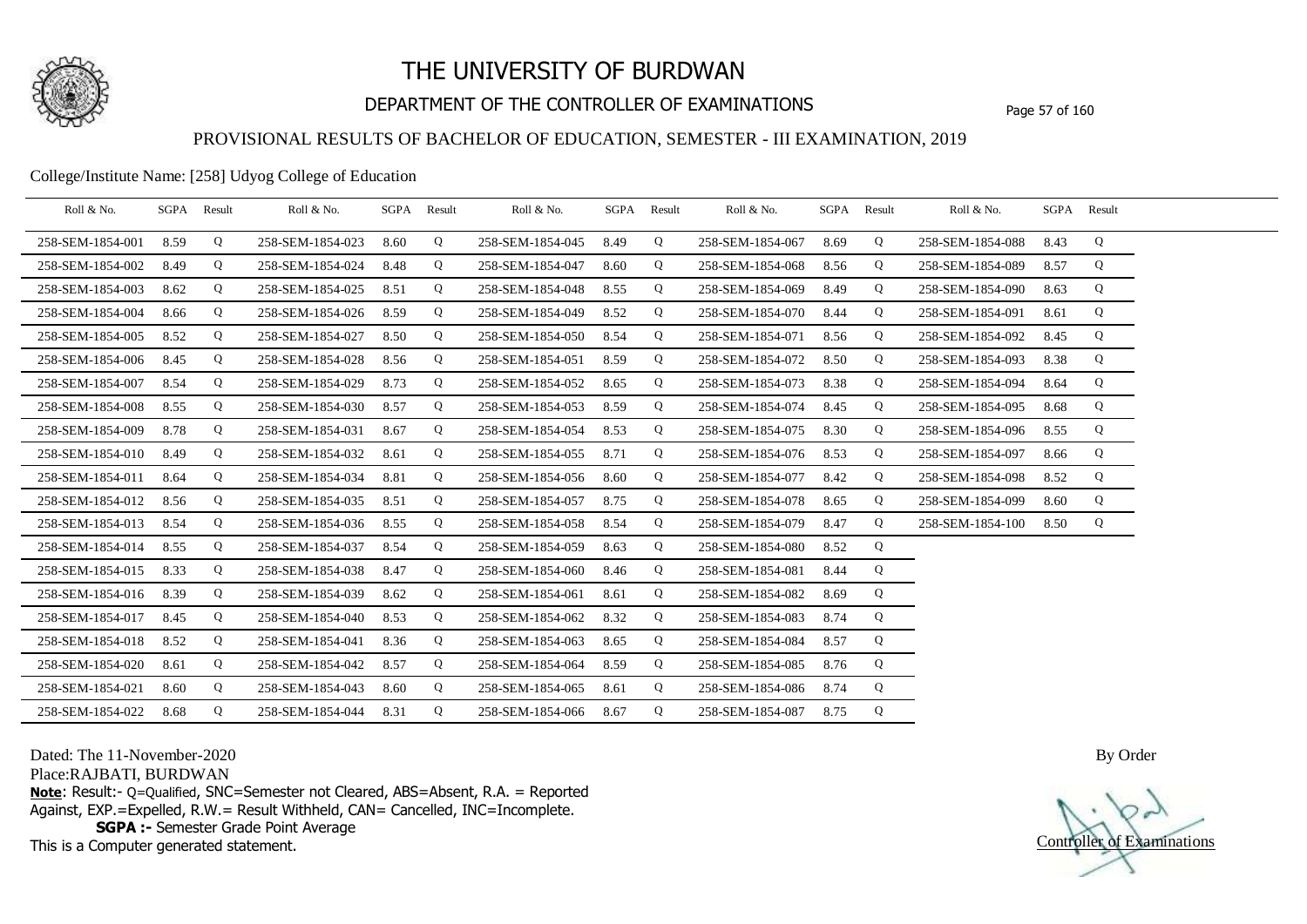

## DEPARTMENT OF THE CONTROLLER OF EXAMINATIONS Page 58 of 160

### PROVISIONAL RESULTS OF BACHELOR OF EDUCATION, SEMESTER - III EXAMINATION, 2019

#### College/Institute Name: [259] Simlapal College of Education

| Roll & No.       | SGPA | Result | Roll & No.       |      | SGPA Result | Roll & No.       |      | SGPA Result | Roll & No.       | SGPA | Result | Roll & No.       |      | SGPA Result |  |
|------------------|------|--------|------------------|------|-------------|------------------|------|-------------|------------------|------|--------|------------------|------|-------------|--|
| 259-SEM-1754-041 |      | INC.   | 259-SEM-1854-025 | 8.83 | Q           | 259-SEM-1854-046 | 8.61 | Q           | 259-SEM-1854-067 | 8.71 | Q      | 259-SEM-1854-089 | 8.50 | Q           |  |
| 259-SEM-1854-001 | 8.71 | Q      | 259-SEM-1854-026 | 8.54 | Q           | 259-SEM-1854-047 | 8.74 | Q           | 259-SEM-1854-068 | 8.71 | Q      | 259-SEM-1854-090 | 8.67 | Q           |  |
| 259-SEM-1854-002 | 8.42 | Q      | 259-SEM-1854-027 | 8.45 | Q           | 259-SEM-1854-048 | 8.62 | Q           | 259-SEM-1854-069 | 8.64 | Q      | 259-SEM-1854-091 | 8.73 | Q           |  |
| 259-SEM-1854-003 | 8.72 | Q      | 259-SEM-1854-028 | 8.50 | Q           | 259-SEM-1854-049 | 8.72 | Q           | 259-SEM-1854-070 | 8.77 | Q      | 259-SEM-1854-092 | 8.63 | Q           |  |
| 259-SEM-1854-004 | 8.66 | Q      | 259-SEM-1854-029 | 8.54 | Q           | 259-SEM-1854-050 | 8.52 | Q           | 259-SEM-1854-071 | 8.70 | Q      | 259-SEM-1854-093 | 8.43 | Q           |  |
| 259-SEM-1854-005 | 8.73 | Q      | 259-SEM-1854-030 | 8.50 | Q           | 259-SEM-1854-051 | 8.72 | Q           | 259-SEM-1854-072 | 8.76 | Q      | 259-SEM-1854-094 | 8.72 | Q           |  |
| 259-SEM-1854-006 | 8.58 | Q      | 259-SEM-1854-031 | 8.71 | Q           | 259-SEM-1854-052 | 8.28 | Q           | 259-SEM-1854-073 | 8.63 | Q      | 259-SEM-1854-095 | 8.52 | Q           |  |
| 259-SEM-1854-008 | 8.76 | Q      | 259-SEM-1854-032 | 8.73 | Q           | 259-SEM-1854-053 | 8.78 | Q           | 259-SEM-1854-074 | 8.40 | Q      | 259-SEM-1854-096 | 8.74 | Q           |  |
| 259-SEM-1854-009 | 8.39 | Q      | 259-SEM-1854-033 | 8.34 | Q           | 259-SEM-1854-054 | 8.52 | Q           | 259-SEM-1854-075 | 8.38 | Q      | 259-SEM-1854-097 | 8.72 | Q           |  |
| 259-SEM-1854-010 | 8.60 | Q      | 259-SEM-1854-034 | 8.71 | Q           | 259-SEM-1854-055 | 8.64 | Q           | 259-SEM-1854-076 | 8.72 | Q      | 259-SEM-1854-098 | 8.67 | Q           |  |
| 259-SEM-1854-011 | 8.29 | Q      | 259-SEM-1854-035 | 8.73 | Q           | 259-SEM-1854-056 | 8.49 | Q           | 259-SEM-1854-077 | 8.70 | Q      | 259-SEM-1854-099 | 8.72 | Q           |  |
| 259-SEM-1854-012 | 8.56 | Q      | 259-SEM-1854-036 | 8.80 | Q           | 259-SEM-1854-057 | 8.71 | Q           | 259-SEM-1854-078 | 8.65 | Q      | 259-SEM-1854-100 | 8.61 | Q           |  |
| 259-SEM-1854-013 | 8.41 | Q      | 259-SEM-1854-037 | 8.69 | Q           | 259-SEM-1854-058 | 8.54 | Q           | 259-SEM-1854-079 | 8.33 | Q      |                  |      |             |  |
| 259-SEM-1854-014 | 8.71 | Q      | 259-SEM-1854-038 | 8.72 | Q           | 259-SEM-1854-059 | 8.77 | Q           | 259-SEM-1854-080 | 8.72 | Q      |                  |      |             |  |
| 259-SEM-1854-016 | 8.46 | Q      | 259-SEM-1854-039 | 8.53 | Q           | 259-SEM-1854-060 | 8.58 | Q           | 259-SEM-1854-082 | 8.45 | Q      |                  |      |             |  |
| 259-SEM-1854-017 | 8.63 | Q      | 259-SEM-1854-040 | 8.79 | Q           | 259-SEM-1854-061 | 8.77 | Q           | 259-SEM-1854-083 | 8.51 | Q      |                  |      |             |  |
| 259-SEM-1854-019 | 8.48 | Q      | 259-SEM-1854-041 | 8.82 | Q           | 259-SEM-1854-062 | 8.75 | Q           | 259-SEM-1854-084 | 8.57 | Q      |                  |      |             |  |
| 259-SEM-1854-020 | 8.79 | Q      | 259-SEM-1854-042 | 8.73 | Q           | 259-SEM-1854-063 | 8.41 | Q           | 259-SEM-1854-085 | 8.62 | Q      |                  |      |             |  |
| 259-SEM-1854-021 | 8.83 | Q      | 259-SEM-1854-043 | 8.59 | Q           | 259-SEM-1854-064 | 8.80 | Q           | 259-SEM-1854-086 | 8.58 | Q      |                  |      |             |  |
| 259-SEM-1854-022 | 8.59 | Q      | 259-SEM-1854-044 | 8.35 | Q           | 259-SEM-1854-065 | 8.64 | Q           | 259-SEM-1854-087 | 8.62 | Q      |                  |      |             |  |
| 259-SEM-1854-023 | 8.61 | Q      | 259-SEM-1854-045 | 8.63 | Q           | 259-SEM-1854-066 | 8.40 | Q           | 259-SEM-1854-088 | 8.56 | Q      |                  |      |             |  |

Dated: The 11-November-2020

Place:RAJBATI, BURDWAN

**Note**: Result:- Q=Qualified, SNC=Semester not Cleared, ABS=Absent, R.A. = Reported Against, EXP.=Expelled, R.W.= Result Withheld, CAN= Cancelled, INC=Incomplete. **SGPA :-** Semester Grade Point Average

This is a Computer generated statement.

Controller of Examinations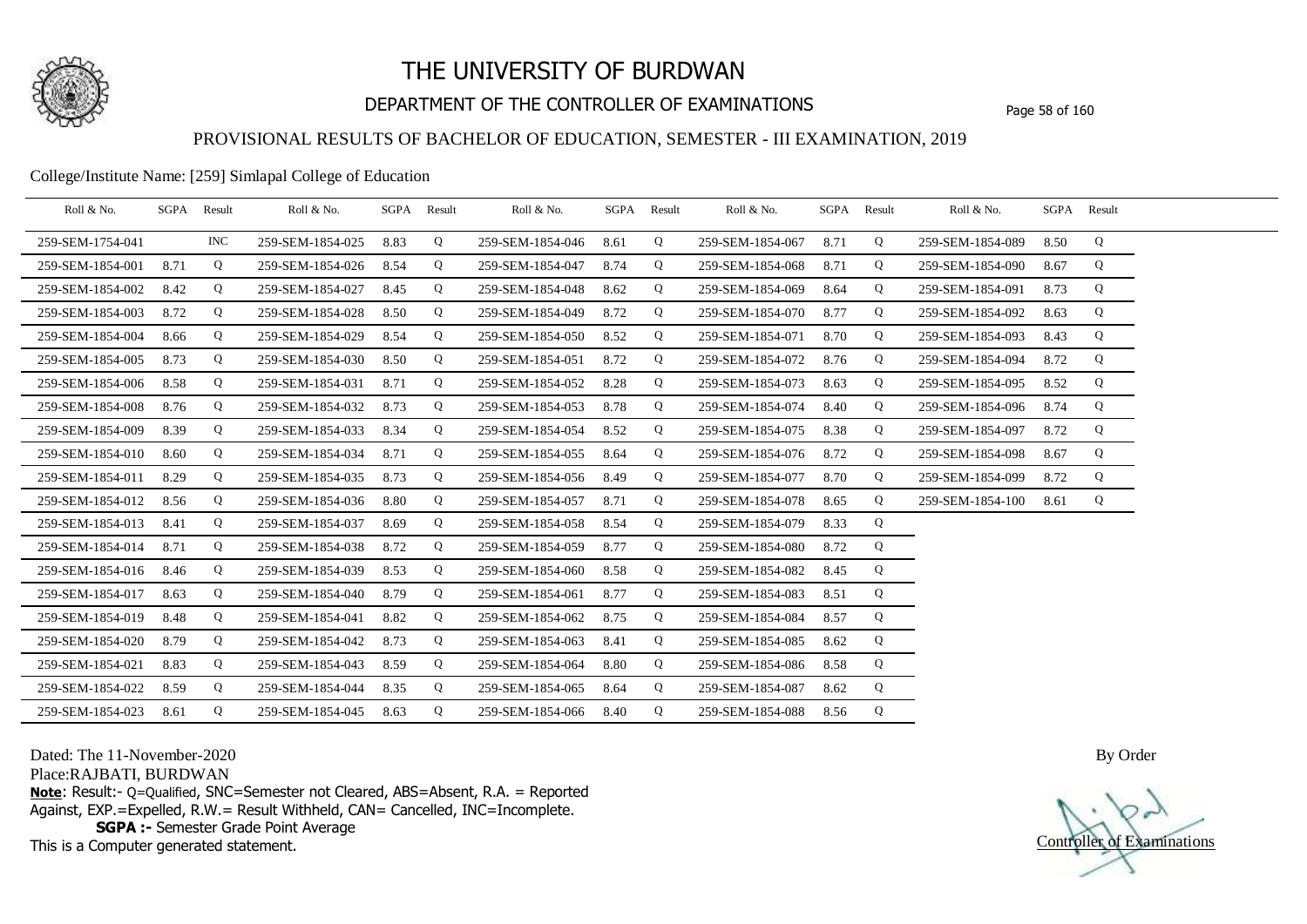

## DEPARTMENT OF THE CONTROLLER OF EXAMINATIONS Page 59 of 160

### PROVISIONAL RESULTS OF BACHELOR OF EDUCATION, SEMESTER - III EXAMINATION, 2019

College/Institute Name: [261] Vivekananda College

| Roll & No.       | SGPA | Result | Roll & No.       |      | SGPA Result | Roll & No.       |      | SGPA Result | Roll & No.       | SGPA | Result | Roll & No.       | SGPA Result |   |  |
|------------------|------|--------|------------------|------|-------------|------------------|------|-------------|------------------|------|--------|------------------|-------------|---|--|
| 261-SEM-1854-001 | 9.31 | Q      | 261-SEM-1854-022 | 9.33 | Q           | 261-SEM-1854-043 | 9.14 | Q           | 261-SEM-1854-064 | 9.31 | Q      | 261-SEM-1854-085 | 9.07        | Q |  |
| 261-SEM-1854-002 | 9.25 | Q      | 261-SEM-1854-023 | 8.97 | Q           | 261-SEM-1854-044 | 9.10 | Q           | 261-SEM-1854-065 | 9.10 | Q      | 261-SEM-1854-086 | 9.24        | Q |  |
| 261-SEM-1854-003 | 9.22 | Q      | 261-SEM-1854-024 | 9.32 | Q           | 261-SEM-1854-045 | 9.22 | Q           | 261-SEM-1854-066 | 9.17 | Q      | 261-SEM-1854-087 | 9.30        | Q |  |
| 261-SEM-1854-004 | 9.35 | Q      | 261-SEM-1854-025 | 9.36 | Q           | 261-SEM-1854-046 | 9.21 | Q           | 261-SEM-1854-067 | 9.28 | Q      | 261-SEM-1854-088 | 9.30        | Q |  |
| 261-SEM-1854-005 | 9.20 | Q      | 261-SEM-1854-026 | 9.11 | Q           | 261-SEM-1854-047 | 9.23 | Q           | 261-SEM-1854-068 | 9.27 | Q      | 261-SEM-1854-089 | 9.22        | Q |  |
| 261-SEM-1854-006 | 9.16 | Q      | 261-SEM-1854-027 | 9.29 | Q           | 261-SEM-1854-048 | 9.16 | Q           | 261-SEM-1854-069 | 9.09 | Q      | 261-SEM-1854-090 | 9.29        | Q |  |
| 261-SEM-1854-007 | 9.17 | Q      | 261-SEM-1854-028 | 9.25 | Q           | 261-SEM-1854-049 | 9.19 | Q           | 261-SEM-1854-070 | 9.25 | Q      | 261-SEM-1854-091 | 9.30        | Q |  |
| 261-SEM-1854-008 | 9.33 | Q      | 261-SEM-1854-029 | 9.23 | Q           | 261-SEM-1854-050 | 9.32 | Q           | 261-SEM-1854-071 | 9.30 | Q      | 261-SEM-1854-092 | 9.22        | Q |  |
| 261-SEM-1854-009 | 9.28 | Q      | 261-SEM-1854-030 | 9.16 | Q           | 261-SEM-1854-051 | 9.19 | Q           | 261-SEM-1854-072 | 9.27 | Q      | 261-SEM-1854-093 | 9.22        | Q |  |
| 261-SEM-1854-010 | 9.36 | Q      | 261-SEM-1854-031 | 9.35 | Q           | 261-SEM-1854-052 | 9.14 | Q           | 261-SEM-1854-073 | 9.12 | Q      | 261-SEM-1854-094 | 9.23        | Q |  |
| 261-SEM-1854-011 | 9.14 | Q      | 261-SEM-1854-032 | 9.21 | Q           | 261-SEM-1854-053 | 9.13 | Q           | 261-SEM-1854-074 | 9.22 | Q      | 261-SEM-1854-095 | 9.28        | Q |  |
| 261-SEM-1854-012 | 9.07 | Q      | 261-SEM-1854-033 | 9.20 | Q           | 261-SEM-1854-054 | 9.07 | Q           | 261-SEM-1854-075 | 9.17 | Q      | 261-SEM-1854-096 | 9.32        | Q |  |
| 261-SEM-1854-013 | 9.20 | Q      | 261-SEM-1854-034 | 8.92 | Q           | 261-SEM-1854-055 | 9.24 | Q           | 261-SEM-1854-076 | 9.12 | Q      | 261-SEM-1854-097 | 9.24        | Q |  |
| 261-SEM-1854-014 | 9.01 | Q      | 261-SEM-1854-035 | 9.12 | Q           | 261-SEM-1854-056 | 9.28 | Q           | 261-SEM-1854-077 | 9.12 | Q      | 261-SEM-1854-098 | 9.20        | Q |  |
| 261-SEM-1854-015 | 9.14 | Q      | 261-SEM-1854-036 | 9.47 | Q           | 261-SEM-1854-057 | 9.26 | Q           | 261-SEM-1854-078 | 9.32 | Q      | 261-SEM-1854-099 | 9.26        | Q |  |
| 261-SEM-1854-016 | 9.16 | Q      | 261-SEM-1854-037 | 9.26 | Q           | 261-SEM-1854-058 | 9.06 | Q           | 261-SEM-1854-079 | 9.17 | Q      | 261-SEM-1854-100 | 9.16        | Q |  |
| 261-SEM-1854-017 | 9.37 | Q      | 261-SEM-1854-038 | 9.30 | Q           | 261-SEM-1854-059 | 9.20 | Q           | 261-SEM-1854-080 | 9.19 | Q      |                  |             |   |  |
| 261-SEM-1854-018 | 9.22 | Q      | 261-SEM-1854-039 | 9.11 | Q           | 261-SEM-1854-060 | 9.35 | Q           | 261-SEM-1854-081 | 9.21 | Q      |                  |             |   |  |
| 261-SEM-1854-019 | 8.92 | Q      | 261-SEM-1854-040 | 9.14 | Q           | 261-SEM-1854-061 | 9.25 | Q           | 261-SEM-1854-082 | 9.40 | Q      |                  |             |   |  |
| 261-SEM-1854-020 | 9.20 | Q      | 261-SEM-1854-041 | 9.27 | Q           | 261-SEM-1854-062 | 9.14 | Q           | 261-SEM-1854-083 | 9.19 | Q      |                  |             |   |  |
| 261-SEM-1854-021 | 9.32 | Q      | 261-SEM-1854-042 | 9.44 | Q           | 261-SEM-1854-063 | 9.20 | Q           | 261-SEM-1854-084 | 9.26 | Q      |                  |             |   |  |

Dated: The 11-November-2020

Place:RAJBATI, BURDWAN

**Note**: Result:- Q=Qualified, SNC=Semester not Cleared, ABS=Absent, R.A. = Reported Against, EXP.=Expelled, R.W.= Result Withheld, CAN= Cancelled, INC=Incomplete. **SGPA :-** Semester Grade Point Average

This is a Computer generated statement.

Controller of Examinations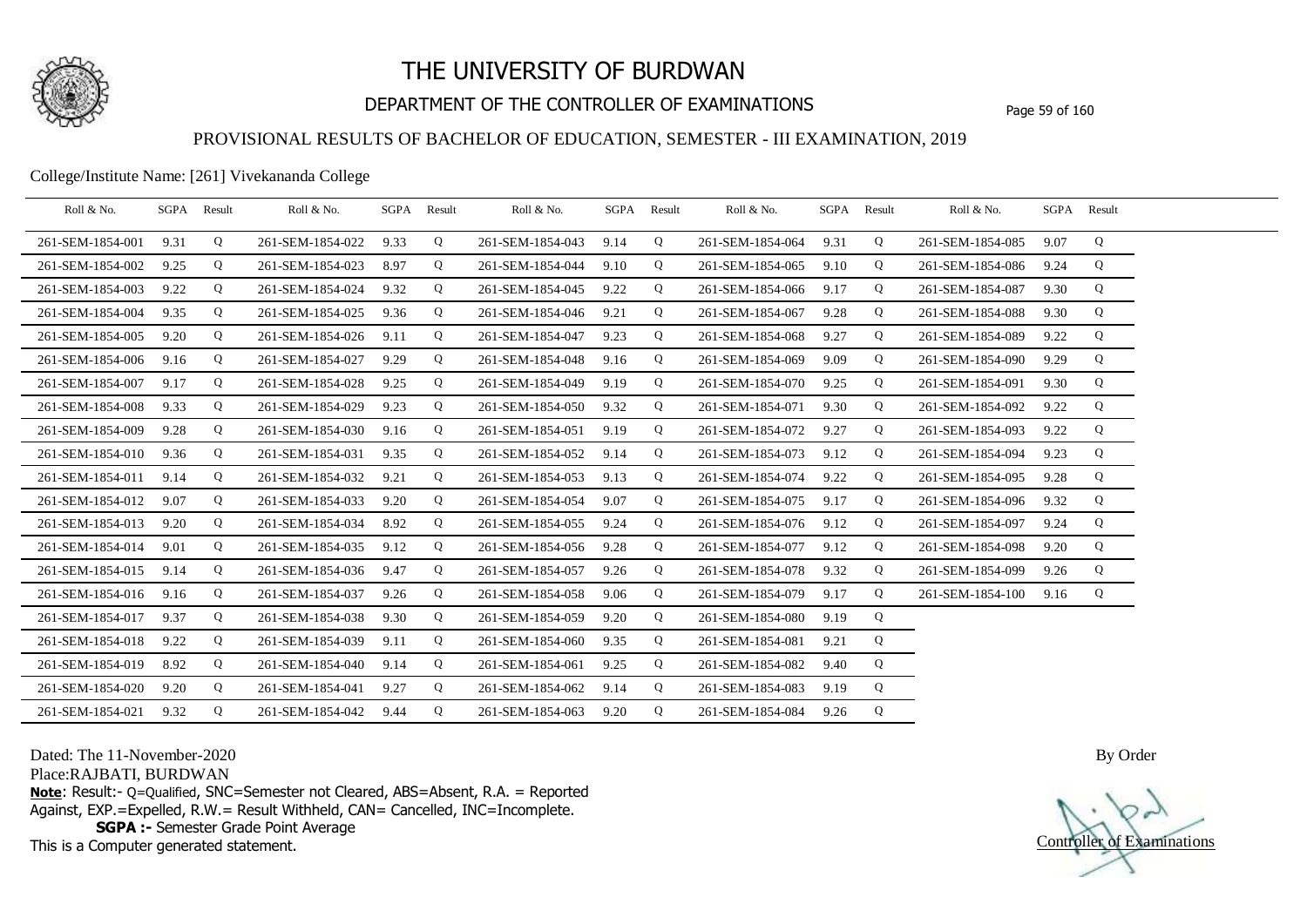

## DEPARTMENT OF THE CONTROLLER OF EXAMINATIONS Page 60 of 160

### PROVISIONAL RESULTS OF BACHELOR OF EDUCATION, SEMESTER - III EXAMINATION, 2019

#### College/Institute Name: [262] West Point School of Education

| Roll & No.       |      | SGPA Result | Roll & No.       | SGPA | Result | Roll & No.       |      | SGPA Result | Roll & No.       | SGPA | Result     | Roll & No.       |      | SGPA Result |  |
|------------------|------|-------------|------------------|------|--------|------------------|------|-------------|------------------|------|------------|------------------|------|-------------|--|
| 262-SEM-1754-021 |      | <b>INC</b>  | 262-SEM-1854-022 | 8.90 | Q      | 262-SEM-1854-043 | 9.10 | Q           | 262-SEM-1854-065 | 8.80 | Q          | 262-SEM-1854-088 | 9.10 | Q           |  |
| 262-SEM-1854-001 | 9.02 | Q           | 262-SEM-1854-023 | 8.94 | Q      | 262-SEM-1854-044 | 9.02 | Q           | 262-SEM-1854-066 | 9.07 | Q          | 262-SEM-1854-089 | 8.98 | Q           |  |
| 262-SEM-1854-002 | 9.18 | Q           | 262-SEM-1854-024 | 9.00 | Q      | 262-SEM-1854-045 | 9.09 | Q           | 262-SEM-1854-067 | 9.08 | Q          | 262-SEM-1854-090 | 8.95 | Q           |  |
| 262-SEM-1854-003 | 9.08 | Q           | 262-SEM-1854-025 | 9.06 | Q      | 262-SEM-1854-046 | 9.06 | Q           | 262-SEM-1854-068 | 8.96 | Q          | 262-SEM-1854-091 | 8.89 | Q           |  |
| 262-SEM-1854-005 | 9.01 | Q           | 262-SEM-1854-026 | 8.98 | Q      | 262-SEM-1854-047 | 8.92 | Q           | 262-SEM-1854-069 | 9.19 | Q          | 262-SEM-1854-092 | 8.98 | Q           |  |
| 262-SEM-1854-006 | 8.98 | Q           | 262-SEM-1854-027 | 9.12 | Q      | 262-SEM-1854-048 | 9.11 | Q           | 262-SEM-1854-070 | 8.98 | Q          | 262-SEM-1854-093 | 8.82 | Q           |  |
| 262-SEM-1854-007 | 9.16 | Q           | 262-SEM-1854-028 | 9.13 | Q      | 262-SEM-1854-049 | 8.97 | Q           | 262-SEM-1854-071 | 8.78 | Q          | 262-SEM-1854-094 | 9.00 | Q           |  |
| 262-SEM-1854-008 | 8.85 | Q           | 262-SEM-1854-029 | 9.05 | Q      | 262-SEM-1854-050 | 9.11 | Q           | 262-SEM-1854-072 | 8.94 | Q          | 262-SEM-1854-095 | 9.12 | Q           |  |
| 262-SEM-1854-009 | 9.05 | Q           | 262-SEM-1854-030 | 9.02 | Q      | 262-SEM-1854-051 | 9.03 | Q           | 262-SEM-1854-073 | 9.08 | Q          | 262-SEM-1854-096 | 9.06 | Q           |  |
| 262-SEM-1854-010 | 8.90 | Q           | 262-SEM-1854-031 | 8.96 | Q      | 262-SEM-1854-052 | 9.13 | Q           | 262-SEM-1854-075 | 9.10 | Q          | 262-SEM-1854-097 | 8.98 | Q           |  |
| 262-SEM-1854-011 | 8.99 | Q           | 262-SEM-1854-032 | 9.11 | Q      | 262-SEM-1854-053 | 8.98 | Q           | 262-SEM-1854-076 | 8.88 | Q          | 262-SEM-1854-098 | 8.74 | Q           |  |
| 262-SEM-1854-012 | 8.96 | Q           | 262-SEM-1854-033 | 9.03 | Q      | 262-SEM-1854-055 | 8.74 | Q           | 262-SEM-1854-077 |      | <b>SNC</b> | 262-SEM-1854-099 | 9.08 | Q           |  |
| 262-SEM-1854-013 | 8.99 | Q           | 262-SEM-1854-034 | 9.06 | Q      | 262-SEM-1854-056 | 9.08 | Q           | 262-SEM-1854-078 | 8.97 | Q          | 262-SEM-1854-100 | 9.08 | Q           |  |
| 262-SEM-1854-014 | 8.90 | Q           | 262-SEM-1854-035 | 9.06 | Q      | 262-SEM-1854-057 | 9.01 | Q           | 262-SEM-1854-079 | 9.08 | Q          |                  |      |             |  |
| 262-SEM-1854-015 | 9.08 | Q           | 262-SEM-1854-036 | 8.84 | Q      | 262-SEM-1854-058 | 9.04 | Q           | 262-SEM-1854-080 | 8.96 | Q          |                  |      |             |  |
| 262-SEM-1854-016 | 9.12 | Q           | 262-SEM-1854-037 | 9.14 | Q      | 262-SEM-1854-059 | 9.04 | Q           | 262-SEM-1854-082 | 9.04 | Q          |                  |      |             |  |
| 262-SEM-1854-017 | 9.15 | Q           | 262-SEM-1854-038 | 8.97 | Q      | 262-SEM-1854-060 | 8.91 | Q           | 262-SEM-1854-083 | 9.04 | Q          |                  |      |             |  |
| 262-SEM-1854-018 | 8.94 | Q           | 262-SEM-1854-039 | 9.12 | Q      | 262-SEM-1854-061 | 9.12 | Q           | 262-SEM-1854-084 | 9.02 | Q          |                  |      |             |  |
| 262-SEM-1854-019 | 8.99 | Q           | 262-SEM-1854-040 | 8.98 | Q      | 262-SEM-1854-062 | 9.02 | Q           | 262-SEM-1854-085 | 8.96 | Q          |                  |      |             |  |
| 262-SEM-1854-020 | 9.16 | Q           | 262-SEM-1854-041 | 8.99 | Q      | 262-SEM-1854-063 | 9.23 | Q           | 262-SEM-1854-086 | 8.82 | Q          |                  |      |             |  |
| 262-SEM-1854-021 | 8.91 | Q           | 262-SEM-1854-042 | 8.93 | Q      | 262-SEM-1854-064 | 9.18 | Q           | 262-SEM-1854-087 | 9.19 | Q          |                  |      |             |  |

Dated: The 11-November-2020

Place:RAJBATI, BURDWAN

**Note**: Result:- Q=Qualified, SNC=Semester not Cleared, ABS=Absent, R.A. = Reported Against, EXP.=Expelled, R.W.= Result Withheld, CAN= Cancelled, INC=Incomplete. **SGPA :-** Semester Grade Point Average

This is a Computer generated statement.

Controller of Examinations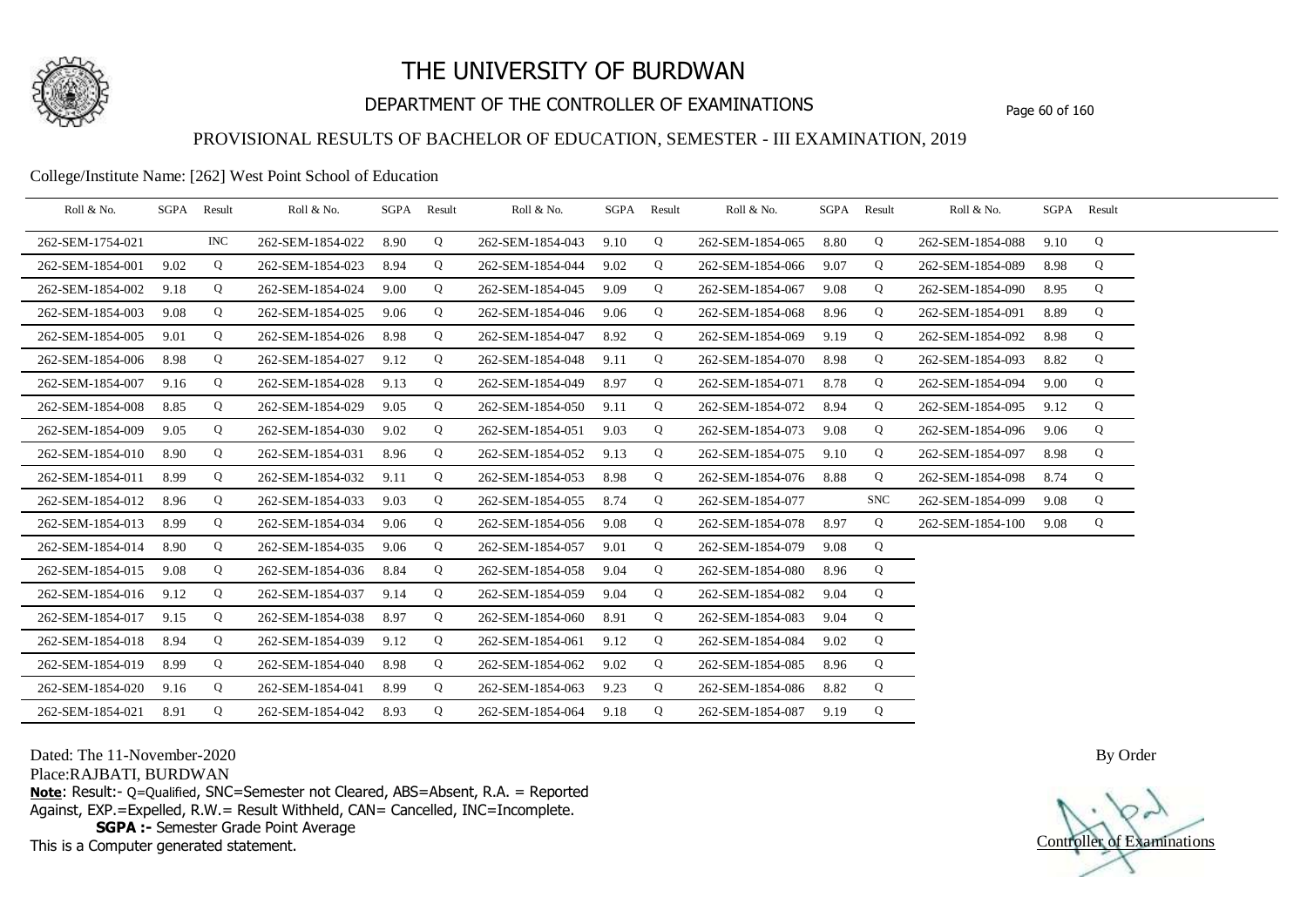

## DEPARTMENT OF THE CONTROLLER OF EXAMINATIONS Page 61 of 160

### PROVISIONAL RESULTS OF BACHELOR OF EDUCATION, SEMESTER - III EXAMINATION, 2019

College/Institute Name: [263] Radharani Education Inst (B.Ed.)

| Roll & No.       |      | SGPA Result | Roll & No.       |      | SGPA Result | Roll & No.       |      | SGPA Result | Roll & No.       |      | SGPA Result | Roll & No.       |      | SGPA Result |  |
|------------------|------|-------------|------------------|------|-------------|------------------|------|-------------|------------------|------|-------------|------------------|------|-------------|--|
| 263-SEM-1854-001 | 9.28 | Q           | 263-SEM-1854-027 | 8.40 | Q           | 263-SEM-1854-049 | 9.29 | Q           | 263-SEM-1854-075 | 8.64 | Q           | 263-SEM-1854-097 | 9.22 | Q           |  |
| 263-SEM-1854-002 | 9.28 | Q           | 263-SEM-1854-028 | 8.91 | Q           | 263-SEM-1854-050 | 8.94 | Q           | 263-SEM-1854-076 | 9.23 | Q           | 263-SEM-1854-098 | 8.61 | Q           |  |
| 263-SEM-1854-003 | 9.09 | Q           | 263-SEM-1854-029 | 9.30 | Q           | 263-SEM-1854-051 | 8.94 | Q           | 263-SEM-1854-077 | 8.92 | Q           | 263-SEM-1854-099 | 9.29 | Q           |  |
| 263-SEM-1854-004 | 9.15 | Q           | 263-SEM-1854-030 | 8.46 | Q           | 263-SEM-1854-053 | 8.87 | Q           | 263-SEM-1854-078 | 9.28 | Q           | 263-SEM-1854-100 | 9.06 | Q           |  |
| 263-SEM-1854-005 | 9.08 | Q           | 263-SEM-1854-031 | 8.87 | Q           | 263-SEM-1854-055 | 8.87 | Q           | 263-SEM-1854-080 | 8.79 | Q           |                  |      |             |  |
| 263-SEM-1854-006 | 8.70 | Q           | 263-SEM-1854-032 | 8.87 | Q           | 263-SEM-1854-057 |      | <b>INC</b>  | 263-SEM-1854-081 | 9.25 | Q           |                  |      |             |  |
| 263-SEM-1854-007 | 8.62 | Q           | 263-SEM-1854-033 | 9.10 | Q           | 263-SEM-1854-058 | 8.79 | Q           | 263-SEM-1854-082 | 8.82 | Q           |                  |      |             |  |
| 263-SEM-1854-008 | 8.75 | Q           | 263-SEM-1854-034 |      | <b>INC</b>  | 263-SEM-1854-059 | 8.59 | Q           | 263-SEM-1854-083 | 9.35 | Q           |                  |      |             |  |
| 263-SEM-1854-009 | 8.51 | Q           | 263-SEM-1854-035 | 8.73 | Q           | 263-SEM-1854-061 | 8.58 | Q           | 263-SEM-1854-084 | 9.23 | Q           |                  |      |             |  |
| 263-SEM-1854-011 | 9.28 | Q           | 263-SEM-1854-036 | 8.66 | Q           | 263-SEM-1854-062 | 8.78 | Q           | 263-SEM-1854-085 | 9.00 | Q           |                  |      |             |  |
| 263-SEM-1854-012 | 8.85 | Q           | 263-SEM-1854-037 | 8.94 | Q           | 263-SEM-1854-063 | 9.41 | Q           | 263-SEM-1854-086 | 9.21 | Q           |                  |      |             |  |
| 263-SEM-1854-013 | 8.76 | Q           | 263-SEM-1854-038 | 9.33 | Q           | 263-SEM-1854-064 | 8.48 | Q           | 263-SEM-1854-087 | 8.63 | Q           |                  |      |             |  |
| 263-SEM-1854-014 | 9.04 | Q           | 263-SEM-1854-039 | 9.29 | Q           | 263-SEM-1854-065 | 8.85 | Q           | 263-SEM-1854-088 | 8.78 | Q           |                  |      |             |  |
| 263-SEM-1854-017 | 9.46 | Q           | 263-SEM-1854-040 | 9.41 | Q           | 263-SEM-1854-066 | 8.61 | Q           | 263-SEM-1854-089 | 9.20 | Q           |                  |      |             |  |
| 263-SEM-1854-019 | 8.55 | Q           | 263-SEM-1854-041 | 8.50 | Q           | 263-SEM-1854-067 | 8.70 | Q           | 263-SEM-1854-090 | 9.10 | Q           |                  |      |             |  |
| 263-SEM-1854-020 | 8.83 | Q           | 263-SEM-1854-042 | 8.50 | Q           | 263-SEM-1854-068 | 8.57 | Q           | 263-SEM-1854-091 | 9.16 | Q           |                  |      |             |  |
| 263-SEM-1854-021 | 9.07 | Q           | 263-SEM-1854-043 | 8.75 | Q           | 263-SEM-1854-069 | 8.93 | Q           | 263-SEM-1854-092 | 8.72 | Q           |                  |      |             |  |
| 263-SEM-1854-022 | 9.16 | Q           | 263-SEM-1854-044 |      | <b>INC</b>  | 263-SEM-1854-070 | 9.06 | Q           | 263-SEM-1854-093 | 9.02 | Q           |                  |      |             |  |
| 263-SEM-1854-023 | 8.52 | Q           | 263-SEM-1854-045 | 8.88 | Q           | 263-SEM-1854-071 | 8.63 | Q           | 263-SEM-1854-094 | 8.81 | Q           |                  |      |             |  |
| 263-SEM-1854-024 | 8.95 | Q           | 263-SEM-1854-047 | 8.52 | Q           | 263-SEM-1854-072 | 9.30 | Q           | 263-SEM-1854-095 | 8.63 | Q           |                  |      |             |  |
| 263-SEM-1854-025 | 8.38 | Q           | 263-SEM-1854-048 | 8.86 | Q           | 263-SEM-1854-074 | 8.76 | Q           | 263-SEM-1854-096 |      | <b>INC</b>  |                  |      |             |  |

Dated: The 11-November-2020

Place:RAJBATI, BURDWAN

**Note**: Result:- Q=Qualified, SNC=Semester not Cleared, ABS=Absent, R.A. = Reported Against, EXP.=Expelled, R.W.= Result Withheld, CAN= Cancelled, INC=Incomplete. **SGPA :-** Semester Grade Point Average

This is a Computer generated statement.

Controller of Examinations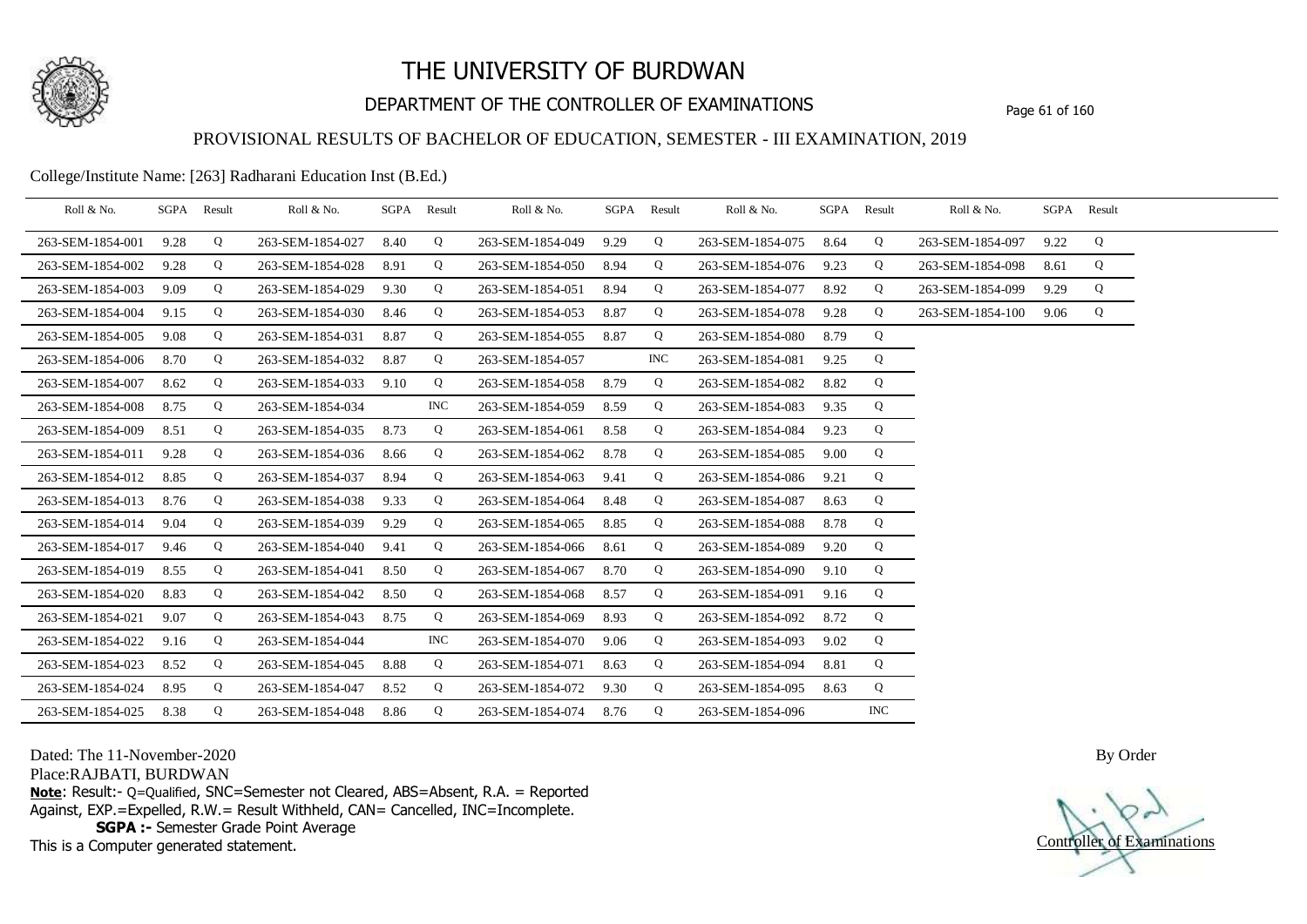

## DEPARTMENT OF THE CONTROLLER OF EXAMINATIONS Page 62 of 160

### PROVISIONAL RESULTS OF BACHELOR OF EDUCATION, SEMESTER - III EXAMINATION, 2019

College/Institute Name: [264] Sarojini Academy

| Roll & No.       | SGPA Result |            | Roll & No.       | SGPA | Result      | Roll & No.       | SGPA | Result | Roll & No.       |      | SGPA Result | Roll & No.       |      | SGPA Result |  |
|------------------|-------------|------------|------------------|------|-------------|------------------|------|--------|------------------|------|-------------|------------------|------|-------------|--|
| 264-SEM-1854-001 | 8.13        | Q          | 264-SEM-1854-022 | 7.68 | $\mathbf Q$ | 264-SEM-1854-044 | 8.28 | Q      | 264-SEM-1854-066 | 8.08 | Q           | 264-SEM-1854-087 | 7.86 | Q           |  |
| 264-SEM-1854-002 | 7.28        | Q          | 264-SEM-1854-023 | 8.01 | Q           | 264-SEM-1854-045 | 8.24 | Q      | 264-SEM-1854-067 | 8.46 | Q           | 264-SEM-1854-088 | 7.86 | Q           |  |
| 264-SEM-1854-003 | 7.81        | Q          | 264-SEM-1854-024 | 7.11 | Q           | 264-SEM-1854-046 | 7.81 | Q      | 264-SEM-1854-068 | 7.89 | Q           | 264-SEM-1854-089 | 8.77 | Q           |  |
| 264-SEM-1854-004 | 8.14        | Q          | 264-SEM-1854-025 | 7.87 | Q           | 264-SEM-1854-047 | 7.97 | Q      | 264-SEM-1854-069 | 7.64 | Q           | 264-SEM-1854-090 | 7.91 | Q           |  |
| 264-SEM-1854-005 | 7.84        | Q          | 264-SEM-1854-026 | 8.02 | Q           | 264-SEM-1854-048 | 8.54 | Q      | 264-SEM-1854-070 | 8.22 | Q           | 264-SEM-1854-091 | 7.96 | Q           |  |
| 264-SEM-1854-006 | 7.88        | Q          | 264-SEM-1854-027 | 7.51 | Q           | 264-SEM-1854-049 | 7.96 | Q      | 264-SEM-1854-071 | 8.08 | Q           | 264-SEM-1854-092 | 8.52 | Q           |  |
| 264-SEM-1854-007 | 7.92        | Q          | 264-SEM-1854-028 | 8.01 | Q           | 264-SEM-1854-050 | 8.04 | Q      | 264-SEM-1854-072 | 8.08 | Q           | 264-SEM-1854-093 | 7.82 | Q           |  |
| 264-SEM-1854-008 | 7.38        | Q          | 264-SEM-1854-029 | 7.84 | Q           | 264-SEM-1854-051 | 8.18 | Q      | 264-SEM-1854-073 | 8.18 | Q           | 264-SEM-1854-094 | 7.39 | Q           |  |
| 264-SEM-1854-009 | 7.73        | Q          | 264-SEM-1854-030 | 7.46 | Q           | 264-SEM-1854-052 | 7.82 | Q      | 264-SEM-1854-074 | 7.92 | Q           | 264-SEM-1854-095 | 7.52 | Q           |  |
| 264-SEM-1854-010 | 7.16        | Q          | 264-SEM-1854-031 | 8.07 | Q           | 264-SEM-1854-053 | 8.24 | Q      | 264-SEM-1854-075 | 7.96 | Q           | 264-SEM-1854-096 | 7.48 | Q           |  |
| 264-SEM-1854-011 | 7.68        | Q          | 264-SEM-1854-032 | 7.64 | Q           | 264-SEM-1854-054 | 7.76 | Q      | 264-SEM-1854-076 | 7.54 | Q           | 264-SEM-1854-097 | 7.93 | Q           |  |
| 264-SEM-1854-012 | 7.76        | Q          | 264-SEM-1854-033 | 7.55 | Q           | 264-SEM-1854-056 | 7.65 | Q      | 264-SEM-1854-077 | 7.84 | Q           | 264-SEM-1854-098 | 7.71 | Q           |  |
| 264-SEM-1854-013 | 8.28        | Q          | 264-SEM-1854-034 | 8.47 | Q           | 264-SEM-1854-057 | 7.75 | Q      | 264-SEM-1854-078 | 7.64 | Q           | 264-SEM-1854-099 | 7.79 | Q           |  |
| 264-SEM-1854-014 | 7.57        | Q          | 264-SEM-1854-035 | 8.03 | Q           | 264-SEM-1854-058 | 7.90 | Q      | 264-SEM-1854-079 | 8.43 | Q           | 264-SEM-1854-100 | 7.93 | Q           |  |
| 264-SEM-1854-015 |             | <b>INC</b> | 264-SEM-1854-036 | 7.11 | Q           | 264-SEM-1854-059 | 8.29 | Q      | 264-SEM-1854-080 | 7.08 | Q           |                  |      |             |  |
| 264-SEM-1854-016 | 7.65        | Q          | 264-SEM-1854-037 | 7.94 | Q           | 264-SEM-1854-060 | 8.42 | Q      | 264-SEM-1854-081 | 7.54 | Q           |                  |      |             |  |
| 264-SEM-1854-017 | 8.63        | Q          | 264-SEM-1854-038 | 7.58 | Q           | 264-SEM-1854-061 | 8.06 | Q      | 264-SEM-1854-082 | 7.63 | Q           |                  |      |             |  |
| 264-SEM-1854-018 | 8.15        | Q          | 264-SEM-1854-039 | 8.16 | Q           | 264-SEM-1854-062 | 8.26 | Q      | 264-SEM-1854-083 | 8.40 | Q           |                  |      |             |  |
| 264-SEM-1854-019 | 7.51        | Q          | 264-SEM-1854-040 | 7.79 | Q           | 264-SEM-1854-063 | 7.72 | Q      | 264-SEM-1854-084 | 7.59 | Q           |                  |      |             |  |
| 264-SEM-1854-020 | 7.54        | Q          | 264-SEM-1854-041 | 7.63 | Q           | 264-SEM-1854-064 | 8.05 | Q      | 264-SEM-1854-085 | 8.51 | Q           |                  |      |             |  |
| 264-SEM-1854-021 | 7.89        | Q          | 264-SEM-1854-043 | 7.26 | Q           | 264-SEM-1854-065 | 8.18 | Q      | 264-SEM-1854-086 | 7.78 | Q           |                  |      |             |  |

Dated: The 11-November-2020

Place:RAJBATI, BURDWAN

**Note**: Result:- Q=Qualified, SNC=Semester not Cleared, ABS=Absent, R.A. = Reported Against, EXP.=Expelled, R.W.= Result Withheld, CAN= Cancelled, INC=Incomplete. **SGPA :-** Semester Grade Point Average

This is a Computer generated statement.

Controller of Examinations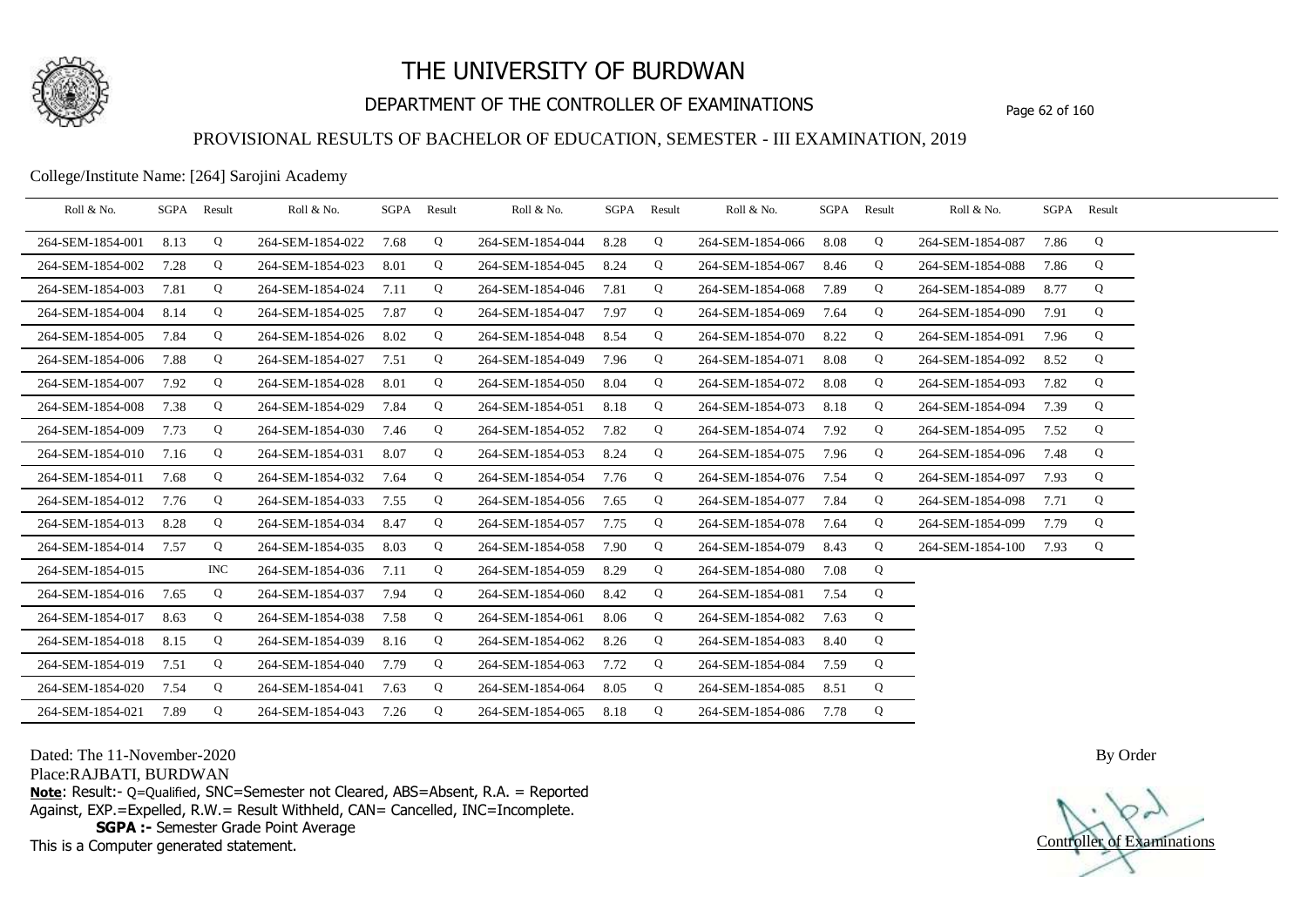

## DEPARTMENT OF THE CONTROLLER OF EXAMINATIONS Page 63 of 160

### PROVISIONAL RESULTS OF BACHELOR OF EDUCATION, SEMESTER - III EXAMINATION, 2019

College/Institute Name: [265] Joypur B.Ed. College

| Roll & No.       | SGPA Result |   | Roll & No.       |      | SGPA Result | Roll & No.       | SGPA Result |   | Roll & No.       | SGPA Result |   | Roll & No.       |      | SGPA Result |  |
|------------------|-------------|---|------------------|------|-------------|------------------|-------------|---|------------------|-------------|---|------------------|------|-------------|--|
| 265-SEM-1854-001 | 8.72        | Q | 265-SEM-1854-023 | 8.69 | Q           | 265-SEM-1854-044 | 8.84        | Q | 265-SEM-1854-067 | 8.77        | Q | 265-SEM-1854-088 | 8.84 | Q           |  |
| 265-SEM-1854-002 | 8.60        | Q | 265-SEM-1854-024 | 8.76 | Q           | 265-SEM-1854-045 | 8.67        | Q | 265-SEM-1854-068 | 8.81        | Q | 265-SEM-1854-089 | 8.79 | Q           |  |
| 265-SEM-1854-003 | 8.82        | Q | 265-SEM-1854-025 | 8.63 | Q           | 265-SEM-1854-046 | 8.79        | Q | 265-SEM-1854-069 | 8.81        | Q | 265-SEM-1854-090 | 8.59 | Q           |  |
| 265-SEM-1854-004 | 8.68        | Q | 265-SEM-1854-026 | 8.75 | Q           | 265-SEM-1854-048 | 8.77        | Q | 265-SEM-1854-070 | 8.70        | Q | 265-SEM-1854-091 | 8.97 | Q           |  |
| 265-SEM-1854-005 | 8.72        | Q | 265-SEM-1854-027 | 8.82 | Q           | 265-SEM-1854-049 | 8.78        | Q | 265-SEM-1854-071 | 8.86        | Q | 265-SEM-1854-092 | 8.71 | Q           |  |
| 265-SEM-1854-006 | 8.93        | Q | 265-SEM-1854-028 | 8.79 | Q           | 265-SEM-1854-050 | 8.89        | Q | 265-SEM-1854-072 | 8.76        | Q | 265-SEM-1854-093 | 8.82 | Q           |  |
| 265-SEM-1854-007 | 8.76        | Q | 265-SEM-1854-029 | 8.80 | Q           | 265-SEM-1854-051 | 8.77        | Q | 265-SEM-1854-073 | 8.74        | Q | 265-SEM-1854-094 | 8.85 | Q           |  |
| 265-SEM-1854-008 | 8.72        | Q | 265-SEM-1854-030 | 8.67 | Q           | 265-SEM-1854-052 | 8.50        | Q | 265-SEM-1854-074 | 8.87        | Q | 265-SEM-1854-095 | 8.67 | Q           |  |
| 265-SEM-1854-009 | 8.79        | Q | 265-SEM-1854-031 | 8.76 | Q           | 265-SEM-1854-053 | 8.78        | Q | 265-SEM-1854-075 | 8.76        | Q | 265-SEM-1854-096 | 8.82 | Q           |  |
| 265-SEM-1854-010 | 8.70        | Q | 265-SEM-1854-032 | 8.55 | Q           | 265-SEM-1854-054 | 8.74        | Q | 265-SEM-1854-076 | 8.82        | Q | 265-SEM-1854-097 | 8.81 | Q           |  |
| 265-SEM-1854-011 | 8.61        | Q | 265-SEM-1854-033 | 8.76 | Q           | 265-SEM-1854-055 | 8.77        | Q | 265-SEM-1854-077 | 8.81        | Q | 265-SEM-1854-098 | 8.74 | Q           |  |
| 265-SEM-1854-012 | 8.73        | Q | 265-SEM-1854-034 | 8.76 | Q           | 265-SEM-1854-056 | 8.88        | Q | 265-SEM-1854-078 | 8.88        | Q | 265-SEM-1854-099 | 8.95 | Q           |  |
| 265-SEM-1854-013 | 8.81        | Q | 265-SEM-1854-035 | 8.81 | Q           | 265-SEM-1854-057 | 8.76        | Q | 265-SEM-1854-079 | 8.75        | Q | 265-SEM-1854-100 | 8.75 | Q           |  |
| 265-SEM-1854-014 | 8.74        | Q | 265-SEM-1854-036 | 8.69 | Q           | 265-SEM-1854-058 | 8.81        | Q | 265-SEM-1854-080 | 8.81        | Q |                  |      |             |  |
| 265-SEM-1854-015 | 8.70        | Q | 265-SEM-1854-037 | 8.79 | Q           | 265-SEM-1854-059 | 8.83        | Q | 265-SEM-1854-081 | 8.84        | Q |                  |      |             |  |
| 265-SEM-1854-016 | 8.82        | Q | 265-SEM-1854-038 | 8.77 | Q           | 265-SEM-1854-060 | 8.82        | Q | 265-SEM-1854-082 | 8.81        | Q |                  |      |             |  |
| 265-SEM-1854-017 | 8.80        | Q | 265-SEM-1854-039 | 8.84 | Q           | 265-SEM-1854-061 | 8.78        | Q | 265-SEM-1854-083 | 8.86        | Q |                  |      |             |  |
| 265-SEM-1854-019 | 8.69        | Q | 265-SEM-1854-040 | 8.79 | Q           | 265-SEM-1854-062 | 8.88        | Q | 265-SEM-1854-084 | 8.86        | Q |                  |      |             |  |
| 265-SEM-1854-020 | 8.74        | Q | 265-SEM-1854-041 | 8.76 | Q           | 265-SEM-1854-063 | 8.72        | Q | 265-SEM-1854-085 | 8.72        | Q |                  |      |             |  |
| 265-SEM-1854-021 | 8.76        | Q | 265-SEM-1854-042 | 8.90 | Q           | 265-SEM-1854-064 | 8.78        | Q | 265-SEM-1854-086 | 8.65        | Q |                  |      |             |  |
| 265-SEM-1854-022 | 8.82        | Q | 265-SEM-1854-043 | 8.78 | Q           | 265-SEM-1854-065 | 8.82        | Q | 265-SEM-1854-087 | 8.79        | Q |                  |      |             |  |

Dated: The 11-November-2020

Place:RAJBATI, BURDWAN

**Note**: Result:- Q=Qualified, SNC=Semester not Cleared, ABS=Absent, R.A. = Reported Against, EXP.=Expelled, R.W.= Result Withheld, CAN= Cancelled, INC=Incomplete. **SGPA :-** Semester Grade Point Average

This is a Computer generated statement.

Controller of Examinations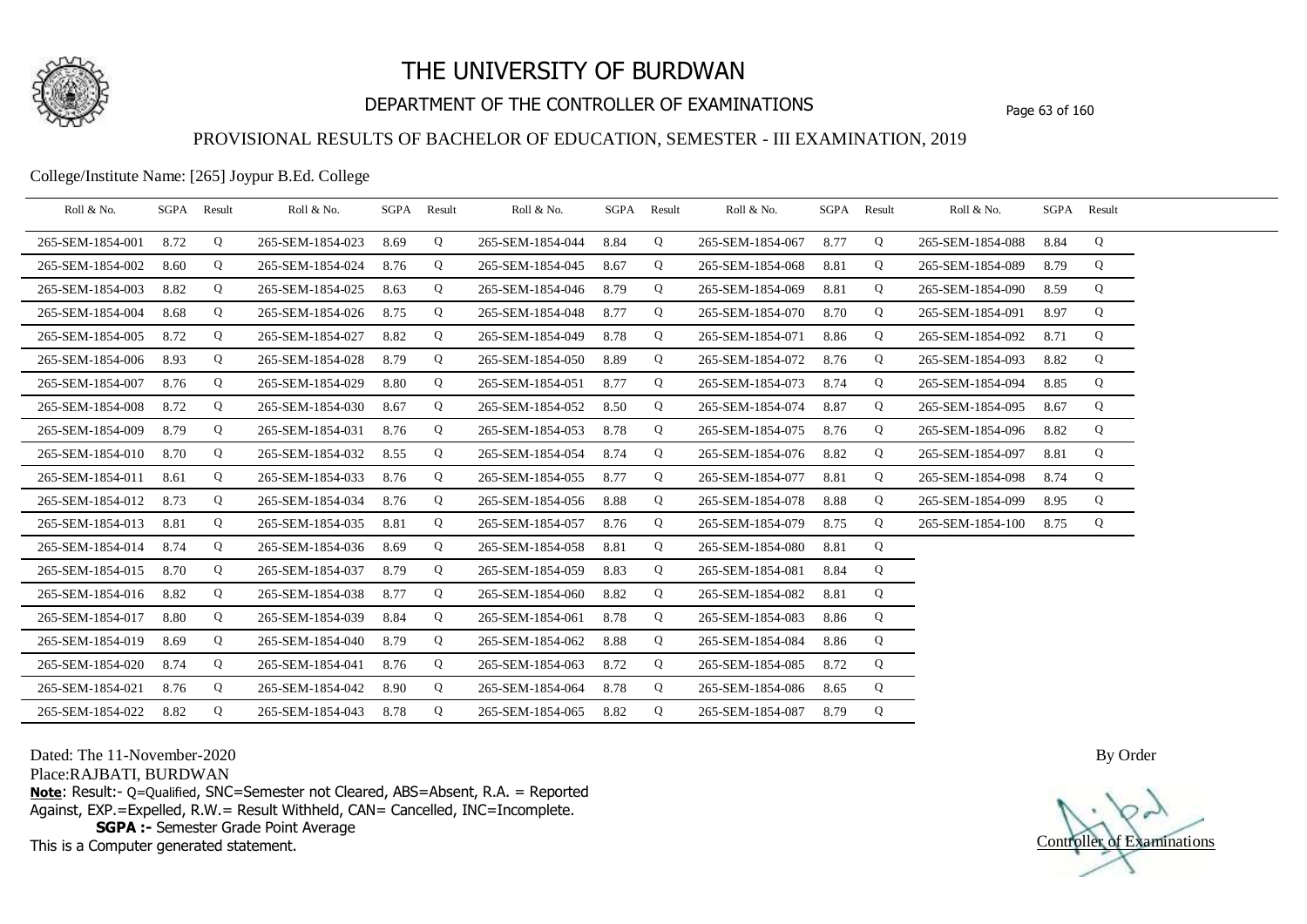

## DEPARTMENT OF THE CONTROLLER OF EXAMINATIONS Page 64 of 160

### PROVISIONAL RESULTS OF BACHELOR OF EDUCATION, SEMESTER - III EXAMINATION, 2019

College/Institute Name: [266] R. N. Tagore B.Ed. College

| Roll & No.       | SGPA Result |   | Roll & No.       |      | SGPA Result | Roll & No.       |      | SGPA Result | Roll & No.       |      | SGPA Result | Roll & No.       |      | SGPA Result |  |
|------------------|-------------|---|------------------|------|-------------|------------------|------|-------------|------------------|------|-------------|------------------|------|-------------|--|
| 266-SEM-1854-001 | 8.30        | Q | 266-SEM-1854-022 | 8.38 | Q           | 266-SEM-1854-044 | 8.44 | Q           | 266-SEM-1854-066 | 8.56 | Q           | 266-SEM-1854-088 | 8.55 | Q           |  |
| 266-SEM-1854-002 | 8.39        | Q | 266-SEM-1854-023 | 8.24 | Q           | 266-SEM-1854-045 | 8.28 | Q           | 266-SEM-1854-067 | 8.32 | Q           | 266-SEM-1854-089 | 8.41 | Q           |  |
| 266-SEM-1854-003 | 8.60        | Q | 266-SEM-1854-024 | 8.37 | Q           | 266-SEM-1854-046 | 8.57 | Q           | 266-SEM-1854-068 | 8.65 | Q           | 266-SEM-1854-090 | 8.46 | Q           |  |
| 266-SEM-1854-004 | 8.44        | Q | 266-SEM-1854-025 | 8.30 | Q           | 266-SEM-1854-047 |      | INC         | 266-SEM-1854-069 | 8.56 | Q           | 266-SEM-1854-091 | 8.30 | Q           |  |
| 266-SEM-1854-005 | 8.41        | Q | 266-SEM-1854-026 | 8.44 | Q           | 266-SEM-1854-049 | 8.37 | Q           | 266-SEM-1854-070 | 8.40 | Q           | 266-SEM-1854-092 | 8.73 | Q           |  |
| 266-SEM-1854-006 | 8.57        | Q | 266-SEM-1854-027 | 8.38 | Q           | 266-SEM-1854-050 | 8.59 | Q           | 266-SEM-1854-071 | 8.50 | Q           | 266-SEM-1854-093 | 8.48 | Q           |  |
| 266-SEM-1854-007 | 8.40        | Q | 266-SEM-1854-028 | 8.68 | Q           | 266-SEM-1854-051 | 8.36 | Q           | 266-SEM-1854-072 | 8.14 | Q           | 266-SEM-1854-094 | 8.59 | Q           |  |
| 266-SEM-1854-008 | 8.55        | Q | 266-SEM-1854-029 | 8.58 | Q           | 266-SEM-1854-052 | 8.65 | Q           | 266-SEM-1854-073 | 8.31 | Q           | 266-SEM-1854-095 | 8.34 | Q           |  |
| 266-SEM-1854-009 | 8.40        | Q | 266-SEM-1854-030 | 8.40 | Q           | 266-SEM-1854-053 | 8.41 | Q           | 266-SEM-1854-074 | 8.38 | Q           | 266-SEM-1854-096 | 8.49 | Q           |  |
| 266-SEM-1854-010 | 8.38        | Q | 266-SEM-1854-032 | 8.25 | Q           | 266-SEM-1854-054 | 8.54 | Q           | 266-SEM-1854-075 | 8.72 | Q           | 266-SEM-1854-097 | 8.25 | Q           |  |
| 266-SEM-1854-011 | 8.12        | Q | 266-SEM-1854-033 | 8.39 | Q           | 266-SEM-1854-055 | 8.32 | Q           | 266-SEM-1854-076 | 8.64 | Q           | 266-SEM-1854-098 | 8.46 | Q           |  |
| 266-SEM-1854-012 | 8.48        | Q | 266-SEM-1854-034 | 8.66 | Q           | 266-SEM-1854-056 | 8.41 | Q           | 266-SEM-1854-077 | 8.62 | Q           | 266-SEM-1854-099 | 8.54 | Q           |  |
| 266-SEM-1854-013 | 8.57        | Q | 266-SEM-1854-035 | 8.32 | Q           | 266-SEM-1854-057 | 8.20 | Q           | 266-SEM-1854-078 | 8.53 | Q           | 266-SEM-1854-100 | 8.31 | Q           |  |
| 266-SEM-1854-014 | 8.59        | Q | 266-SEM-1854-036 | 8.27 | Q           | 266-SEM-1854-058 | 8.48 | Q           | 266-SEM-1854-079 | 8.59 | Q           |                  |      |             |  |
| 266-SEM-1854-015 | 8.55        | Q | 266-SEM-1854-037 | 8.18 | Q           | 266-SEM-1854-059 | 8.42 | Q           | 266-SEM-1854-080 | 8.43 | Q           |                  |      |             |  |
| 266-SEM-1854-016 | 8.45        | Q | 266-SEM-1854-038 | 8.43 | Q           | 266-SEM-1854-060 | 8.55 | Q           | 266-SEM-1854-081 | 8.77 | Q           |                  |      |             |  |
| 266-SEM-1854-017 | 8.41        | Q | 266-SEM-1854-039 | 8.64 | Q           | 266-SEM-1854-061 | 8.45 | Q           | 266-SEM-1854-083 | 8.36 | Q           |                  |      |             |  |
| 266-SEM-1854-018 | 8.41        | Q | 266-SEM-1854-040 | 8.54 | Q           | 266-SEM-1854-062 | 8.37 | Q           | 266-SEM-1854-084 | 8.38 | Q           |                  |      |             |  |
| 266-SEM-1854-019 | 8.52        | Q | 266-SEM-1854-041 | 8.42 | Q           | 266-SEM-1854-063 | 8.43 | Q           | 266-SEM-1854-085 | 8.38 | Q           |                  |      |             |  |
| 266-SEM-1854-020 | 8.65        | Q | 266-SEM-1854-042 | 8.18 | Q           | 266-SEM-1854-064 | 8.68 | Q           | 266-SEM-1854-086 | 8.25 | Q           |                  |      |             |  |
| 266-SEM-1854-021 | 8.48        | Q | 266-SEM-1854-043 | 8.50 | Q           | 266-SEM-1854-065 | 8.38 | Q           | 266-SEM-1854-087 | 8.41 | Q           |                  |      |             |  |

Dated: The 11-November-2020

Place:RAJBATI, BURDWAN

**Note**: Result:- Q=Qualified, SNC=Semester not Cleared, ABS=Absent, R.A. = Reported Against, EXP.=Expelled, R.W.= Result Withheld, CAN= Cancelled, INC=Incomplete. **SGPA :-** Semester Grade Point Average

This is a Computer generated statement.

Controller of Examinations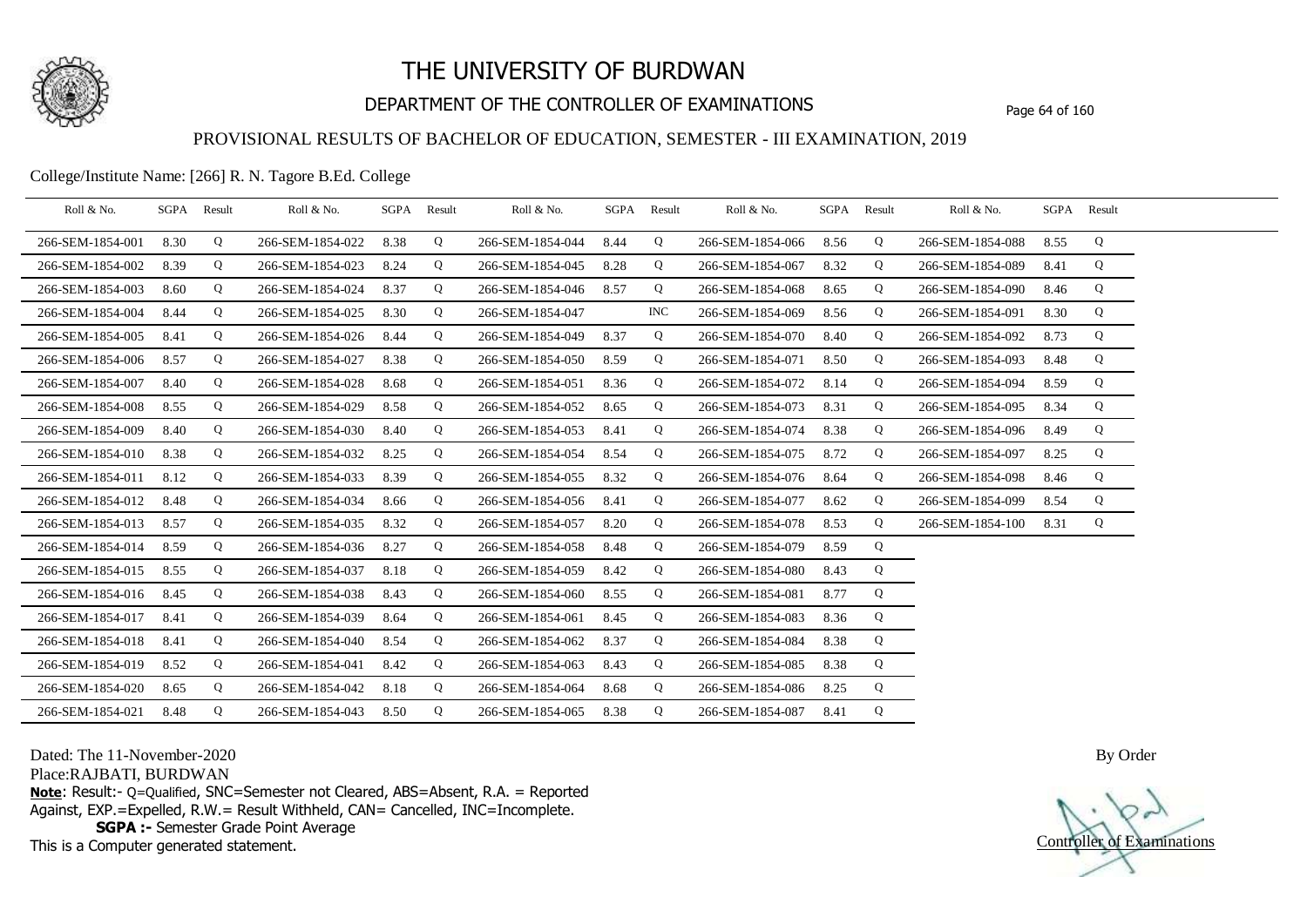

## DEPARTMENT OF THE CONTROLLER OF EXAMINATIONS Page 65 of 160

### PROVISIONAL RESULTS OF BACHELOR OF EDUCATION, SEMESTER - III EXAMINATION, 2019

College/Institute Name: [267] Rasulpur Protik (B.Ed.)

| Roll & No.       | SGPA | Result     | Roll & No.       |      | SGPA Result | Roll & No.       | SGPA Result |   | Roll & No.       |      | SGPA Result | Roll & No.       | SGPA Result |   |  |
|------------------|------|------------|------------------|------|-------------|------------------|-------------|---|------------------|------|-------------|------------------|-------------|---|--|
| 267-SEM-1754-022 |      | <b>INC</b> | 267-SEM-1854-022 | 8.71 | Q           | 267-SEM-1854-043 | 8.12        | Q | 267-SEM-1854-064 | 7.93 | Q           | 267-SEM-1854-085 | 9.00        | Q |  |
| 267-SEM-1854-001 | 8.80 | Q          | 267-SEM-1854-023 | 8.02 | Q           | 267-SEM-1854-044 | 8.66        | Q | 267-SEM-1854-065 | 8.87 | Q           | 267-SEM-1854-086 | 8.77        | Q |  |
| 267-SEM-1854-002 |      | INC.       | 267-SEM-1854-024 | 8.20 | Q           | 267-SEM-1854-045 | 8.32        | Q | 267-SEM-1854-066 | 8.49 | Q           | 267-SEM-1854-087 | 8.42        | Q |  |
| 267-SEM-1854-003 | 7.94 | Q          | 267-SEM-1854-025 | 8.10 | Q           | 267-SEM-1854-046 | 8.42        | Q | 267-SEM-1854-067 | 8.53 | Q           | 267-SEM-1854-088 | 8.23        | Q |  |
| 267-SEM-1854-004 | 8.74 | Q          | 267-SEM-1854-026 | 8.76 | Q           | 267-SEM-1854-047 | 8.52        | Q | 267-SEM-1854-068 | 8.73 | Q           | 267-SEM-1854-089 | 8.02        | Q |  |
| 267-SEM-1854-005 | 8.71 | Q          | 267-SEM-1854-027 | 8.42 | Q           | 267-SEM-1854-048 | 8.34        | Q | 267-SEM-1854-069 | 8.23 | Q           | 267-SEM-1854-090 | 7.96        | Q |  |
| 267-SEM-1854-006 | 8.62 | Q          | 267-SEM-1854-028 | 7.97 | Q           | 267-SEM-1854-049 | 8.14        | Q | 267-SEM-1854-070 | 7.94 | Q           | 267-SEM-1854-091 | 8.08        | Q |  |
| 267-SEM-1854-007 | 8.18 | Q          | 267-SEM-1854-029 | 8.07 | Q           | 267-SEM-1854-050 | 8.08        | Q | 267-SEM-1854-071 | 8.60 | Q           | 267-SEM-1854-092 | 8.80        | Q |  |
| 267-SEM-1854-008 | 8.28 | Q          | 267-SEM-1854-030 | 8.34 | Q           | 267-SEM-1854-051 | 8.42        | Q | 267-SEM-1854-072 | 8.14 | Q           | 267-SEM-1854-093 | 8.00        | Q |  |
| 267-SEM-1854-009 | 8.67 | Q          | 267-SEM-1854-031 | 8.77 | Q           | 267-SEM-1854-052 | 8.48        | Q | 267-SEM-1854-073 | 8.38 | Q           | 267-SEM-1854-094 | 8.16        | Q |  |
| 267-SEM-1854-010 | 8.79 | Q          | 267-SEM-1854-032 | 8.80 | Q           | 267-SEM-1854-053 | 8.88        | Q | 267-SEM-1854-074 | 8.81 | Q           | 267-SEM-1854-095 | 8.22        | Q |  |
| 267-SEM-1854-011 | 8.78 | Q          | 267-SEM-1854-033 | 7.98 | Q           | 267-SEM-1854-054 | 7.93        | Q | 267-SEM-1854-075 | 8.00 | Q           | 267-SEM-1854-096 | 8.92        | Q |  |
| 267-SEM-1854-012 | 8.16 | Q          | 267-SEM-1854-034 | 8.84 | Q           | 267-SEM-1854-055 | 8.76        | Q | 267-SEM-1854-076 | 8.86 | Q           | 267-SEM-1854-097 | 8.59        | Q |  |
| 267-SEM-1854-013 | 8.82 | Q          | 267-SEM-1854-035 | 8.04 | Q           | 267-SEM-1854-056 | 8.29        | Q | 267-SEM-1854-077 | 8.28 | Q           | 267-SEM-1854-098 | 8.81        | Q |  |
| 267-SEM-1854-015 | 8.65 | Q          | 267-SEM-1854-036 | 8.10 | Q           | 267-SEM-1854-057 | 8.32        | Q | 267-SEM-1854-078 | 8.26 | Q           | 267-SEM-1854-099 | 8.15        | Q |  |
| 267-SEM-1854-016 | 8.90 | Q          | 267-SEM-1854-037 | 8.38 | Q           | 267-SEM-1854-058 | 8.29        | Q | 267-SEM-1854-079 | 8.02 | Q           | 267-SEM-1854-100 | 8.78        | Q |  |
| 267-SEM-1854-017 | 8.02 | Q          | 267-SEM-1854-038 | 8.16 | Q           | 267-SEM-1854-059 | 8.00        | Q | 267-SEM-1854-080 | 8.70 | Q           |                  |             |   |  |
| 267-SEM-1854-018 | 8.13 | Q          | 267-SEM-1854-039 | 8.75 | Q           | 267-SEM-1854-060 | 7.95        | Q | 267-SEM-1854-081 | 8.82 | Q           |                  |             |   |  |
| 267-SEM-1854-019 | 8.73 | Q          | 267-SEM-1854-040 | 8.86 | Q           | 267-SEM-1854-061 | 8.08        | Q | 267-SEM-1854-082 | 8.83 | Q           |                  |             |   |  |
| 267-SEM-1854-020 | 8.43 | Q          | 267-SEM-1854-041 | 8.26 | Q           | 267-SEM-1854-062 | 8.15        | Q | 267-SEM-1854-083 | 8.26 | Q           |                  |             |   |  |
| 267-SEM-1854-021 | 8.83 | Q          | 267-SEM-1854-042 | 8.08 | Q           | 267-SEM-1854-063 | 8.80        | Q | 267-SEM-1854-084 | 8.84 | Q           |                  |             |   |  |

Dated: The 11-November-2020

Place:RAJBATI, BURDWAN

**Note**: Result:- Q=Qualified, SNC=Semester not Cleared, ABS=Absent, R.A. = Reported Against, EXP.=Expelled, R.W.= Result Withheld, CAN= Cancelled, INC=Incomplete. **SGPA :-** Semester Grade Point Average

This is a Computer generated statement.

Controller of Examinations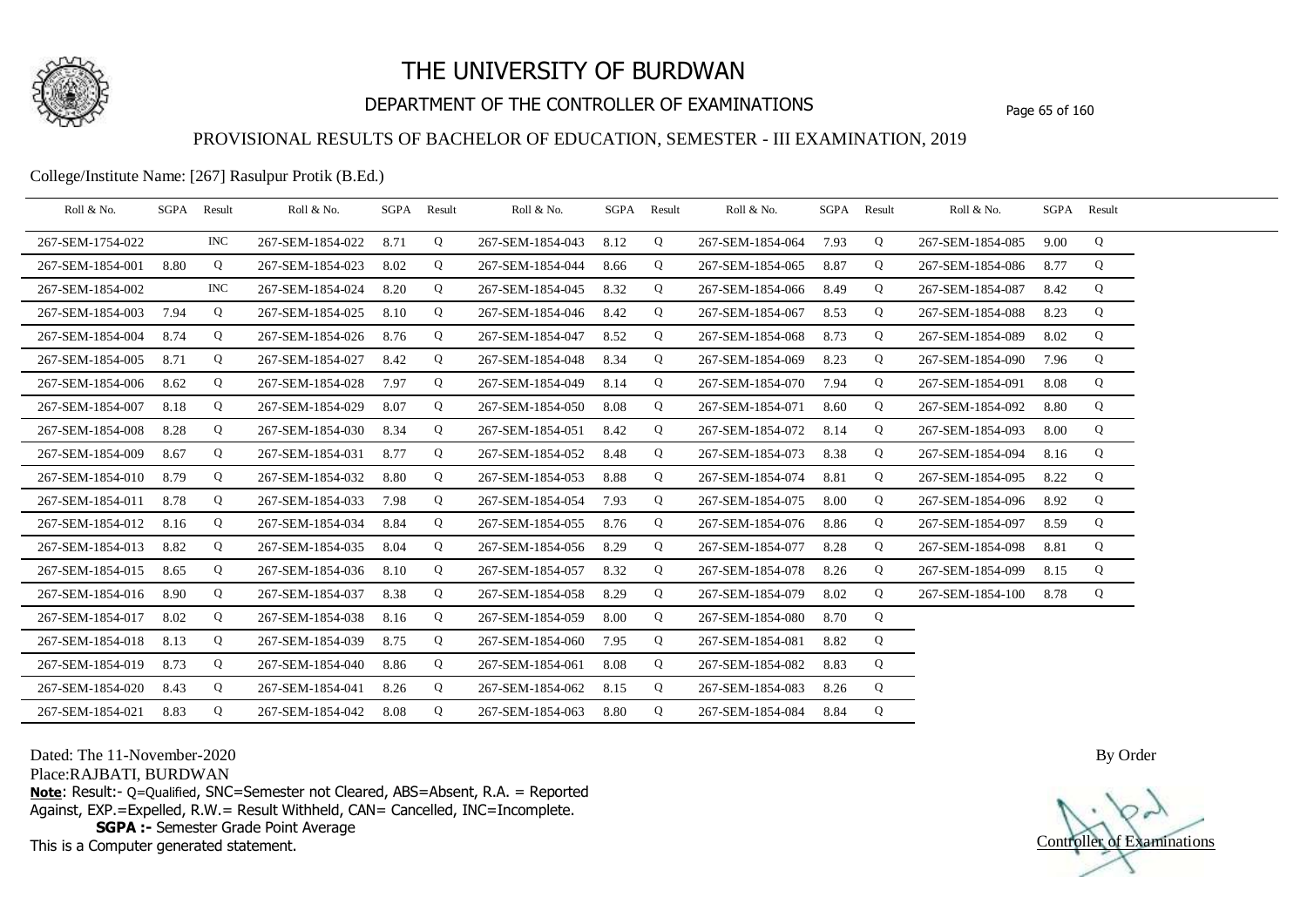

## DEPARTMENT OF THE CONTROLLER OF EXAMINATIONS Page 66 of 160

### PROVISIONAL RESULTS OF BACHELOR OF EDUCATION, SEMESTER - III EXAMINATION, 2019

College/Institute Name: [268] Jangal Mahal Teachers Training Institute

| Roll & No.       | SGPA | Result     | Roll & No.       |      | SGPA Result | Roll & No.       | SGPA | Result | Roll & No. | SGPA Result | Roll & No. | SGPA Result |
|------------------|------|------------|------------------|------|-------------|------------------|------|--------|------------|-------------|------------|-------------|
| 268-SEM-1854-001 | 8.60 | Q          | 268-SEM-1854-024 | 8.54 | Q           | 268-SEM-1854-045 | 8.50 | Q      |            |             |            |             |
| 268-SEM-1854-002 | 8.57 | Q          | 268-SEM-1854-025 | 8.56 | Q           | 268-SEM-1854-046 | 8.57 | Q      |            |             |            |             |
| 268-SEM-1854-003 | 8.43 | Q          | 268-SEM-1854-026 | 8.64 | Q           | 268-SEM-1854-047 | 8.66 | Q      |            |             |            |             |
| 268-SEM-1854-004 | 8.59 | Q          | 268-SEM-1854-027 | 8.54 | Q           | 268-SEM-1854-048 | 8.66 | Q      |            |             |            |             |
| 268-SEM-1854-005 | 8.66 | Q          | 268-SEM-1854-028 | 8.45 | Q           | 268-SEM-1854-049 | 8.75 | Q      |            |             |            |             |
| 268-SEM-1854-006 | 8.53 | Q          | 268-SEM-1854-029 | 8.47 | Q           | 268-SEM-1854-050 | 8.41 | Q      |            |             |            |             |
| 268-SEM-1854-007 | 8.47 | Q          | 268-SEM-1854-030 | 8.54 | Q           |                  |      |        |            |             |            |             |
| 268-SEM-1854-009 | 8.60 | Q          | 268-SEM-1854-031 | 8.63 | Q           |                  |      |        |            |             |            |             |
| 268-SEM-1854-010 | 8.57 | Q          | 268-SEM-1854-032 | 8.52 | Q           |                  |      |        |            |             |            |             |
| 268-SEM-1854-011 | 8.53 | Q          | 268-SEM-1854-033 | 8.47 | Q           |                  |      |        |            |             |            |             |
| 268-SEM-1854-012 | 8.54 | Q          | 268-SEM-1854-034 | 8.39 | Q           |                  |      |        |            |             |            |             |
| 268-SEM-1854-013 | 8.51 | Q          | 268-SEM-1854-035 | 8.46 | Q           |                  |      |        |            |             |            |             |
| 268-SEM-1854-014 | 8.58 | Q          | 268-SEM-1854-036 | 8.47 | Q           |                  |      |        |            |             |            |             |
| 268-SEM-1854-015 | 8.49 | Q          | 268-SEM-1854-037 | 8.60 | Q           |                  |      |        |            |             |            |             |
| 268-SEM-1854-016 | 8.46 | Q          | 268-SEM-1854-038 | 8.44 | Q           |                  |      |        |            |             |            |             |
| 268-SEM-1854-018 | 8.50 | Q          | 268-SEM-1854-039 | 8.67 | Q           |                  |      |        |            |             |            |             |
| 268-SEM-1854-019 |      | <b>SNC</b> | 268-SEM-1854-040 | 8.58 | Q           |                  |      |        |            |             |            |             |
| 268-SEM-1854-020 | 8.53 | Q          | 268-SEM-1854-041 | 8.63 | Q           |                  |      |        |            |             |            |             |
| 268-SEM-1854-021 | 8.65 | Q          | 268-SEM-1854-042 | 8.42 | Q           |                  |      |        |            |             |            |             |
| 268-SEM-1854-022 | 8.60 | Q          | 268-SEM-1854-043 | 8.41 | Q           |                  |      |        |            |             |            |             |
| 268-SEM-1854-023 | 8.55 | Q          | 268-SEM-1854-044 | 8.52 | Q           |                  |      |        |            |             |            |             |

Dated: The 11-November-2020

Place:RAJBATI, BURDWAN

**Note**: Result:- Q=Qualified, SNC=Semester not Cleared, ABS=Absent, R.A. = Reported Against, EXP.=Expelled, R.W.= Result Withheld, CAN= Cancelled, INC=Incomplete. **SGPA :-** Semester Grade Point Average

This is a Computer generated statement.

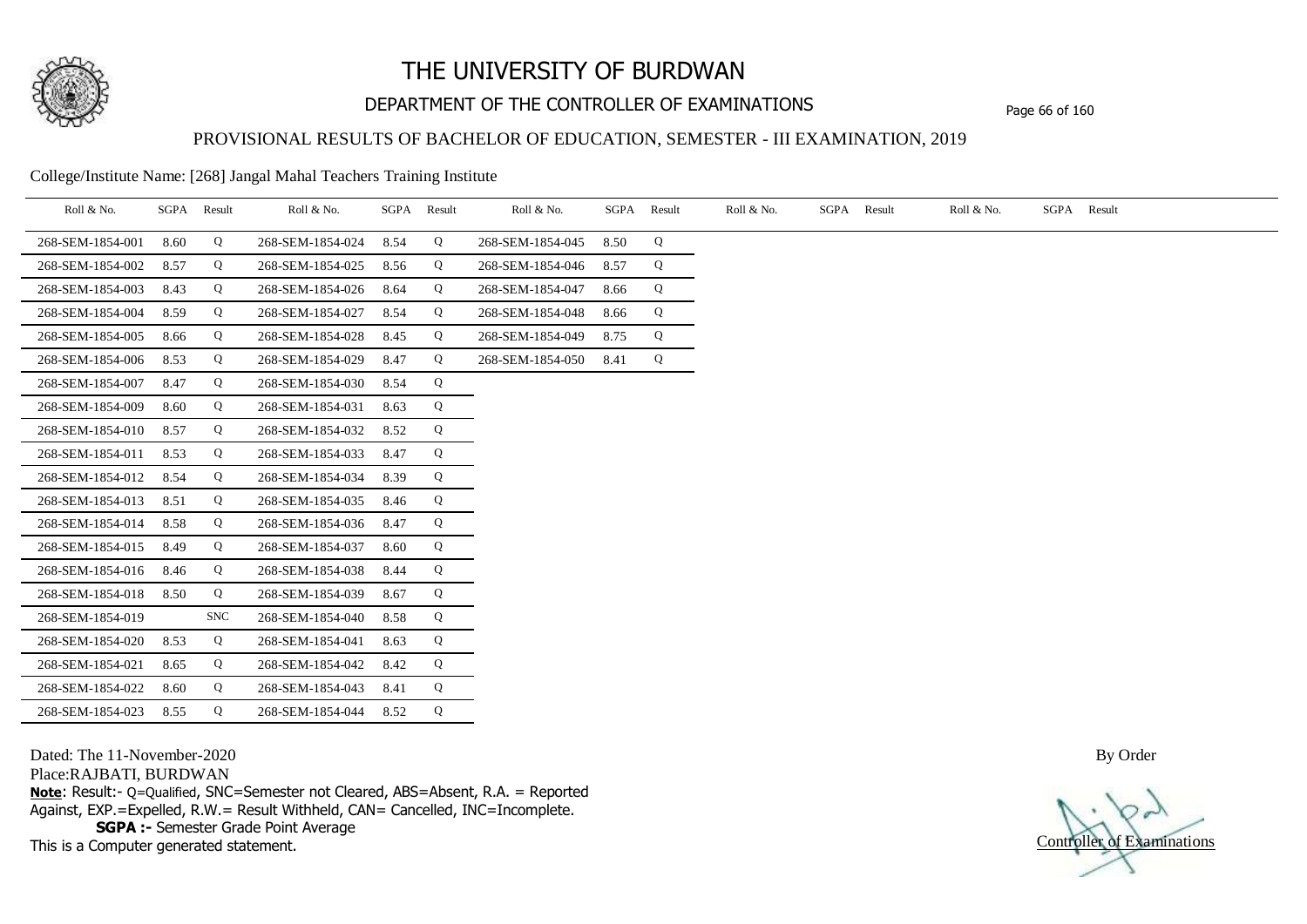

## DEPARTMENT OF THE CONTROLLER OF EXAMINATIONS Page 67 of 160

### PROVISIONAL RESULTS OF BACHELOR OF EDUCATION, SEMESTER - III EXAMINATION, 2019

#### College/Institute Name: [269] Aryan College of Education

| Roll & No.       |      | SGPA Result | Roll & No.       | SGPA | Result | Roll & No.       | SGPA | Result     | Roll & No.       |      | SGPA Result | Roll & No.       |      | SGPA Result |  |
|------------------|------|-------------|------------------|------|--------|------------------|------|------------|------------------|------|-------------|------------------|------|-------------|--|
| 269-SEM-1754-077 | 9.01 | Q           | 269-SEM-1854-021 | 8.50 | Q      | 269-SEM-1854-043 | 8.77 | Q          | 269-SEM-1854-067 | 8.98 | Q           | 269-SEM-1854-088 | 9.22 | Q           |  |
| 269-SEM-1854-001 | 8.51 | Q           | 269-SEM-1854-022 | 8.75 | Q      | 269-SEM-1854-045 | 8.77 | Q          | 269-SEM-1854-068 | 8.36 | Q           | 269-SEM-1854-089 | 8.82 | Q           |  |
| 269-SEM-1854-002 | 8.79 | Q           | 269-SEM-1854-023 | 8.89 | Q      | 269-SEM-1854-046 |      | <b>INC</b> | 269-SEM-1854-069 | 9.04 | Q           | 269-SEM-1854-090 | 8.84 | Q           |  |
| 269-SEM-1854-003 | 8.63 | Q           | 269-SEM-1854-024 | 9.20 | Q      | 269-SEM-1854-047 | 8.89 | Q          | 269-SEM-1854-070 | 8.72 | Q           | 269-SEM-1854-091 | 8.28 | Q           |  |
| 269-SEM-1854-004 | 8.65 | Q           | 269-SEM-1854-025 | 8.92 | Q      | 269-SEM-1854-048 | 8.40 | Q          | 269-SEM-1854-071 | 8.40 | Q           | 269-SEM-1854-092 | 8.58 | Q           |  |
| 269-SEM-1854-005 | 9.43 | Q           | 269-SEM-1854-026 | 8.54 | Q      | 269-SEM-1854-049 | 8.01 | Q          | 269-SEM-1854-072 | 9.21 | Q           | 269-SEM-1854-093 | 8.67 | Q           |  |
| 269-SEM-1854-006 | 8.60 | Q           | 269-SEM-1854-027 | 8.55 | Q      | 269-SEM-1854-050 | 8.76 | Q          | 269-SEM-1854-073 | 9.06 | Q           | 269-SEM-1854-094 | 8.71 | Q           |  |
| 269-SEM-1854-007 | 8.47 | Q           | 269-SEM-1854-028 | 9.09 | Q      | 269-SEM-1854-051 | 9.18 | Q          | 269-SEM-1854-074 | 9.20 | Q           | 269-SEM-1854-095 | 9.17 | Q           |  |
| 269-SEM-1854-008 | 8.76 | Q           | 269-SEM-1854-030 | 8.48 | Q      | 269-SEM-1854-052 | 8.67 | Q          | 269-SEM-1854-075 | 8.72 | Q           | 269-SEM-1854-096 | 8.74 | Q           |  |
| 269-SEM-1854-009 | 9.20 | Q           | 269-SEM-1854-031 | 8.48 | Q      | 269-SEM-1854-053 | 8.96 | Q          | 269-SEM-1854-076 | 9.02 | Q           | 269-SEM-1854-097 | 8.72 | Q           |  |
| 269-SEM-1854-010 | 8.49 | Q           | 269-SEM-1854-032 | 8.86 | Q      | 269-SEM-1854-054 | 8.77 | Q          | 269-SEM-1854-077 | 9.26 | Q           | 269-SEM-1854-098 | 8.63 | Q           |  |
| 269-SEM-1854-011 | 8.82 | Q           | 269-SEM-1854-033 | 9.01 | Q      | 269-SEM-1854-056 | 8.86 | Q          | 269-SEM-1854-078 | 8.24 | Q           | 269-SEM-1854-099 | 8.83 | Q           |  |
| 269-SEM-1854-012 | 8.97 | Q           | 269-SEM-1854-034 | 8.62 | Q      | 269-SEM-1854-057 | 9.22 | Q          | 269-SEM-1854-079 | 8.53 | Q           | 269-SEM-1854-100 | 8.63 | Q           |  |
| 269-SEM-1854-013 |      | INC.        | 269-SEM-1854-035 | 8.78 | Q      | 269-SEM-1854-058 | 8.67 | Q          | 269-SEM-1854-080 | 8.86 | Q           |                  |      |             |  |
| 269-SEM-1854-014 | 8.75 | Q           | 269-SEM-1854-036 | 9.09 | Q      | 269-SEM-1854-059 | 8.53 | Q          | 269-SEM-1854-081 | 9.35 | Q           |                  |      |             |  |
| 269-SEM-1854-015 | 9.16 | Q           | 269-SEM-1854-037 | 8.67 | Q      | 269-SEM-1854-060 | 9.41 | Q          | 269-SEM-1854-082 | 8.74 | Q           |                  |      |             |  |
| 269-SEM-1854-016 | 9.12 | Q           | 269-SEM-1854-038 | 8.45 | Q      | 269-SEM-1854-062 | 8.57 | Q          | 269-SEM-1854-083 | 8.61 | Q           |                  |      |             |  |
| 269-SEM-1854-017 | 9.18 | Q           | 269-SEM-1854-039 | 9.20 | Q      | 269-SEM-1854-063 | 8.59 | Q          | 269-SEM-1854-084 | 8.93 | Q           |                  |      |             |  |
| 269-SEM-1854-018 | 8.68 | Q           | 269-SEM-1854-040 | 8.91 | Q      | 269-SEM-1854-064 | 8.77 | Q          | 269-SEM-1854-085 | 8.58 | Q           |                  |      |             |  |
| 269-SEM-1854-019 | 8.90 | Q           | 269-SEM-1854-041 | 8.70 | Q      | 269-SEM-1854-065 | 8.95 | Q          | 269-SEM-1854-086 | 9.20 | Q           |                  |      |             |  |
| 269-SEM-1854-020 | 8.55 | Q           | 269-SEM-1854-042 | 8.65 | Q      | 269-SEM-1854-066 | 9.02 | Q          | 269-SEM-1854-087 | 9.43 | Q           |                  |      |             |  |

Dated: The 11-November-2020

Place:RAJBATI, BURDWAN

**Note**: Result:- Q=Qualified, SNC=Semester not Cleared, ABS=Absent, R.A. = Reported Against, EXP.=Expelled, R.W.= Result Withheld, CAN= Cancelled, INC=Incomplete. **SGPA :-** Semester Grade Point Average

This is a Computer generated statement.

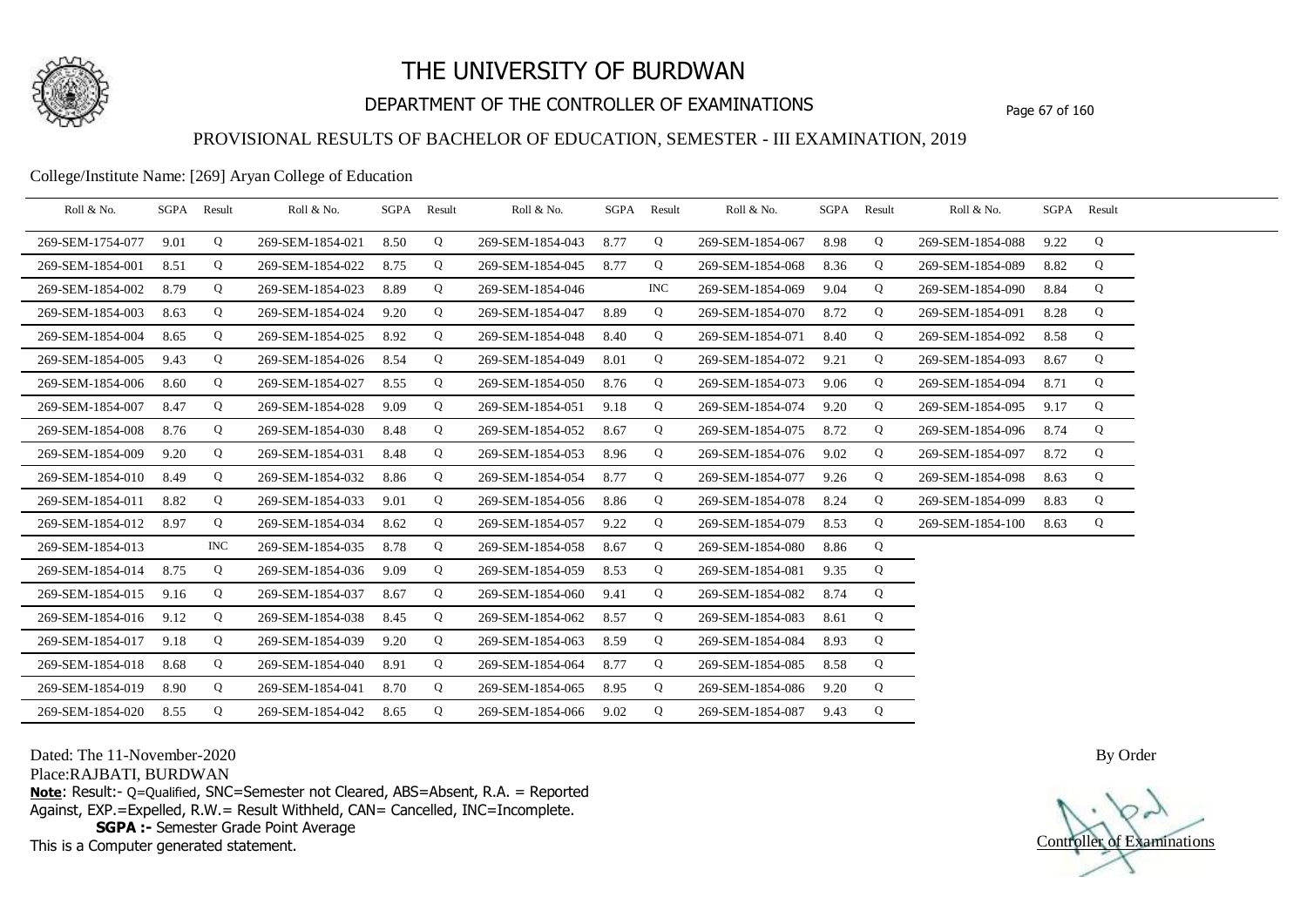

## DEPARTMENT OF THE CONTROLLER OF EXAMINATIONS Page 68 of 160

### PROVISIONAL RESULTS OF BACHELOR OF EDUCATION, SEMESTER - III EXAMINATION, 2019

#### College/Institute Name: [270] Birhambir Teachers' Training College

| Roll & No.       | SGPA | Result | Roll & No.       |      | SGPA Result | Roll & No.       | SGPA | Result | Roll & No.       | SGPA | Result | Roll & No.       |      | SGPA Result |  |
|------------------|------|--------|------------------|------|-------------|------------------|------|--------|------------------|------|--------|------------------|------|-------------|--|
| 270-SEM-1854-001 | 8.36 | Q      | 270-SEM-1854-023 | 8.47 | Q           | 270-SEM-1854-045 | 8.51 | Q      | 270-SEM-1854-066 | 8.43 | Q      | 270-SEM-1854-088 | 8.21 | Q           |  |
| 270-SEM-1854-002 | 9.13 | Q      | 270-SEM-1854-024 | 8.63 | Q           | 270-SEM-1854-046 | 8.87 | Q      | 270-SEM-1854-067 | 8.72 | Q      | 270-SEM-1854-089 | 8.49 | Q           |  |
| 270-SEM-1854-003 | 8.49 | Q      | 270-SEM-1854-026 | 8.54 | Q           | 270-SEM-1854-047 | 8.27 | Q      | 270-SEM-1854-068 | 8.67 | Q      | 270-SEM-1854-090 | 8.88 | Q           |  |
| 270-SEM-1854-004 | 8.37 | Q      | 270-SEM-1854-027 | 8.85 | Q           | 270-SEM-1854-048 | 9.04 | Q      | 270-SEM-1854-069 | 7.68 | Q      | 270-SEM-1854-091 | 8.73 | Q           |  |
| 270-SEM-1854-005 | 8.97 | Q      | 270-SEM-1854-028 | 8.34 | Q           | 270-SEM-1854-049 | 9.05 | Q      | 270-SEM-1854-070 | 8.45 | Q      | 270-SEM-1854-092 | 8.37 | Q           |  |
| 270-SEM-1854-006 | 8.18 | Q      | 270-SEM-1854-029 | 7.95 | Q           | 270-SEM-1854-050 | 8.24 | Q      | 270-SEM-1854-071 | 8.52 | Q      | 270-SEM-1854-093 | 7.88 | Q           |  |
| 270-SEM-1854-007 | 8.89 | Q      | 270-SEM-1854-030 | 7.97 | Q           | 270-SEM-1854-051 | 8.77 | Q      | 270-SEM-1854-072 | 8.28 | Q      | 270-SEM-1854-094 | 7.99 | Q           |  |
| 270-SEM-1854-009 | 8.61 | Q      | 270-SEM-1854-031 | 7.64 | Q           | 270-SEM-1854-052 | 8.76 | Q      | 270-SEM-1854-073 | 8.52 | Q      | 270-SEM-1854-095 | 8.33 | Q           |  |
| 270-SEM-1854-010 | 8.95 | Q      | 270-SEM-1854-032 | 7.66 | Q           | 270-SEM-1854-053 | 7.79 | Q      | 270-SEM-1854-074 | 8.98 | Q      | 270-SEM-1854-096 | 8.45 | Q           |  |
| 270-SEM-1854-011 | 8.49 | Q      | 270-SEM-1854-033 | 8.57 | Q           | 270-SEM-1854-054 | 8.80 | Q      | 270-SEM-1854-075 | 7.67 | Q      | 270-SEM-1854-097 | 8.53 | Q           |  |
| 270-SEM-1854-012 | 7.82 | Q      | 270-SEM-1854-034 | 8.79 | Q           | 270-SEM-1854-055 | 7.73 | Q      | 270-SEM-1854-076 | 8.64 | Q      | 270-SEM-1854-098 | 8.43 | Q           |  |
| 270-SEM-1854-013 | 8.51 | Q      | 270-SEM-1854-035 | 9.03 | Q           | 270-SEM-1854-056 | 8.47 | Q      | 270-SEM-1854-077 | 8.52 | Q      | 270-SEM-1854-099 | 8.37 | Q           |  |
| 270-SEM-1854-014 | 8.30 | Q      | 270-SEM-1854-036 | 8.67 | Q           | 270-SEM-1854-057 | 9.23 | Q      | 270-SEM-1854-078 | 8.79 | Q      | 270-SEM-1854-100 | 8.58 | Q           |  |
| 270-SEM-1854-015 | 8.92 | Q      | 270-SEM-1854-037 | 8.69 | Q           | 270-SEM-1854-058 | 8.20 | Q      | 270-SEM-1854-079 | 8.41 | Q      |                  |      |             |  |
| 270-SEM-1854-016 | 8.67 | Q      | 270-SEM-1854-038 | 8.99 | Q           | 270-SEM-1854-059 | 8.71 | Q      | 270-SEM-1854-080 | 8.54 | Q      |                  |      |             |  |
| 270-SEM-1854-017 | 8.02 | Q      | 270-SEM-1854-039 | 6.94 | Q           | 270-SEM-1854-060 | 8.61 | Q      | 270-SEM-1854-081 | 8.51 | Q      |                  |      |             |  |
| 270-SEM-1854-018 | 8.32 | Q      | 270-SEM-1854-040 | 7.97 | Q           | 270-SEM-1854-061 | 8.12 | Q      | 270-SEM-1854-082 | 8.26 | Q      |                  |      |             |  |
| 270-SEM-1854-019 | 8.54 | Q      | 270-SEM-1854-041 | 8.65 | Q           | 270-SEM-1854-062 | 8.92 | Q      | 270-SEM-1854-083 | 7.47 | Q      |                  |      |             |  |
| 270-SEM-1854-020 | 8.03 | Q      | 270-SEM-1854-042 | 8.99 | Q           | 270-SEM-1854-063 | 8.45 | Q      | 270-SEM-1854-084 | 8.34 | Q      |                  |      |             |  |
| 270-SEM-1854-021 | 8.43 | Q      | 270-SEM-1854-043 | 8.49 | Q           | 270-SEM-1854-064 | 7.73 | Q      | 270-SEM-1854-085 | 8.34 | Q      |                  |      |             |  |
| 270-SEM-1854-022 | 8.02 | Q      | 270-SEM-1854-044 | 8.61 | Q           | 270-SEM-1854-065 | 7.58 | Q      | 270-SEM-1854-087 | 8.37 | Q      |                  |      |             |  |

Dated: The 11-November-2020

Place:RAJBATI, BURDWAN

**Note**: Result:- Q=Qualified, SNC=Semester not Cleared, ABS=Absent, R.A. = Reported Against, EXP.=Expelled, R.W.= Result Withheld, CAN= Cancelled, INC=Incomplete. **SGPA :-** Semester Grade Point Average

This is a Computer generated statement.

Controller of Examinations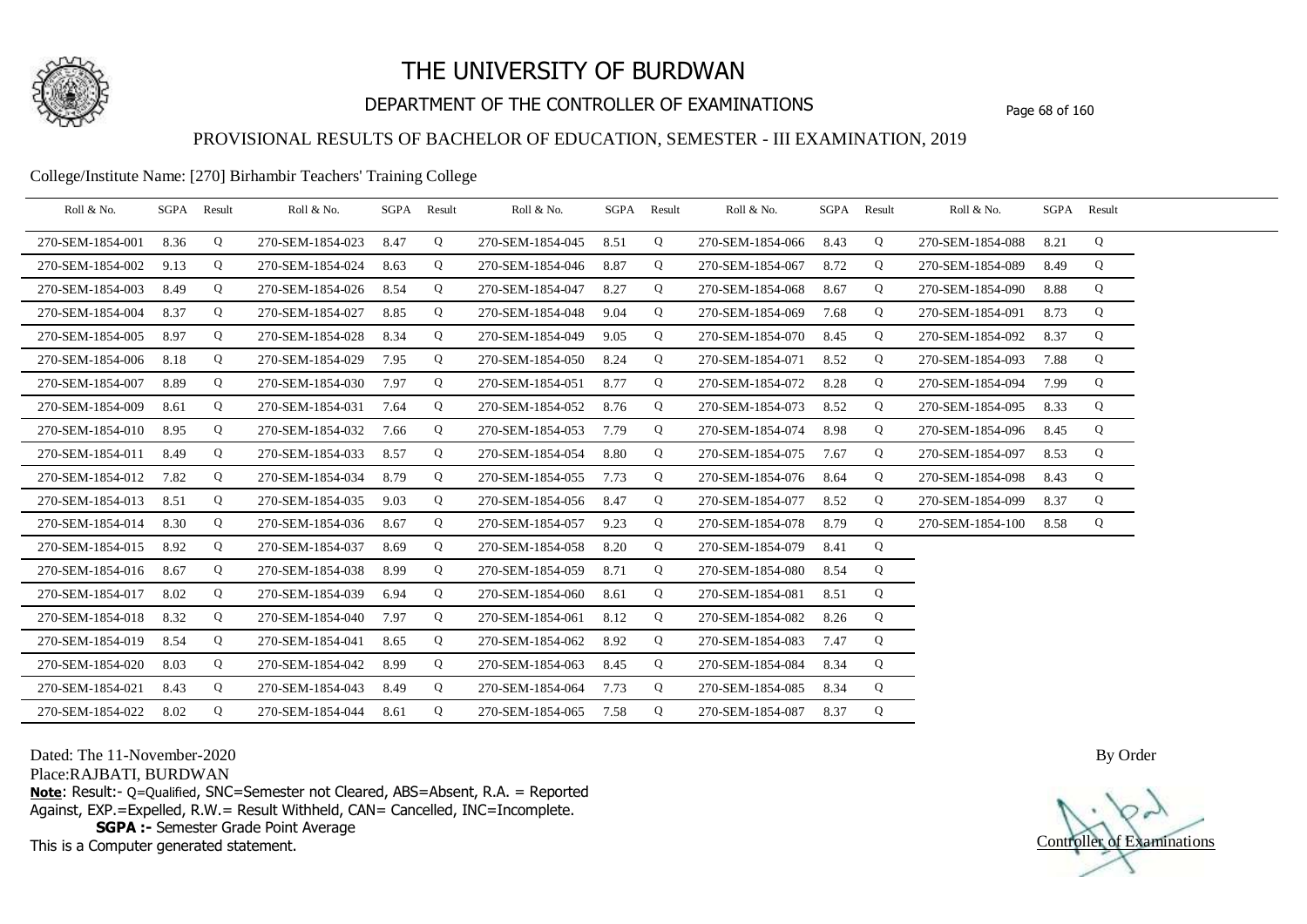

## DEPARTMENT OF THE CONTROLLER OF EXAMINATIONS Page 69 of 160

### PROVISIONAL RESULTS OF BACHELOR OF EDUCATION, SEMESTER - III EXAMINATION, 2019

#### College/Institute Name: [271] Kaniska College of Education

| Roll & No.       | SGPA | Result | Roll & No.       | SGPA Result |   | Roll & No.       |      | SGPA Result | Roll & No.       |      | SGPA Result | Roll & No.       |      | SGPA Result |  |
|------------------|------|--------|------------------|-------------|---|------------------|------|-------------|------------------|------|-------------|------------------|------|-------------|--|
| 271-SEM-1854-001 | 8.49 | Q      | 271-SEM-1854-023 | 8.61        | Q | 271-SEM-1854-045 | 8.58 | Q           | 271-SEM-1854-067 | 8.77 | Q           | 271-SEM-1854-089 | 8.68 | Q           |  |
| 271-SEM-1854-002 | 8.49 | Q      | 271-SEM-1854-024 | 8.59        | Q | 271-SEM-1854-046 | 8.61 | Q           | 271-SEM-1854-068 | 8.63 | Q           | 271-SEM-1854-090 | 8.68 | Q           |  |
| 271-SEM-1854-003 | 8.64 | Q      | 271-SEM-1854-025 | 8.75        | Q | 271-SEM-1854-047 | 8.65 | Q           | 271-SEM-1854-069 | 8.57 | Q           | 271-SEM-1854-091 | 8.82 | Q           |  |
| 271-SEM-1854-004 | 8.42 | Q      | 271-SEM-1854-026 | 8.74        | Q | 271-SEM-1854-048 | 8.81 | Q           | 271-SEM-1854-070 | 8.78 | Q           | 271-SEM-1854-092 | 8.68 | Q           |  |
| 271-SEM-1854-005 | 8.51 | Q      | 271-SEM-1854-027 | 8.60        | Q | 271-SEM-1854-050 | 8.64 | Q           | 271-SEM-1854-071 | 8.62 | Q           | 271-SEM-1854-093 | 8.85 | Q           |  |
| 271-SEM-1854-006 | 8.53 | Q      | 271-SEM-1854-028 | 8.81        | Q | 271-SEM-1854-051 | 8.58 | Q           | 271-SEM-1854-072 | 8.72 | Q           | 271-SEM-1854-094 | 8.77 | Q           |  |
| 271-SEM-1854-007 | 8.65 | Q      | 271-SEM-1854-029 | 8.77        | Q | 271-SEM-1854-052 | 8.82 | Q           | 271-SEM-1854-074 | 8.72 | Q           | 271-SEM-1854-095 | 8.58 | Q           |  |
| 271-SEM-1854-008 | 8.69 | Q      | 271-SEM-1854-030 | 8.64        | Q | 271-SEM-1854-053 | 8.70 | Q           | 271-SEM-1854-075 | 8.80 | Q           | 271-SEM-1854-096 | 8.64 | Q           |  |
| 271-SEM-1854-009 | 8.44 | Q      | 271-SEM-1854-031 | 8.70        | Q | 271-SEM-1854-054 | 8.73 | Q           | 271-SEM-1854-076 | 8.68 | Q           | 271-SEM-1854-097 | 8.67 | Q           |  |
| 271-SEM-1854-010 | 8.53 | Q      | 271-SEM-1854-032 | 8.80        | Q | 271-SEM-1854-055 | 8.56 | Q           | 271-SEM-1854-077 | 8.57 | Q           | 271-SEM-1854-098 | 8.58 | Q           |  |
| 271-SEM-1854-011 | 8.34 | Q      | 271-SEM-1854-033 | 8.67        | Q | 271-SEM-1854-056 | 8.72 | Q           | 271-SEM-1854-078 | 8.67 | Q           | 271-SEM-1854-099 | 8.75 | Q           |  |
| 271-SEM-1854-012 | 8.61 | Q      | 271-SEM-1854-034 | 8.82        | Q | 271-SEM-1854-057 | 8.63 | Q           | 271-SEM-1854-079 | 8.58 | Q           |                  |      |             |  |
| 271-SEM-1854-013 | 8.67 | Q      | 271-SEM-1854-035 | 8.49        | Q | 271-SEM-1854-058 | 8.75 | Q           | 271-SEM-1854-080 | 8.57 | Q           |                  |      |             |  |
| 271-SEM-1854-014 | 8.62 | Q      | 271-SEM-1854-036 | 8.60        | Q | 271-SEM-1854-059 | 8.65 | Q           | 271-SEM-1854-081 | 9.06 | Q           |                  |      |             |  |
| 271-SEM-1854-015 | 8.59 | Q      | 271-SEM-1854-037 | 8.83        | Q | 271-SEM-1854-060 | 8.62 | Q           | 271-SEM-1854-082 | 8.89 | Q           |                  |      |             |  |
| 271-SEM-1854-016 | 8.66 | Q      | 271-SEM-1854-038 | 9.32        | Q | 271-SEM-1854-061 | 8.62 | Q           | 271-SEM-1854-083 | 8.67 | Q           |                  |      |             |  |
| 271-SEM-1854-017 | 8.78 | Q      | 271-SEM-1854-039 | 8.46        | Q | 271-SEM-1854-062 | 8.73 | Q           | 271-SEM-1854-084 | 8.82 | Q           |                  |      |             |  |
| 271-SEM-1854-018 | 8.46 | Q      | 271-SEM-1854-040 | 8.52        | Q | 271-SEM-1854-063 | 8.61 | Q           | 271-SEM-1854-085 | 8.79 | Q           |                  |      |             |  |
| 271-SEM-1854-019 | 8.58 | Q      | 271-SEM-1854-041 | 8.58        | Q | 271-SEM-1854-064 | 8.72 | Q           | 271-SEM-1854-086 | 8.83 | Q           |                  |      |             |  |
| 271-SEM-1854-020 | 8.62 | Q      | 271-SEM-1854-043 | 8.65        | Q | 271-SEM-1854-065 | 8.83 | Q           | 271-SEM-1854-087 | 8.67 | Q           |                  |      |             |  |
| 271-SEM-1854-021 | 8.55 | Q      | 271-SEM-1854-044 | 8.84        | Q | 271-SEM-1854-066 | 8.80 | Q           | 271-SEM-1854-088 | 8.45 | Q           |                  |      |             |  |

Dated: The 11-November-2020

Place:RAJBATI, BURDWAN

**Note**: Result:- Q=Qualified, SNC=Semester not Cleared, ABS=Absent, R.A. = Reported Against, EXP.=Expelled, R.W.= Result Withheld, CAN= Cancelled, INC=Incomplete. **SGPA :-** Semester Grade Point Average

This is a Computer generated statement.

Controller of Examinations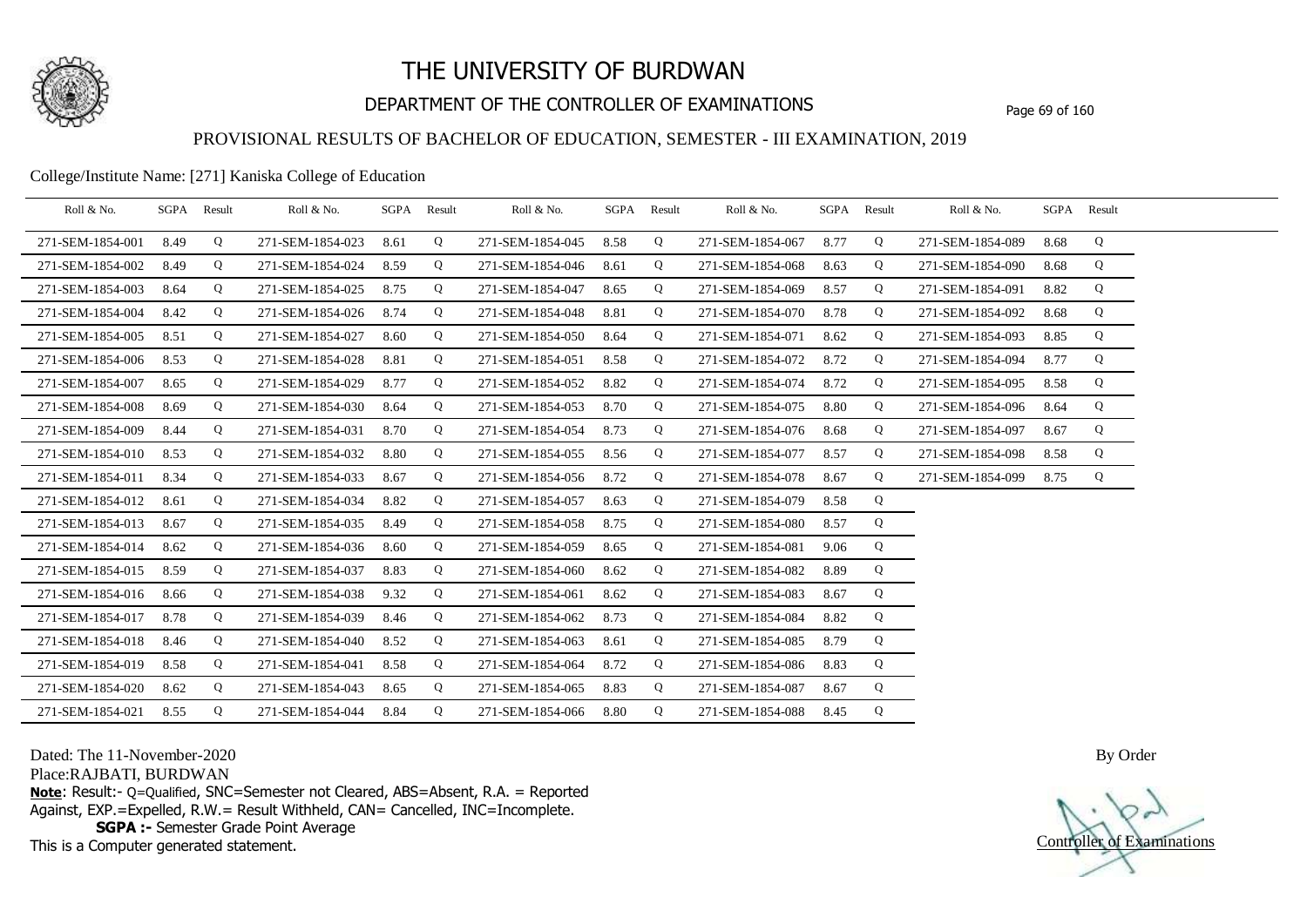

## DEPARTMENT OF THE CONTROLLER OF EXAMINATIONS Page 70 of 160

### PROVISIONAL RESULTS OF BACHELOR OF EDUCATION, SEMESTER - III EXAMINATION, 2019

#### College/Institute Name: [272] Spondon College of Education

| Roll & No.       |      | SGPA Result | Roll & No.       |      | SGPA Result | Roll & No.       |      | SGPA Result | Roll & No.       |      | SGPA Result | Roll & No.       | SGPA Result |   |  |
|------------------|------|-------------|------------------|------|-------------|------------------|------|-------------|------------------|------|-------------|------------------|-------------|---|--|
| 272-SEM-1754-028 |      | <b>INC</b>  | 272-SEM-1854-021 | 9.00 | Q           | 272-SEM-1854-043 | 8.55 | Q           | 272-SEM-1854-064 | 8.75 | Q           | 272-SEM-1854-085 | 8.58        | Q |  |
| 272-SEM-1854-001 | 8.85 | Q           | 272-SEM-1854-022 | 8.83 | Q           | 272-SEM-1854-044 | 8.67 | Q           | 272-SEM-1854-065 | 8.68 | Q           | 272-SEM-1854-086 | 8.90        | Q |  |
| 272-SEM-1854-002 | 8.76 | Q           | 272-SEM-1854-023 | 8.58 | Q           | 272-SEM-1854-045 | 8.81 | Q           | 272-SEM-1854-066 | 8.59 | Q           | 272-SEM-1854-087 | 9.07        | Q |  |
| 272-SEM-1854-003 | 9.14 | Q           | 272-SEM-1854-024 | 8.66 | Q           | 272-SEM-1854-046 | 8.61 | Q           | 272-SEM-1854-067 | 9.10 | Q           | 272-SEM-1854-088 | 8.92        | Q |  |
| 272-SEM-1854-004 | 8.89 | Q           | 272-SEM-1854-025 | 8.61 | Q           | 272-SEM-1854-047 | 9.14 | Q           | 272-SEM-1854-068 | 8.93 | Q           | 272-SEM-1854-089 | 8.89        | Q |  |
| 272-SEM-1854-005 | 8.40 | Q           | 272-SEM-1854-026 | 8.78 | Q           | 272-SEM-1854-048 | 9.32 | Q           | 272-SEM-1854-069 | 8.94 | Q           | 272-SEM-1854-090 | 8.93        | Q |  |
| 272-SEM-1854-006 | 9.08 | Q           | 272-SEM-1854-027 | 8.96 | Q           | 272-SEM-1854-049 | 8.27 | Q           | 272-SEM-1854-070 | 9.01 | Q           | 272-SEM-1854-091 | 8.82        | Q |  |
| 272-SEM-1854-007 | 9.18 | Q           | 272-SEM-1854-028 | 8.96 | Q           | 272-SEM-1854-050 | 9.18 | Q           | 272-SEM-1854-071 | 8.88 | Q           | 272-SEM-1854-092 | 8.64        | Q |  |
| 272-SEM-1854-008 | 9.30 | Q           | 272-SEM-1854-029 | 8.45 | Q           | 272-SEM-1854-051 | 8.96 | Q           | 272-SEM-1854-072 | 8.83 | Q           | 272-SEM-1854-093 | 8.92        | Q |  |
| 272-SEM-1854-009 | 9.20 | Q           | 272-SEM-1854-030 | 8.82 | Q           | 272-SEM-1854-052 | 8.88 | Q           | 272-SEM-1854-073 | 9.12 | Q           | 272-SEM-1854-094 | 8.80        | Q |  |
| 272-SEM-1854-010 | 9.34 | Q           | 272-SEM-1854-031 | 9.07 | Q           | 272-SEM-1854-053 | 8.05 | Q           | 272-SEM-1854-074 | 8.84 | Q           | 272-SEM-1854-095 | 9.20        | Q |  |
| 272-SEM-1854-011 | 9.24 | Q           | 272-SEM-1854-032 | 9.07 | Q           | 272-SEM-1854-054 | 8.77 | Q           | 272-SEM-1854-075 | 8.90 | Q           | 272-SEM-1854-096 | 9.14        | Q |  |
| 272-SEM-1854-012 | 8.39 | Q           | 272-SEM-1854-033 | 8.52 | Q           | 272-SEM-1854-055 | 8.63 | $\mathbf Q$ | 272-SEM-1854-076 | 8.99 | Q           | 272-SEM-1854-097 | 9.13        | Q |  |
| 272-SEM-1854-013 | 8.92 | Q           | 272-SEM-1854-034 | 9.09 | Q           | 272-SEM-1854-056 | 8.78 | Q           | 272-SEM-1854-077 | 8.95 | Q           | 272-SEM-1854-098 | 8.92        | Q |  |
| 272-SEM-1854-014 | 9.14 | Q           | 272-SEM-1854-035 | 8.78 | Q           | 272-SEM-1854-057 | 8.74 | Q           | 272-SEM-1854-078 | 8.76 | Q           | 272-SEM-1854-099 | 8.49        | Q |  |
| 272-SEM-1854-015 | 8.86 | Q           | 272-SEM-1854-037 | 9.11 | Q           | 272-SEM-1854-058 | 9.05 | Q           | 272-SEM-1854-079 | 8.76 | Q           | 272-SEM-1854-100 | 8.98        | Q |  |
| 272-SEM-1854-016 | 8.55 | Q           | 272-SEM-1854-038 | 8.85 | Q           | 272-SEM-1854-059 | 9.30 | Q           | 272-SEM-1854-080 | 9.22 | Q           |                  |             |   |  |
| 272-SEM-1854-017 | 9.22 | Q           | 272-SEM-1854-039 | 8.01 | Q           | 272-SEM-1854-060 | 8.78 | Q           | 272-SEM-1854-081 | 8.81 | Q           |                  |             |   |  |
| 272-SEM-1854-018 | 8.74 | Q           | 272-SEM-1854-040 | 9.02 | Q           | 272-SEM-1854-061 | 8.71 | Q           | 272-SEM-1854-082 | 9.18 | Q           |                  |             |   |  |
| 272-SEM-1854-019 | 8.68 | Q           | 272-SEM-1854-041 | 8.66 | Q           | 272-SEM-1854-062 |      | INC.        | 272-SEM-1854-083 | 8.80 | Q           |                  |             |   |  |
| 272-SEM-1854-020 | 8.85 | Q           | 272-SEM-1854-042 | 8.97 | Q           | 272-SEM-1854-063 | 9.26 | Q           | 272-SEM-1854-084 | 8.92 | Q           |                  |             |   |  |

Dated: The 11-November-2020

Place:RAJBATI, BURDWAN

**Note**: Result:- Q=Qualified, SNC=Semester not Cleared, ABS=Absent, R.A. = Reported Against, EXP.=Expelled, R.W.= Result Withheld, CAN= Cancelled, INC=Incomplete. **SGPA :-** Semester Grade Point Average

This is a Computer generated statement.

Controller of Examinations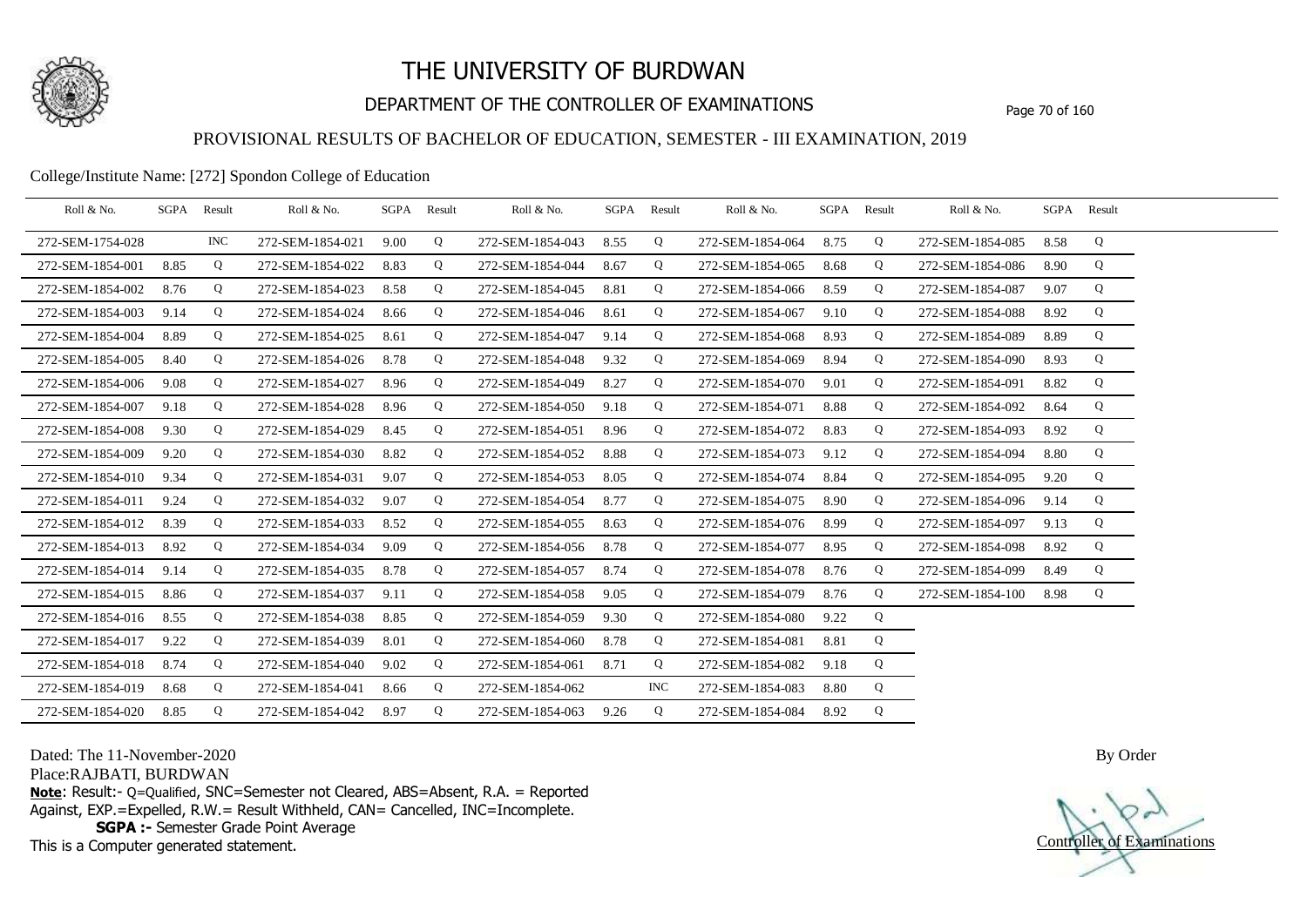

## DEPARTMENT OF THE CONTROLLER OF EXAMINATIONS Page 71 of 160

### PROVISIONAL RESULTS OF BACHELOR OF EDUCATION, SEMESTER - III EXAMINATION, 2019

College/Institute Name: [273] Uttaran College of Education

| Roll & No.       |      | SGPA Result | Roll & No.       |      | SGPA Result | Roll & No.       |      | SGPA Result | Roll & No. | SGPA Result | Roll & No. | SGPA Result |
|------------------|------|-------------|------------------|------|-------------|------------------|------|-------------|------------|-------------|------------|-------------|
| 273-SEM-1854-001 | 8.92 | Q           | 273-SEM-1854-022 | 8.96 | Q           | 273-SEM-1854-044 | 8.81 | Q           |            |             |            |             |
| 273-SEM-1854-002 | 8.97 | Q           | 273-SEM-1854-024 | 8.89 | Q           | 273-SEM-1854-045 | 8.85 | Q           |            |             |            |             |
| 273-SEM-1854-003 | 8.85 | Q           | 273-SEM-1854-025 | 8.93 | Q           | 273-SEM-1854-046 | 9.02 | Q           |            |             |            |             |
| 273-SEM-1854-004 | 8.88 | Q           | 273-SEM-1854-026 | 9.04 | Q           | 273-SEM-1854-047 | 8.98 | Q           |            |             |            |             |
| 273-SEM-1854-005 | 8.98 | Q           | 273-SEM-1854-027 | 8.94 | Q           | 273-SEM-1854-048 | 9.05 | Q           |            |             |            |             |
| 273-SEM-1854-006 | 8.80 | Q           | 273-SEM-1854-028 | 9.14 | Q           | 273-SEM-1854-049 | 9.02 | Q           |            |             |            |             |
| 273-SEM-1854-007 | 8.96 | Q           | 273-SEM-1854-029 | 8.94 | Q           | 273-SEM-1854-050 | 8.97 | Q           |            |             |            |             |
| 273-SEM-1854-008 | 8.87 | Q           | 273-SEM-1854-030 | 8.96 | Q           |                  |      |             |            |             |            |             |
| 273-SEM-1854-009 | 9.08 | Q           | 273-SEM-1854-031 | 9.14 | Q           |                  |      |             |            |             |            |             |
| 273-SEM-1854-010 | 8.95 | Q           | 273-SEM-1854-032 | 8.94 | Q           |                  |      |             |            |             |            |             |
| 273-SEM-1854-011 | 9.04 | Q           | 273-SEM-1854-033 | 9.06 | Q           |                  |      |             |            |             |            |             |
| 273-SEM-1854-012 | 8.74 | Q           | 273-SEM-1854-034 | 8.83 | Q           |                  |      |             |            |             |            |             |
| 273-SEM-1854-013 | 8.92 | Q           | 273-SEM-1854-035 | 8.89 | Q           |                  |      |             |            |             |            |             |
| 273-SEM-1854-014 | 8.92 | Q           | 273-SEM-1854-036 | 9.03 | Q           |                  |      |             |            |             |            |             |
| 273-SEM-1854-015 | 8.85 | Q           | 273-SEM-1854-037 | 8.96 | Q           |                  |      |             |            |             |            |             |
| 273-SEM-1854-016 | 9.02 | Q           | 273-SEM-1854-038 | 9.00 | Q           |                  |      |             |            |             |            |             |
| 273-SEM-1854-017 | 8.98 | Q           | 273-SEM-1854-039 | 8.94 | Q           |                  |      |             |            |             |            |             |
| 273-SEM-1854-018 | 8.82 | Q           | 273-SEM-1854-040 | 8.72 | Q           |                  |      |             |            |             |            |             |
| 273-SEM-1854-019 | 8.91 | Q           | 273-SEM-1854-041 | 8.89 | Q           |                  |      |             |            |             |            |             |
| 273-SEM-1854-020 | 9.04 | Q           | 273-SEM-1854-042 | 8.98 | Q           |                  |      |             |            |             |            |             |
| 273-SEM-1854-021 | 8.84 | Q           | 273-SEM-1854-043 | 8.93 | Q           |                  |      |             |            |             |            |             |

Dated: The 11-November-2020

Place:RAJBATI, BURDWAN

**Note**: Result:- Q=Qualified, SNC=Semester not Cleared, ABS=Absent, R.A. = Reported Against, EXP.=Expelled, R.W.= Result Withheld, CAN= Cancelled, INC=Incomplete. **SGPA :-** Semester Grade Point Average

This is a Computer generated statement.

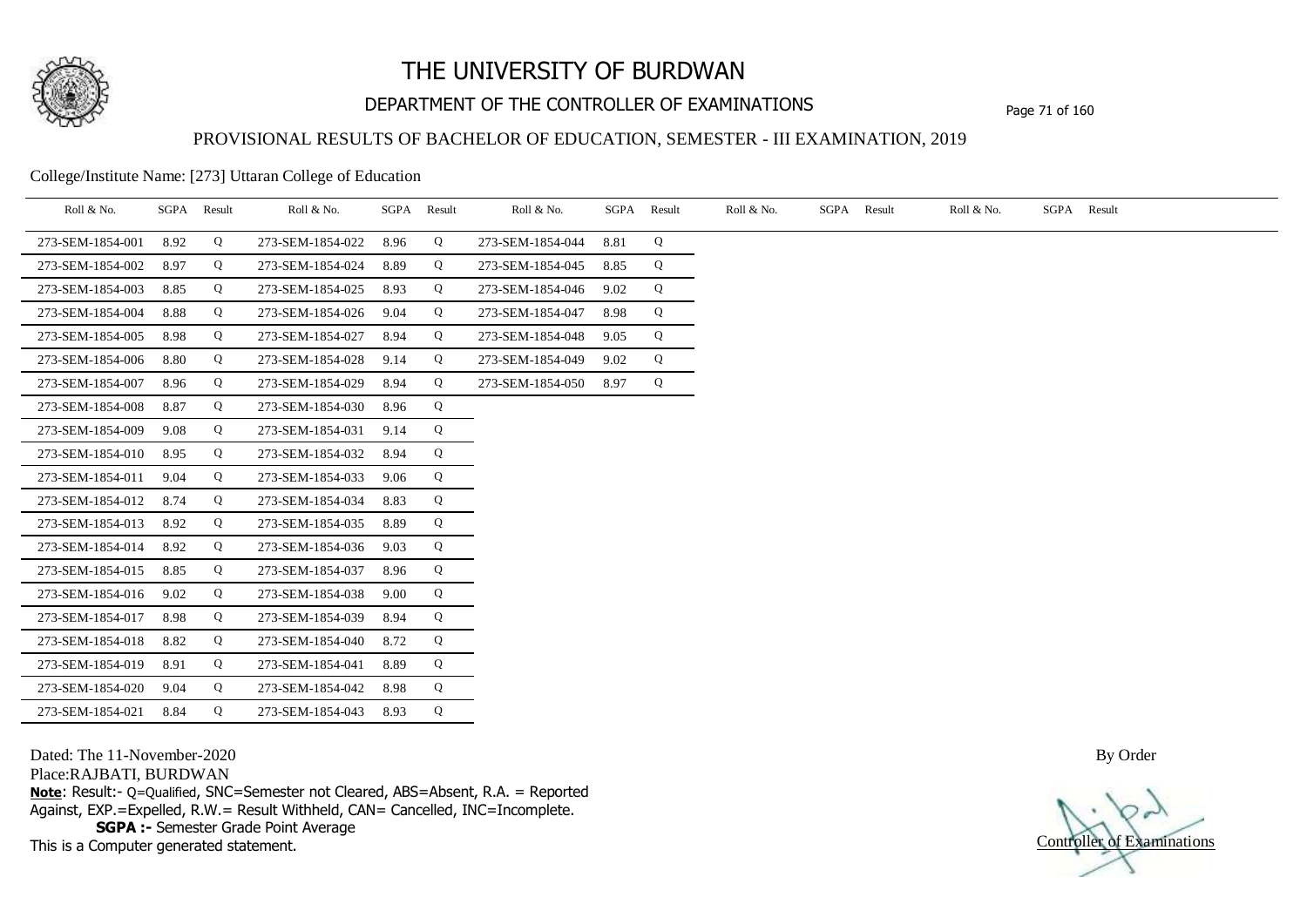

## DEPARTMENT OF THE CONTROLLER OF EXAMINATIONS Page 72 of 160

### PROVISIONAL RESULTS OF BACHELOR OF EDUCATION, SEMESTER - III EXAMINATION, 2019

College/Institute Name: [274] Mahavaskar Teachers' Training College

| Roll & No.       | SGPA Result |   | Roll & No.       |      | SGPA Result | Roll & No.       | SGPA Result |             | Roll & No.       |      | SGPA Result | Roll & No.       | SGPA Result |   |  |
|------------------|-------------|---|------------------|------|-------------|------------------|-------------|-------------|------------------|------|-------------|------------------|-------------|---|--|
| 274-SEM-1854-001 | 8.70        | Q | 274-SEM-1854-024 | 8.65 | Q           | 274-SEM-1854-045 | 8.60        | Q           | 274-SEM-1854-067 | 8.72 | Q           | 274-SEM-1854-088 | 9.14        | Q |  |
| 274-SEM-1854-002 | 8.95        | Q | 274-SEM-1854-025 | 9.04 | Q           | 274-SEM-1854-046 | 8.87        | Q           | 274-SEM-1854-068 | 8.70 | Q           | 274-SEM-1854-089 | 9.33        | Q |  |
| 274-SEM-1854-004 | 9.11        | Q | 274-SEM-1854-026 | 9.10 | Q           | 274-SEM-1854-047 | 8.76        | Q           | 274-SEM-1854-069 | 8.87 | Q           | 274-SEM-1854-090 | 9.06        | Q |  |
| 274-SEM-1854-005 | 9.06        | Q | 274-SEM-1854-027 | 9.05 | Q           | 274-SEM-1854-048 | 9.08        | Q           | 274-SEM-1854-070 | 8.68 | Q           | 274-SEM-1854-091 | 9.04        | Q |  |
| 274-SEM-1854-006 | 9.13        | Q | 274-SEM-1854-028 | 8.72 | Q           | 274-SEM-1854-049 | 8.85        | Q           | 274-SEM-1854-071 | 8.79 | Q           | 274-SEM-1854-092 | 8.81        | Q |  |
| 274-SEM-1854-007 | 9.13        | Q | 274-SEM-1854-029 | 8.86 | Q           | 274-SEM-1854-050 | 8.87        | Q           | 274-SEM-1854-072 | 9.06 | Q           | 274-SEM-1854-093 | 8.52        | Q |  |
| 274-SEM-1854-008 | 8.18        | Q | 274-SEM-1854-030 | 8.81 | Q           | 274-SEM-1854-051 | 9.02        | Q           | 274-SEM-1854-073 | 8.94 | Q           | 274-SEM-1854-094 | 8.98        | Q |  |
| 274-SEM-1854-009 | 8.61        | Q | 274-SEM-1854-031 | 8.93 | Q           | 274-SEM-1854-052 | 8.84        | $\mathbf Q$ | 274-SEM-1854-074 | 8.86 | Q           | 274-SEM-1854-095 | 8.80        | Q |  |
| 274-SEM-1854-010 | 8.78        | Q | 274-SEM-1854-032 | 8.77 | Q           | 274-SEM-1854-053 | 8.76        | Q           | 274-SEM-1854-075 | 9.04 | Q           | 274-SEM-1854-096 | 9.32        | Q |  |
| 274-SEM-1854-011 | 8.98        | Q | 274-SEM-1854-033 | 8.74 | Q           | 274-SEM-1854-055 | 8.70        | Q           | 274-SEM-1854-076 | 8.92 | Q           | 274-SEM-1854-097 | 8.76        | Q |  |
| 274-SEM-1854-012 | 8.36        | Q | 274-SEM-1854-034 | 9.04 | Q           | 274-SEM-1854-056 | 8.91        | Q           | 274-SEM-1854-077 | 8.62 | Q           | 274-SEM-1854-098 | 9.17        | Q |  |
| 274-SEM-1854-013 | 8.36        | Q | 274-SEM-1854-035 | 8.46 | Q           | 274-SEM-1854-057 | 8.78        | Q           | 274-SEM-1854-078 | 9.02 | Q           | 274-SEM-1854-099 | 8.76        | Q |  |
| 274-SEM-1854-014 | 9.04        | Q | 274-SEM-1854-036 | 9.13 | Q           | 274-SEM-1854-058 | 8.54        | Q           | 274-SEM-1854-079 | 8.80 | Q           | 274-SEM-1854-100 | 8.40        | Q |  |
| 274-SEM-1854-015 | 9.09        | Q | 274-SEM-1854-037 | 9.26 | Q           | 274-SEM-1854-059 | 9.12        | Q           | 274-SEM-1854-080 | 8.81 | Q           |                  |             |   |  |
| 274-SEM-1854-016 | 8.50        | Q | 274-SEM-1854-038 | 8.78 | Q           | 274-SEM-1854-060 | 8.70        | Q           | 274-SEM-1854-081 | 8.76 | Q           |                  |             |   |  |
| 274-SEM-1854-017 | 9.31        | Q | 274-SEM-1854-039 | 8.82 | Q           | 274-SEM-1854-061 | 8.84        | Q           | 274-SEM-1854-082 | 8.87 | Q           |                  |             |   |  |
| 274-SEM-1854-018 | 8.89        | Q | 274-SEM-1854-040 | 8.99 | Q           | 274-SEM-1854-062 | 8.65        | Q           | 274-SEM-1854-083 | 8.82 | Q           |                  |             |   |  |
| 274-SEM-1854-019 | 8.76        | Q | 274-SEM-1854-041 | 8.80 | Q           | 274-SEM-1854-063 | 8.62        | Q           | 274-SEM-1854-084 | 9.17 | Q           |                  |             |   |  |
| 274-SEM-1854-020 | 9.02        | Q | 274-SEM-1854-042 | 8.88 | Q           | 274-SEM-1854-064 | 8.72        | Q           | 274-SEM-1854-085 | 9.15 | Q           |                  |             |   |  |
| 274-SEM-1854-021 | 8.91        | Q | 274-SEM-1854-043 | 8.90 | Q           | 274-SEM-1854-065 | 8.34        | Q           | 274-SEM-1854-086 | 9.01 | Q           |                  |             |   |  |
| 274-SEM-1854-023 | 8.42        | Q | 274-SEM-1854-044 | 9.04 | Q           | 274-SEM-1854-066 | 8.79        | Q           | 274-SEM-1854-087 |      | <b>INC</b>  |                  |             |   |  |

Dated: The 11-November-2020

Place:RAJBATI, BURDWAN

**Note**: Result:- Q=Qualified, SNC=Semester not Cleared, ABS=Absent, R.A. = Reported Against, EXP.=Expelled, R.W.= Result Withheld, CAN= Cancelled, INC=Incomplete. **SGPA :-** Semester Grade Point Average

This is a Computer generated statement.

Controller of Examinations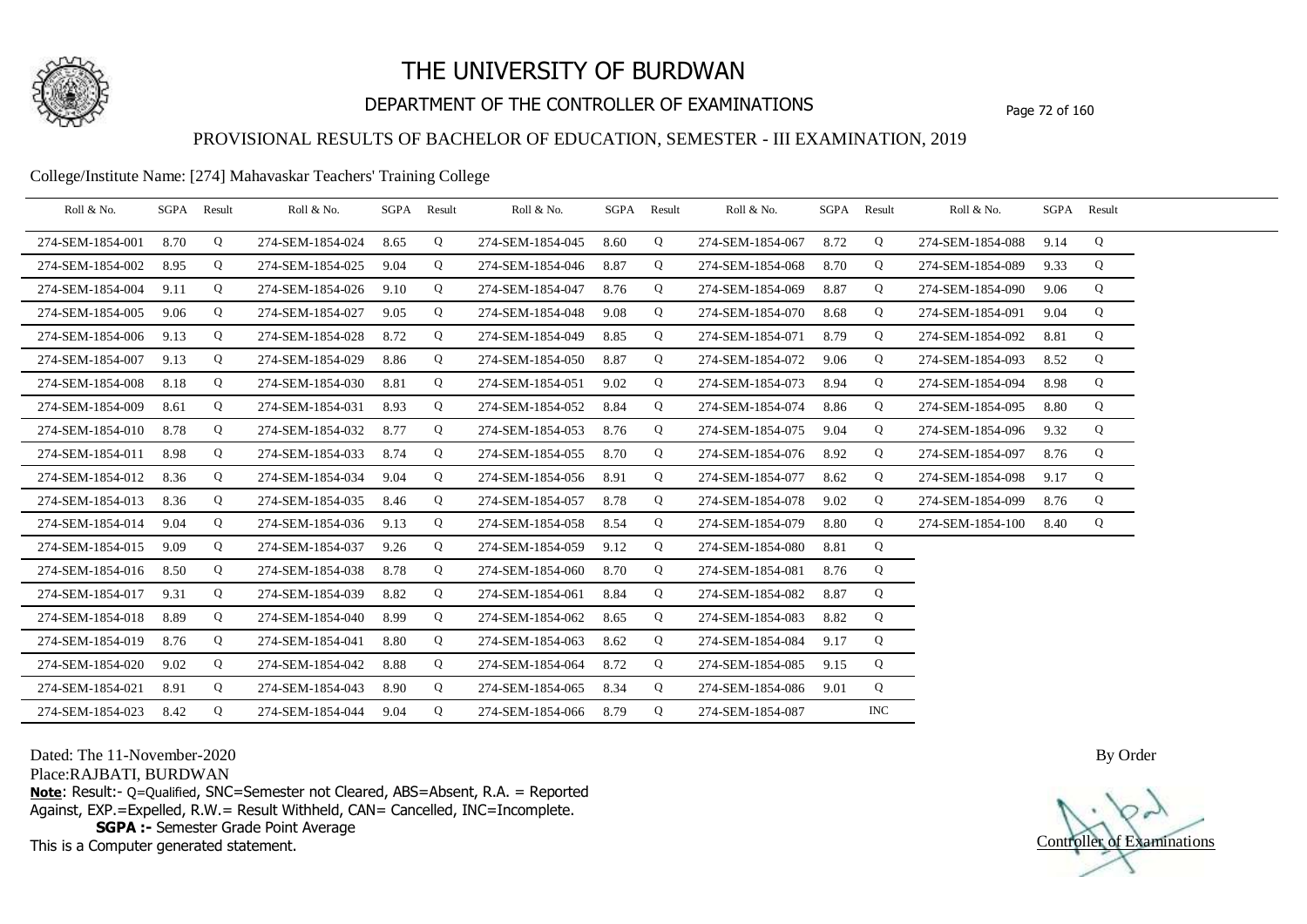

## DEPARTMENT OF THE CONTROLLER OF EXAMINATIONS Page 73 of 160

### PROVISIONAL RESULTS OF BACHELOR OF EDUCATION, SEMESTER - III EXAMINATION, 2019

College/Institute Name: [275] Bishnupur Public B.Ed College

| Roll & No.       |      | SGPA Result | Roll & No.       |      | SGPA Result | Roll & No.       | SGPA | Result | Roll & No. | SGPA Result | Roll & No. | SGPA Result |
|------------------|------|-------------|------------------|------|-------------|------------------|------|--------|------------|-------------|------------|-------------|
| 275-SEM-1854-003 | 8.73 | Q           | 275-SEM-1854-024 | 8.16 | Q           | 275-SEM-1854-045 | 9.09 | Q      |            |             |            |             |
| 275-SEM-1854-004 | 8.46 | Q           | 275-SEM-1854-025 | 8.56 | Q           | 275-SEM-1854-046 | 8.42 | Q      |            |             |            |             |
| 275-SEM-1854-005 | 8.90 | Q           | 275-SEM-1854-026 |      | <b>INC</b>  | 275-SEM-1854-047 | 8.66 | Q      |            |             |            |             |
| 275-SEM-1854-006 | 8.57 | Q           | 275-SEM-1854-027 | 8.59 | Q           | 275-SEM-1854-048 | 9.15 | Q      |            |             |            |             |
| 275-SEM-1854-007 | 8.66 | Q           | 275-SEM-1854-028 | 8.31 | Q           | 275-SEM-1854-049 | 8.51 | Q      |            |             |            |             |
| 275-SEM-1854-008 | 8.45 | Q           | 275-SEM-1854-029 | 8.43 | Q           | 275-SEM-1854-050 | 8.55 | Q      |            |             |            |             |
| 275-SEM-1854-009 | 8.77 | Q           | 275-SEM-1854-030 | 8.56 | Q           |                  |      |        |            |             |            |             |
| 275-SEM-1854-010 | 8.63 | Q           | 275-SEM-1854-031 | 8.50 | Q           |                  |      |        |            |             |            |             |
| 275-SEM-1854-011 | 8.28 | Q           | 275-SEM-1854-032 | 8.72 | Q           |                  |      |        |            |             |            |             |
| 275-SEM-1854-012 | 8.62 | Q           | 275-SEM-1854-033 | 8.67 | Q           |                  |      |        |            |             |            |             |
| 275-SEM-1854-013 | 8.79 | Q           | 275-SEM-1854-034 | 8.52 | Q           |                  |      |        |            |             |            |             |
| 275-SEM-1854-014 | 9.30 | Q           | 275-SEM-1854-035 | 8.82 | Q           |                  |      |        |            |             |            |             |
| 275-SEM-1854-015 | 9.17 | Q           | 275-SEM-1854-036 | 8.44 | Q           |                  |      |        |            |             |            |             |
| 275-SEM-1854-016 | 8.79 | Q           | 275-SEM-1854-037 | 8.72 | Q           |                  |      |        |            |             |            |             |
| 275-SEM-1854-017 | 8.81 | Q           | 275-SEM-1854-038 | 8.42 | Q           |                  |      |        |            |             |            |             |
| 275-SEM-1854-018 | 8.60 | Q           | 275-SEM-1854-039 | 9.10 | Q           |                  |      |        |            |             |            |             |
| 275-SEM-1854-019 | 8.65 | Q           | 275-SEM-1854-040 | 8.45 | Q           |                  |      |        |            |             |            |             |
| 275-SEM-1854-020 | 8.59 | Q           | 275-SEM-1854-041 | 9.20 | Q           |                  |      |        |            |             |            |             |
| 275-SEM-1854-021 | 7.95 | Q           | 275-SEM-1854-042 | 9.13 | Q           |                  |      |        |            |             |            |             |
| 275-SEM-1854-022 | 8.54 | Q           | 275-SEM-1854-043 | 9.00 | Q           |                  |      |        |            |             |            |             |
| 275-SEM-1854-023 | 8.69 | Q           | 275-SEM-1854-044 | 8.48 | Q           |                  |      |        |            |             |            |             |

Dated: The 11-November-2020

Place:RAJBATI, BURDWAN

**Note**: Result:- Q=Qualified, SNC=Semester not Cleared, ABS=Absent, R.A. = Reported Against, EXP.=Expelled, R.W.= Result Withheld, CAN= Cancelled, INC=Incomplete. **SGPA :-** Semester Grade Point Average

This is a Computer generated statement.

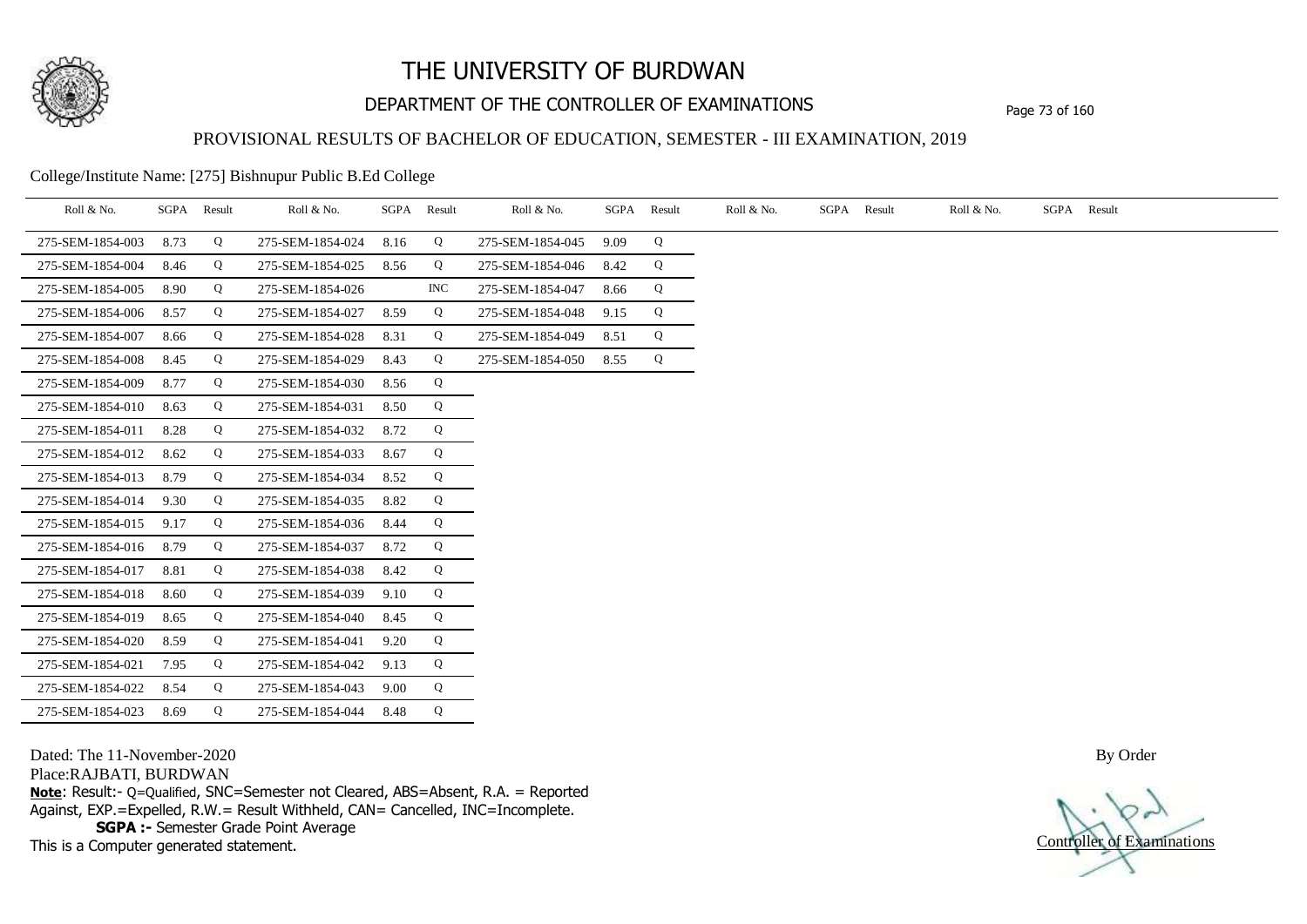

## DEPARTMENT OF THE CONTROLLER OF EXAMINATIONS Page 74 of 160

### PROVISIONAL RESULTS OF BACHELOR OF EDUCATION, SEMESTER - III EXAMINATION, 2019

### College/Institute Name: [276] Prodyumna Institute of Higher Education

| Roll & No.       | SGPA | Result | Roll & No.       | SGPA Result |   | Roll & No.       |      | SGPA Result | Roll & No.       |      | SGPA Result | Roll & No.       |      | SGPA Result |  |
|------------------|------|--------|------------------|-------------|---|------------------|------|-------------|------------------|------|-------------|------------------|------|-------------|--|
| 276-SEM-1854-001 | 8.72 | Q      | 276-SEM-1854-022 | 8.67        | Q | 276-SEM-1854-043 | 8.85 | Q           | 276-SEM-1854-064 | 8.94 | Q           | 276-SEM-1854-085 | 8.75 | Q           |  |
| 276-SEM-1854-002 | 8.81 | Q      | 276-SEM-1854-023 | 8.93        | Q | 276-SEM-1854-044 | 8.68 | Q           | 276-SEM-1854-065 | 8.79 | Q           | 276-SEM-1854-087 | 8.88 | Q           |  |
| 276-SEM-1854-003 | 8.92 | Q      | 276-SEM-1854-024 | 8.81        | Q | 276-SEM-1854-045 | 8.92 | Q           | 276-SEM-1854-066 | 8.82 | Q           | 276-SEM-1854-088 | 8.88 | Q           |  |
| 276-SEM-1854-004 | 8.90 | Q      | 276-SEM-1854-025 | 8.71        | Q | 276-SEM-1854-046 | 8.70 | Q           | 276-SEM-1854-067 | 8.80 | Q           | 276-SEM-1854-089 | 8.89 | Q           |  |
| 276-SEM-1854-005 | 8.86 | Q      | 276-SEM-1854-026 | 8.77        | Q | 276-SEM-1854-047 | 8.83 | Q           | 276-SEM-1854-068 | 8.82 | Q           | 276-SEM-1854-090 | 8.83 | Q           |  |
| 276-SEM-1854-006 | 8.69 | Q      | 276-SEM-1854-027 | 8.92        | Q | 276-SEM-1854-048 | 8.85 | Q           | 276-SEM-1854-069 | 8.90 | Q           | 276-SEM-1854-091 | 8.76 | Q           |  |
| 276-SEM-1854-007 | 8.92 | Q      | 276-SEM-1854-028 | 8.83        | Q | 276-SEM-1854-049 | 8.89 | Q           | 276-SEM-1854-070 | 8.73 | Q           | 276-SEM-1854-092 | 8.77 | Q           |  |
| 276-SEM-1854-008 | 8.96 | Q      | 276-SEM-1854-029 | 8.82        | Q | 276-SEM-1854-050 |      | <b>SNC</b>  | 276-SEM-1854-071 | 8.84 | Q           | 276-SEM-1854-093 | 8.85 | Q           |  |
| 276-SEM-1854-009 | 8.91 | Q      | 276-SEM-1854-030 | 8.81        | Q | 276-SEM-1854-051 | 8.81 | Q           | 276-SEM-1854-072 | 8.73 | Q           | 276-SEM-1854-094 | 8.73 | Q           |  |
| 276-SEM-1854-010 | 8.89 | Q      | 276-SEM-1854-031 | 8.74        | Q | 276-SEM-1854-052 | 8.85 | Q           | 276-SEM-1854-073 | 8.86 | Q           | 276-SEM-1854-095 | 8.76 | Q           |  |
| 276-SEM-1854-011 | 8.78 | Q      | 276-SEM-1854-032 | 8.77        | Q | 276-SEM-1854-053 | 8.81 | Q           | 276-SEM-1854-074 | 8.84 | Q           | 276-SEM-1854-096 | 8.60 | Q           |  |
| 276-SEM-1854-012 | 8.88 | Q      | 276-SEM-1854-033 | 8.86        | Q | 276-SEM-1854-054 | 8.77 | Q           | 276-SEM-1854-075 | 8.89 | Q           | 276-SEM-1854-097 | 8.71 | Q           |  |
| 276-SEM-1854-013 | 8.95 | Q      | 276-SEM-1854-034 | 8.82        | Q | 276-SEM-1854-055 | 8.84 | Q           | 276-SEM-1854-076 | 8.96 | Q           | 276-SEM-1854-098 | 8.81 | Q           |  |
| 276-SEM-1854-014 | 8.84 | Q      | 276-SEM-1854-035 | 8.79        | Q | 276-SEM-1854-056 | 8.73 | Q           | 276-SEM-1854-077 | 8.82 | Q           | 276-SEM-1854-099 | 8.64 | Q           |  |
| 276-SEM-1854-015 | 8.79 | Q      | 276-SEM-1854-036 | 8.75        | Q | 276-SEM-1854-057 | 8.88 | Q           | 276-SEM-1854-078 | 8.86 | Q           | 276-SEM-1854-100 | 8.80 | Q           |  |
| 276-SEM-1854-016 | 8.90 | Q      | 276-SEM-1854-037 | 8.77        | Q | 276-SEM-1854-058 | 8.77 | Q           | 276-SEM-1854-079 | 8.71 | Q           |                  |      |             |  |
| 276-SEM-1854-017 | 8.86 | Q      | 276-SEM-1854-038 | 8.86        | Q | 276-SEM-1854-059 | 8.76 | Q           | 276-SEM-1854-080 | 8.89 | Q           |                  |      |             |  |
| 276-SEM-1854-018 | 8.80 | Q      | 276-SEM-1854-039 | 8.83        | Q | 276-SEM-1854-060 | 8.81 | Q           | 276-SEM-1854-081 | 8.89 | Q           |                  |      |             |  |
| 276-SEM-1854-019 | 8.90 | Q      | 276-SEM-1854-040 | 8.83        | Q | 276-SEM-1854-061 | 8.94 | Q           | 276-SEM-1854-082 | 8.84 | Q           |                  |      |             |  |
| 276-SEM-1854-020 | 8.89 | Q      | 276-SEM-1854-041 | 8.71        | Q | 276-SEM-1854-062 | 8.82 | Q           | 276-SEM-1854-083 | 8.73 | Q           |                  |      |             |  |
| 276-SEM-1854-021 | 8.70 | Q      | 276-SEM-1854-042 | 8.54        | Q | 276-SEM-1854-063 | 8.89 | Q           | 276-SEM-1854-084 | 8.77 | Q           |                  |      |             |  |

Dated: The 11-November-2020

Place:RAJBATI, BURDWAN

**Note**: Result:- Q=Qualified, SNC=Semester not Cleared, ABS=Absent, R.A. = Reported Against, EXP.=Expelled, R.W.= Result Withheld, CAN= Cancelled, INC=Incomplete. **SGPA :-** Semester Grade Point Average

This is a Computer generated statement.

Controller of Examinations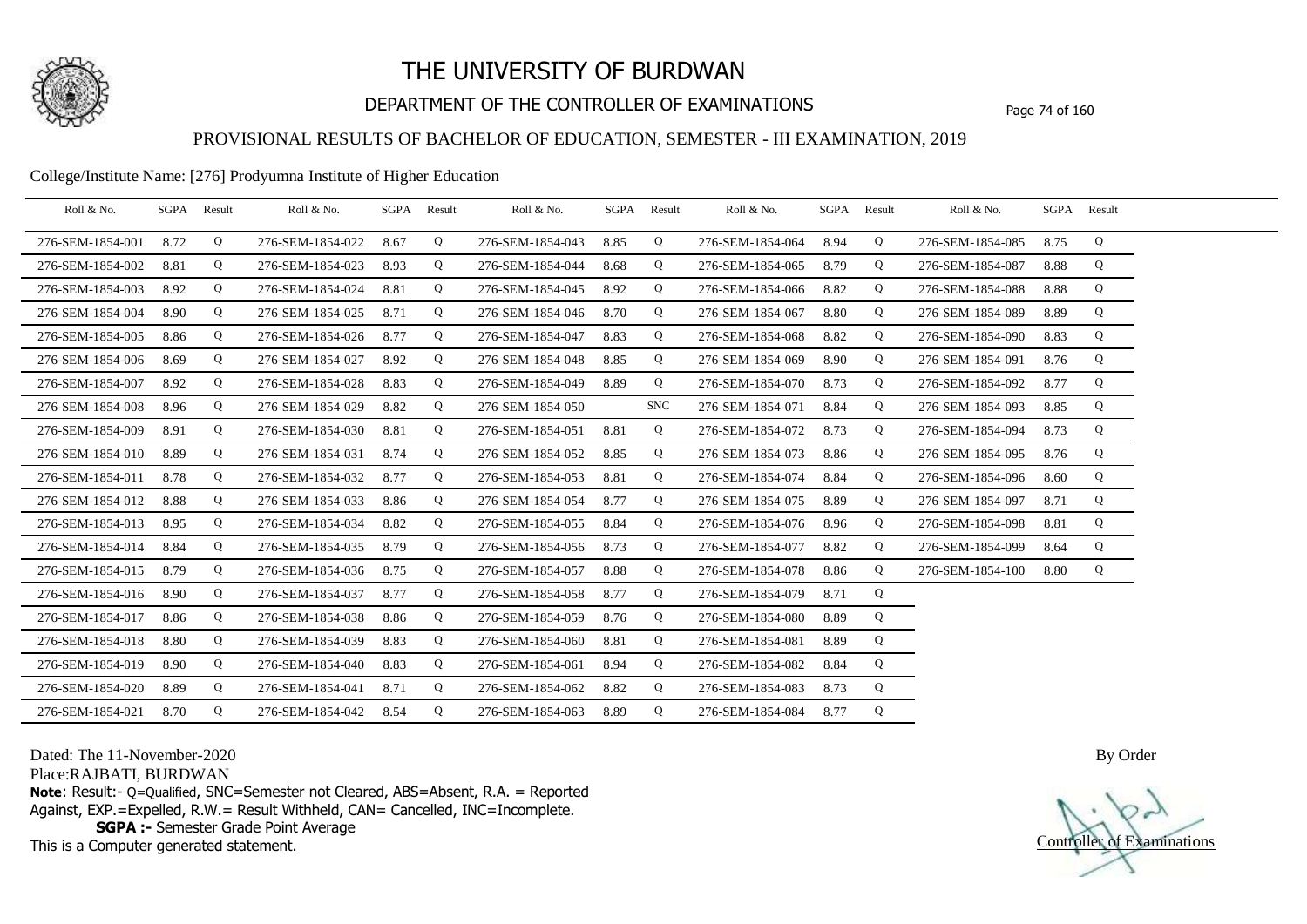

## DEPARTMENT OF THE CONTROLLER OF EXAMINATIONS Page 75 of 160

### PROVISIONAL RESULTS OF BACHELOR OF EDUCATION, SEMESTER - III EXAMINATION, 2019

College/Institute Name: [277] Abodh Institution

| Roll & No.       | SGPA Result |            | Roll & No.       |      | SGPA Result | Roll & No.       | SGPA Result |   | Roll & No.       | SGPA | Result     | Roll & No.            |      | SGPA Result |  |
|------------------|-------------|------------|------------------|------|-------------|------------------|-------------|---|------------------|------|------------|-----------------------|------|-------------|--|
| 277-SEM-1854-002 | 8.95        | Q          | 277-SEM-1854-025 | 9.06 | Q           | 277-SEM-1854-047 | 9.29        | Q | 277-SEM-1854-070 | 8.48 | Q          | 277-SEM-1854-092      | 8.74 | Q           |  |
| 277-SEM-1854-003 | 9.20        | Q          | 277-SEM-1854-026 | 9.37 | Q           | 277-SEM-1854-048 | 8.42        | Q | 277-SEM-1854-071 | 9.08 | Q          | 277-SEM-1854-093      | 9.41 | Q           |  |
| 277-SEM-1854-004 | 9.06        | Q          | 277-SEM-1854-027 | 8.66 | Q           | 277-SEM-1854-049 | 8.50        | Q | 277-SEM-1854-072 | 8.79 | Q          | 277-SEM-1854-094      | 9.31 | Q           |  |
| 277-SEM-1854-006 | 8.96        | Q          | 277-SEM-1854-028 | 8.57 | Q           | 277-SEM-1854-050 | 8.91        | Q | 277-SEM-1854-073 | 9.31 | Q          | 277-SEM-1854-095      | 9.43 | Q           |  |
| 277-SEM-1854-007 | 9.16        | Q          | 277-SEM-1854-029 | 8.32 | Q           | 277-SEM-1854-051 | 8.31        | Q | 277-SEM-1854-074 | 9.47 | Q          | 277-SEM-1854-096      | 9.39 | Q           |  |
| 277-SEM-1854-008 | 9.19        | Q          | 277-SEM-1854-030 | 8.54 | Q           | 277-SEM-1854-052 | 9.37        | Q | 277-SEM-1854-075 | 9.39 | Q          | 277-SEM-1854-097      | 9.31 | Q           |  |
| 277-SEM-1854-009 | 9.49        | Q          | 277-SEM-1854-031 | 9.07 | Q           | 277-SEM-1854-053 | 9.11        | Q | 277-SEM-1854-076 | 8.94 | Q          | 277-SEM-1854-098      | 8.58 | Q           |  |
| 277-SEM-1854-010 | 9.41        | Q          | 277-SEM-1854-032 | 8.71 | Q           | 277-SEM-1854-054 | 9.50        | Q | 277-SEM-1854-077 |      | <b>INC</b> | 277-SEM-1854-099      | 8.47 | Q           |  |
| 277-SEM-1854-011 | 9.07        | Q          | 277-SEM-1854-033 | 9.47 | Q           | 277-SEM-1854-055 | 9.27        | Q | 277-SEM-1854-078 | 8.96 | Q          | 277-SEM-1854-100 8.51 |      | Q           |  |
| 277-SEM-1854-012 | 8.80        | Q          | 277-SEM-1854-034 | 9.10 | Q           | 277-SEM-1854-056 | 8.24        | Q | 277-SEM-1854-079 | 9.21 | Q          |                       |      |             |  |
| 277-SEM-1854-013 | 9.35        | Q          | 277-SEM-1854-035 | 8.46 | Q           | 277-SEM-1854-057 | 8.98        | Q | 277-SEM-1854-080 | 9.21 | Q          |                       |      |             |  |
| 277-SEM-1854-014 | 8.38        | Q          | 277-SEM-1854-036 | 9.22 | Q           | 277-SEM-1854-058 | 9.03        | Q | 277-SEM-1854-082 | 9.25 | Q          |                       |      |             |  |
| 277-SEM-1854-015 | 9.39        | Q          | 277-SEM-1854-037 | 8.94 | Q           | 277-SEM-1854-059 | 8.52        | Q | 277-SEM-1854-083 | 9.32 | Q          |                       |      |             |  |
| 277-SEM-1854-016 | 8.39        | Q          | 277-SEM-1854-038 | 9.43 | Q           | 277-SEM-1854-060 | 9.24        | Q | 277-SEM-1854-084 | 9.49 | Q          |                       |      |             |  |
| 277-SEM-1854-017 | 8.58        | Q          | 277-SEM-1854-039 | 9.30 | Q           | 277-SEM-1854-062 | 8.79        | Q | 277-SEM-1854-085 | 9.45 | Q          |                       |      |             |  |
| 277-SEM-1854-018 | 8.52        | Q          | 277-SEM-1854-040 | 9.24 | Q           | 277-SEM-1854-063 | 9.00        | Q | 277-SEM-1854-086 | 8.86 | Q          |                       |      |             |  |
| 277-SEM-1854-019 | 9.12        | Q          | 277-SEM-1854-041 | 9.03 | Q           | 277-SEM-1854-065 | 9.22        | Q | 277-SEM-1854-087 | 8.28 | Q          |                       |      |             |  |
| 277-SEM-1854-020 | 8.78        | Q          | 277-SEM-1854-042 | 8.82 | Q           | 277-SEM-1854-066 | 8.42        | Q | 277-SEM-1854-088 | 9.49 | Q          |                       |      |             |  |
| 277-SEM-1854-021 | 8.89        | Q          | 277-SEM-1854-043 | 8.51 | Q           | 277-SEM-1854-067 | 9.03        | Q | 277-SEM-1854-089 | 9.25 | Q          |                       |      |             |  |
| 277-SEM-1854-023 |             | <b>INC</b> | 277-SEM-1854-045 | 9.08 | Q           | 277-SEM-1854-068 | 8.42        | Q | 277-SEM-1854-090 | 8.70 | Q          |                       |      |             |  |
| 277-SEM-1854-024 | 8.71        | Q          | 277-SEM-1854-046 | 9.04 | Q           | 277-SEM-1854-069 | 9.49        | Q | 277-SEM-1854-091 | 8.46 | Q          |                       |      |             |  |

Dated: The 11-November-2020

Place:RAJBATI, BURDWAN

**Note**: Result:- Q=Qualified, SNC=Semester not Cleared, ABS=Absent, R.A. = Reported Against, EXP.=Expelled, R.W.= Result Withheld, CAN= Cancelled, INC=Incomplete. **SGPA :-** Semester Grade Point Average

This is a Computer generated statement.

Controller of Examinations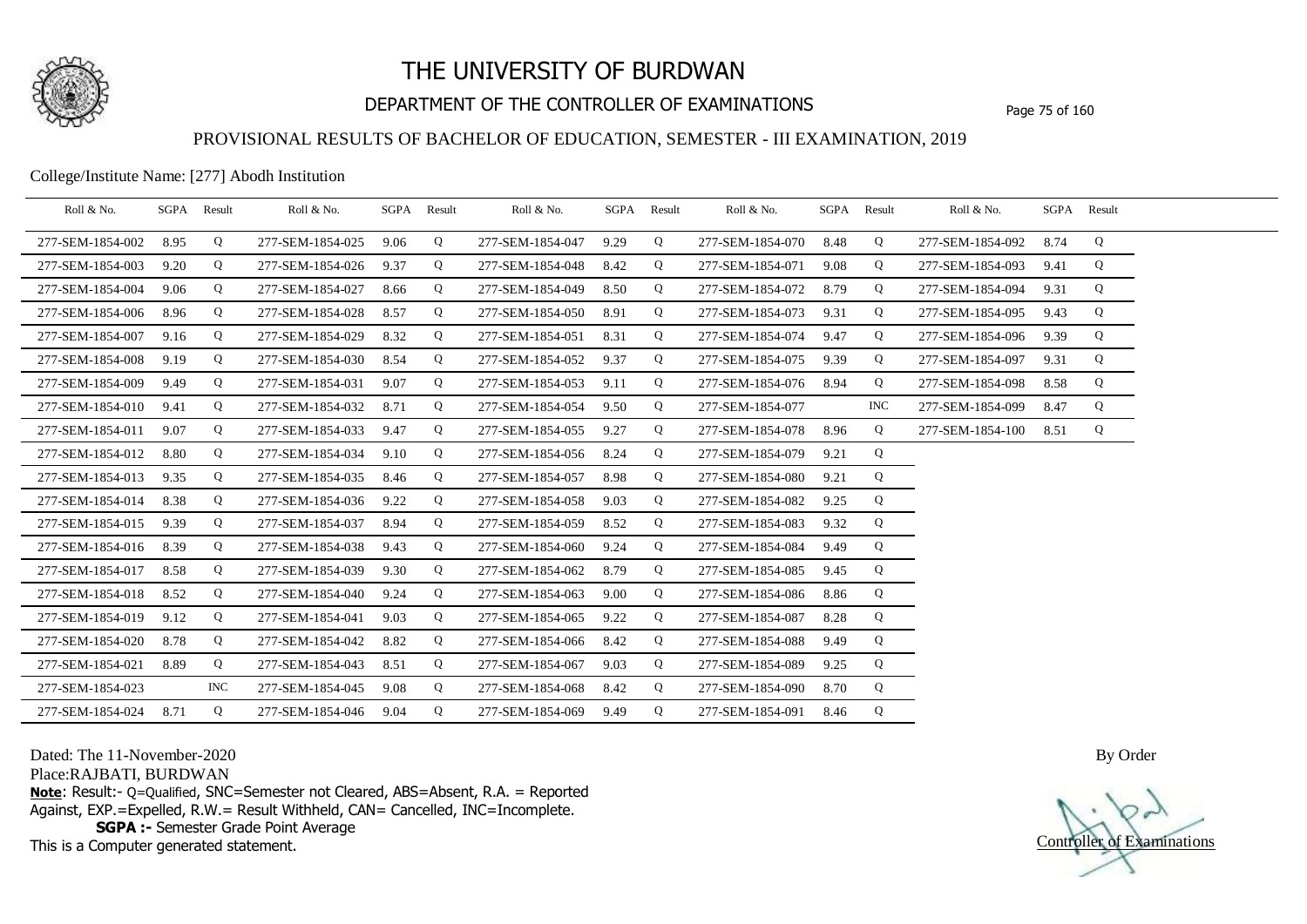

## DEPARTMENT OF THE CONTROLLER OF EXAMINATIONS Page 76 of 160

### PROVISIONAL RESULTS OF BACHELOR OF EDUCATION, SEMESTER - III EXAMINATION, 2019

College/Institute Name: [278] Gita Teachers Training College

| Roll & No.       | SGPA Result |   | Roll & No.       |      | SGPA Result | Roll & No.            | SGPA Result |   | Roll & No.       |      | SGPA Result | Roll & No.       |      | SGPA Result |  |
|------------------|-------------|---|------------------|------|-------------|-----------------------|-------------|---|------------------|------|-------------|------------------|------|-------------|--|
| 278-SEM-1854-001 | 9.20        | Q | 278-SEM-1854-022 | 9.27 | Q           | 278-SEM-1854-043      | 9.34        | Q | 278-SEM-1854-065 | 9.52 | Q           | 278-SEM-1854-087 | 9.52 | Q           |  |
| 278-SEM-1854-002 | 9.21        | Q | 278-SEM-1854-023 | 9.07 | Q           | 278-SEM-1854-044      | 9.32        | Q | 278-SEM-1854-066 | 9.35 | Q           | 278-SEM-1854-088 | 9.29 | Q           |  |
| 278-SEM-1854-003 | 9.22        | Q | 278-SEM-1854-024 | 9.20 | Q           | 278-SEM-1854-045      | 9.16        | Q | 278-SEM-1854-067 | 9.16 | Q           | 278-SEM-1854-089 | 9.08 | Q           |  |
| 278-SEM-1854-004 | 9.19        | Q | 278-SEM-1854-025 | 9.10 | Q           | 278-SEM-1854-046      | 9.10        | Q | 278-SEM-1854-068 | 9.11 | Q           | 278-SEM-1854-090 | 9.17 | Q           |  |
| 278-SEM-1854-005 | 9.26        | Q | 278-SEM-1854-026 | 9.22 | Q           | 278-SEM-1854-047      | 9.15        | Q | 278-SEM-1854-069 | 9.30 | Q           | 278-SEM-1854-091 | 9.04 | Q           |  |
| 278-SEM-1854-006 | 9.40        | Q | 278-SEM-1854-027 | 9.49 | Q           | 278-SEM-1854-048      | 9.26        | Q | 278-SEM-1854-070 | 9.42 | Q           | 278-SEM-1854-092 | 9.42 | Q           |  |
| 278-SEM-1854-007 | 9.10        | Q | 278-SEM-1854-028 | 9.30 | Q           | 278-SEM-1854-049      | 9.30        | Q | 278-SEM-1854-071 | 9.32 | Q           | 278-SEM-1854-093 | 9.28 | Q           |  |
| 278-SEM-1854-008 | 9.46        | Q | 278-SEM-1854-029 | 9.28 | Q           | 278-SEM-1854-051      | 9.11        | Q | 278-SEM-1854-072 | 9.30 | Q           | 278-SEM-1854-094 | 9.24 | Q           |  |
| 278-SEM-1854-009 | 8.97        | Q | 278-SEM-1854-030 | 9.38 | Q           | 278-SEM-1854-052      | 9.21        | Q | 278-SEM-1854-073 | 9.29 | Q           | 278-SEM-1854-095 | 9.34 | Q           |  |
| 278-SEM-1854-010 | 9.22        | Q | 278-SEM-1854-031 | 9.14 | Q           | 278-SEM-1854-053      | 9.20        | Q | 278-SEM-1854-074 | 9.24 | Q           | 278-SEM-1854-096 | 9.12 | Q           |  |
| 278-SEM-1854-011 | 9.44        | Q | 278-SEM-1854-032 | 9.16 | Q           | 278-SEM-1854-054      | 9.44        | Q | 278-SEM-1854-075 | 9.14 | Q           | 278-SEM-1854-097 | 9.19 | Q           |  |
| 278-SEM-1854-012 | 9.26        | Q | 278-SEM-1854-033 | 9.18 | Q           | 278-SEM-1854-055      | 9.53        | Q | 278-SEM-1854-076 | 8.88 | Q           | 278-SEM-1854-098 | 9.28 | Q           |  |
| 278-SEM-1854-013 | 9.11        | Q | 278-SEM-1854-034 | 9.32 | Q           | 278-SEM-1854-056      | 9.22        | Q | 278-SEM-1854-078 | 9.11 | Q           | 278-SEM-1854-099 | 9.31 | Q           |  |
| 278-SEM-1854-014 | 9.36        | Q | 278-SEM-1854-035 | 8.96 | Q           | 278-SEM-1854-057      | 9.31        | Q | 278-SEM-1854-079 | 9.25 | Q           | 278-SEM-1854-100 | 9.47 | Q           |  |
| 278-SEM-1854-015 | 9.35        | Q | 278-SEM-1854-036 | 9.47 | Q           | 278-SEM-1854-058      | 9.36        | Q | 278-SEM-1854-080 |      | $\rm{INC}$  |                  |      |             |  |
| 278-SEM-1854-016 | 9.30        | Q | 278-SEM-1854-037 | 9.18 | Q           | 278-SEM-1854-059      | 9.31        | Q | 278-SEM-1854-081 | 9.26 | Q           |                  |      |             |  |
| 278-SEM-1854-017 | 9.14        | Q | 278-SEM-1854-038 | 9.14 | Q           | 278-SEM-1854-060      | 9.17        | Q | 278-SEM-1854-082 | 9.20 | Q           |                  |      |             |  |
| 278-SEM-1854-018 | 9.18        | Q | 278-SEM-1854-039 | 9.32 | Q           | 278-SEM-1854-061      | 9.12        | Q | 278-SEM-1854-083 | 9.24 | Q           |                  |      |             |  |
| 278-SEM-1854-019 | 9.24        | Q | 278-SEM-1854-040 | 9.36 | Q           | 278-SEM-1854-062      | 9.35        | Q | 278-SEM-1854-084 | 9.21 | Q           |                  |      |             |  |
| 278-SEM-1854-020 | 9.46        | Q | 278-SEM-1854-041 | 9.27 | Q           | 278-SEM-1854-063      | 9.32        | Q | 278-SEM-1854-085 | 9.18 | Q           |                  |      |             |  |
| 278-SEM-1854-021 | 9.48        | Q | 278-SEM-1854-042 | 9.08 | Q           | 278-SEM-1854-064 9.42 |             | Q | 278-SEM-1854-086 | 9.33 | Q           |                  |      |             |  |

Dated: The 11-November-2020

Place:RAJBATI, BURDWAN

**Note**: Result:- Q=Qualified, SNC=Semester not Cleared, ABS=Absent, R.A. = Reported Against, EXP.=Expelled, R.W.= Result Withheld, CAN= Cancelled, INC=Incomplete. **SGPA :-** Semester Grade Point Average

This is a Computer generated statement.

Controller of Examinations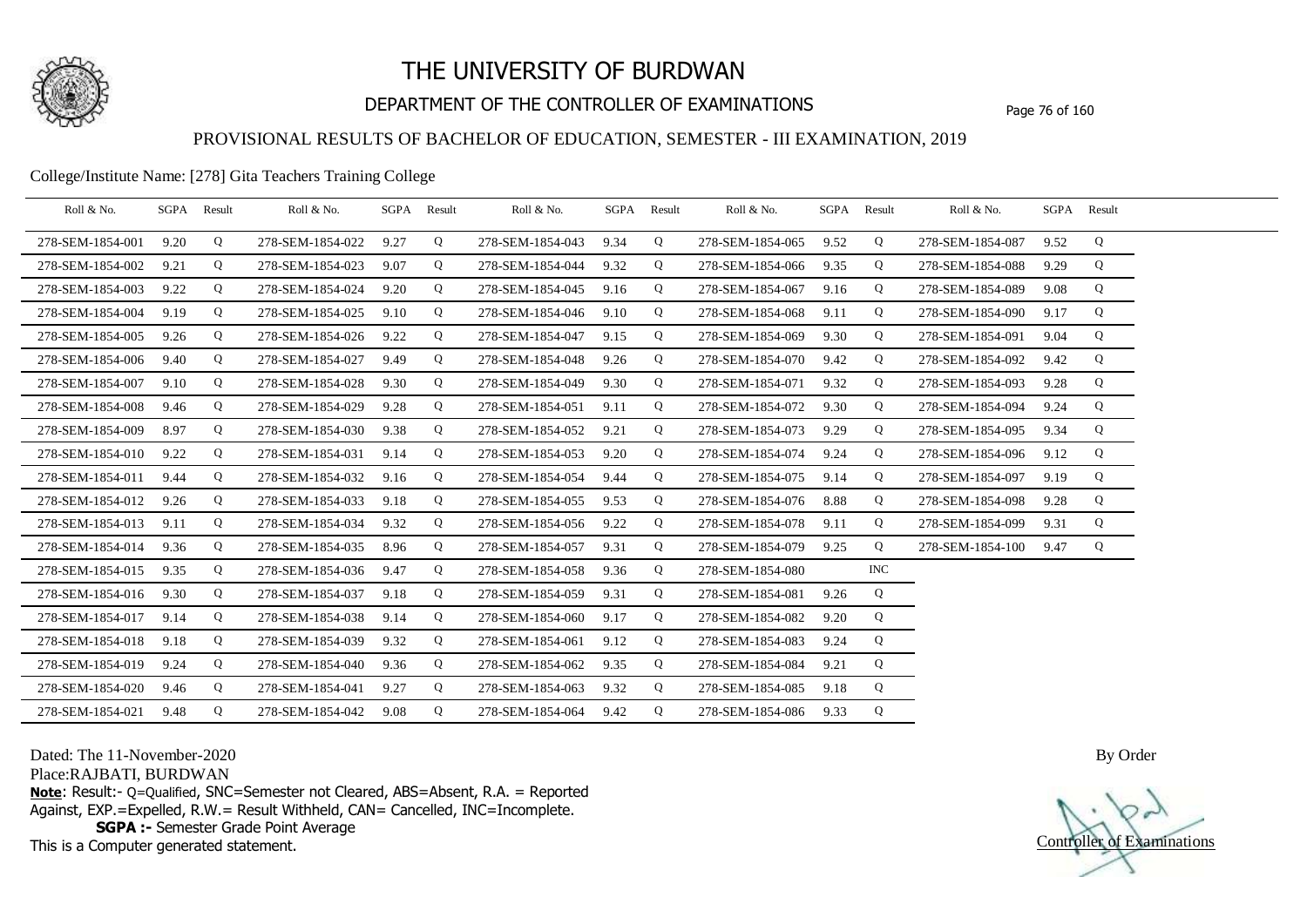

## DEPARTMENT OF THE CONTROLLER OF EXAMINATIONS Page 77 of 160

### PROVISIONAL RESULTS OF BACHELOR OF EDUCATION, SEMESTER - III EXAMINATION, 2019

College/Institute Name: [279] Netaji Teachers Training Institute

| Roll & No.       |      | SGPA Result | Roll & No.       |      | SGPA Result | Roll & No.       | SGPA | Result | Roll & No. | SGPA Result | Roll & No. | SGPA Result |  |
|------------------|------|-------------|------------------|------|-------------|------------------|------|--------|------------|-------------|------------|-------------|--|
| 279-SEM-1854-001 | 8.63 | Q           | 279-SEM-1854-022 | 8.63 | Q           | 279-SEM-1854-043 | 8.58 | Q      |            |             |            |             |  |
| 279-SEM-1854-002 | 8.43 | Q           | 279-SEM-1854-023 | 8.50 | Q           | 279-SEM-1854-044 | 8.65 | Q      |            |             |            |             |  |
| 279-SEM-1854-003 | 8.58 | Q           | 279-SEM-1854-024 | 8.70 | Q           | 279-SEM-1854-045 | 8.68 | Q      |            |             |            |             |  |
| 279-SEM-1854-004 | 8.65 | Q           | 279-SEM-1854-025 | 8.69 | Q           | 279-SEM-1854-046 | 8.67 | Q      |            |             |            |             |  |
| 279-SEM-1854-005 | 8.59 | Q           | 279-SEM-1854-026 | 8.58 | Q           | 279-SEM-1854-047 | 8.57 | Q      |            |             |            |             |  |
| 279-SEM-1854-006 | 8.50 | Q           | 279-SEM-1854-027 | 8.61 | Q           | 279-SEM-1854-048 | 8.69 | Q      |            |             |            |             |  |
| 279-SEM-1854-007 | 8.65 | Q           | 279-SEM-1854-028 | 8.58 | Q           | 279-SEM-1854-049 | 8.43 | Q      |            |             |            |             |  |
| 279-SEM-1854-008 | 8.70 | Q           | 279-SEM-1854-029 | 8.73 | Q           | 279-SEM-1854-050 | 8.57 | Q      |            |             |            |             |  |
| 279-SEM-1854-009 | 8.60 | Q           | 279-SEM-1854-030 | 8.53 | Q           |                  |      |        |            |             |            |             |  |
| 279-SEM-1854-010 | 8.55 | Q           | 279-SEM-1854-031 | 8.50 | Q           |                  |      |        |            |             |            |             |  |
| 279-SEM-1854-011 | 8.64 | Q           | 279-SEM-1854-032 | 8.67 | Q           |                  |      |        |            |             |            |             |  |
| 279-SEM-1854-012 | 8.63 | Q           | 279-SEM-1854-033 | 8.57 | Q           |                  |      |        |            |             |            |             |  |
| 279-SEM-1854-013 | 8.70 | Q           | 279-SEM-1854-034 |      | <b>SNC</b>  |                  |      |        |            |             |            |             |  |
| 279-SEM-1854-014 | 8.70 | Q           | 279-SEM-1854-035 | 8.73 | Q           |                  |      |        |            |             |            |             |  |
| 279-SEM-1854-015 | 8.49 | Q           | 279-SEM-1854-036 | 8.63 | Q           |                  |      |        |            |             |            |             |  |
| 279-SEM-1854-016 | 8.69 | Q           | 279-SEM-1854-037 | 8.62 | Q           |                  |      |        |            |             |            |             |  |
| 279-SEM-1854-017 | 8.69 | Q           | 279-SEM-1854-038 | 8.74 | Q           |                  |      |        |            |             |            |             |  |
| 279-SEM-1854-018 | 8.68 | Q           | 279-SEM-1854-039 | 8.53 | Q           |                  |      |        |            |             |            |             |  |
| 279-SEM-1854-019 | 8.62 | Q           | 279-SEM-1854-040 | 8.60 | Q           |                  |      |        |            |             |            |             |  |
| 279-SEM-1854-020 | 8.60 | Q           | 279-SEM-1854-041 | 8.64 | Q           |                  |      |        |            |             |            |             |  |
| 279-SEM-1854-021 | 8.66 | Q           | 279-SEM-1854-042 | 8.71 | Q           |                  |      |        |            |             |            |             |  |

Dated: The 11-November-2020

Place:RAJBATI, BURDWAN

**Note**: Result:- Q=Qualified, SNC=Semester not Cleared, ABS=Absent, R.A. = Reported Against, EXP.=Expelled, R.W.= Result Withheld, CAN= Cancelled, INC=Incomplete. **SGPA :-** Semester Grade Point Average

This is a Computer generated statement.

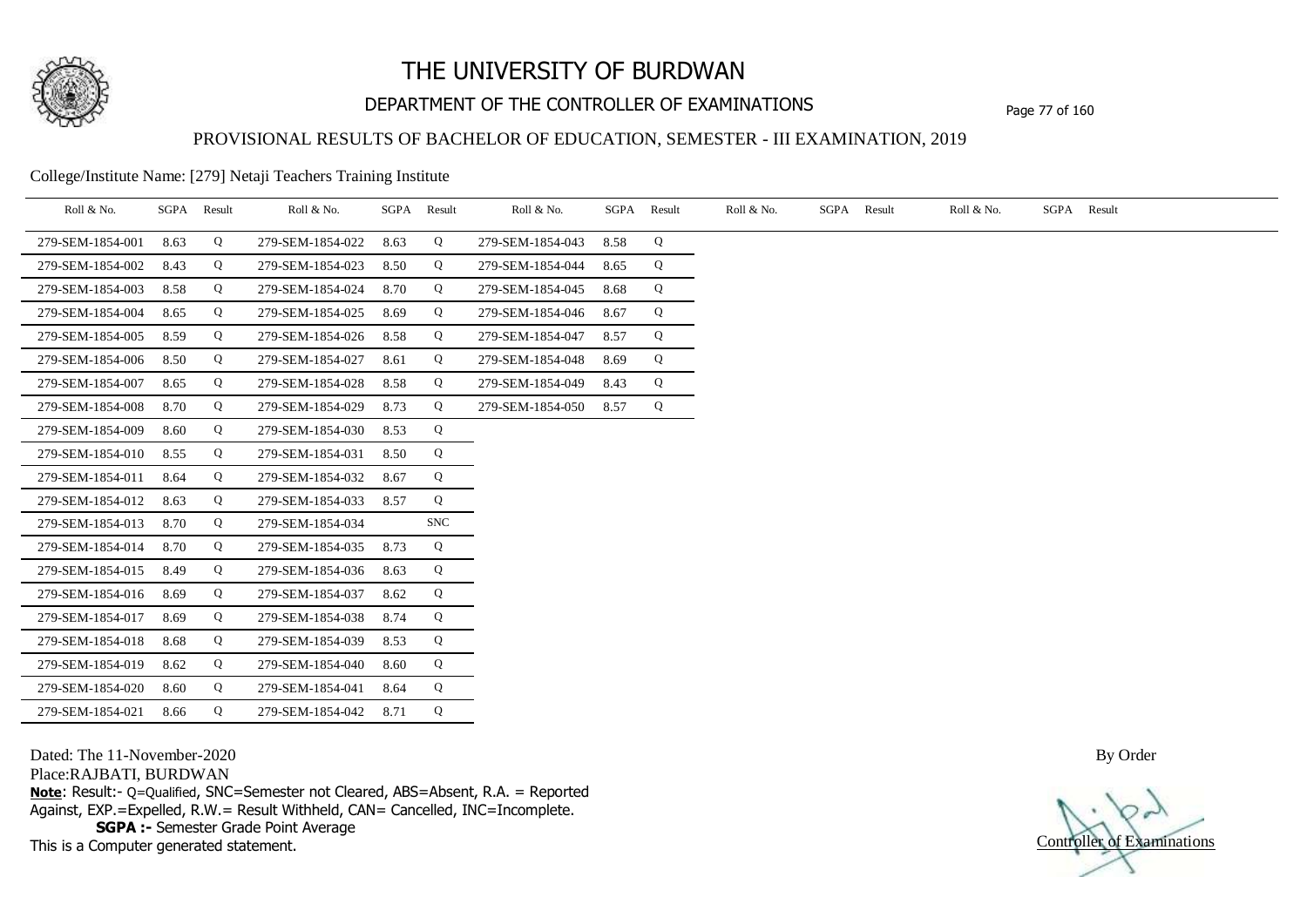

## DEPARTMENT OF THE CONTROLLER OF EXAMINATIONS Page 78 of 160

### PROVISIONAL RESULTS OF BACHELOR OF EDUCATION, SEMESTER - III EXAMINATION, 2019

#### College/Institute Name: [280] Bishnupur Public Institute of Education

| Roll & No.       | SGPA | Result     | Roll & No.       | SGPA | Result     | Roll & No.       | SGPA | Result | Roll & No.       | SGPA Result |   | Roll & No.       |      | SGPA Result |  |
|------------------|------|------------|------------------|------|------------|------------------|------|--------|------------------|-------------|---|------------------|------|-------------|--|
| 280-SEM-1754-035 | 9.13 | Q          | 280-SEM-1854-019 | 9.13 | Q          | 280-SEM-1854-040 | 9.04 | Q      | 280-SEM-1854-062 | 8.75        | Q | 280-SEM-1854-084 | 9.04 | Q           |  |
| 280-SEM-1754-042 |      | <b>INC</b> | 280-SEM-1854-020 | 9.08 | Q          | 280-SEM-1854-041 | 9.14 | Q      | 280-SEM-1854-063 | 8.99        | Q | 280-SEM-1854-085 | 9.04 | Q           |  |
| 280-SEM-1754-066 | 8.87 | Q          | 280-SEM-1854-021 | 8.97 | Q          | 280-SEM-1854-042 | 9.12 | Q      | 280-SEM-1854-064 | 9.16        | Q | 280-SEM-1854-087 | 9.10 | Q           |  |
| 280-SEM-1854-001 | 8.96 | Q          | 280-SEM-1854-022 | 8.89 | Q          | 280-SEM-1854-043 | 9.08 | Q      | 280-SEM-1854-065 | 8.99        | Q | 280-SEM-1854-088 | 9.00 | Q           |  |
| 280-SEM-1854-002 | 9.11 | Q          | 280-SEM-1854-023 |      | <b>SNC</b> | 280-SEM-1854-045 | 8.97 | Q      | 280-SEM-1854-066 | 9.08        | Q | 280-SEM-1854-089 | 9.10 | Q           |  |
| 280-SEM-1854-003 | 9.04 | Q          | 280-SEM-1854-024 | 9.14 | Q          | 280-SEM-1854-046 | 9.02 | Q      | 280-SEM-1854-067 | 9.03        | Q | 280-SEM-1854-090 | 9.14 | Q           |  |
| 280-SEM-1854-004 | 9.04 | Q          | 280-SEM-1854-025 | 9.07 | Q          | 280-SEM-1854-047 | 9.19 | Q      | 280-SEM-1854-068 | 9.01        | Q | 280-SEM-1854-091 | 9.20 | Q           |  |
| 280-SEM-1854-005 | 9.05 | Q          | 280-SEM-1854-026 | 9.02 | Q          | 280-SEM-1854-048 | 9.17 | Q      | 280-SEM-1854-069 | 9.12        | Q | 280-SEM-1854-092 | 8.95 | Q           |  |
| 280-SEM-1854-006 | 9.17 | Q          | 280-SEM-1854-027 | 9.05 | Q          | 280-SEM-1854-049 | 8.90 | Q      | 280-SEM-1854-070 | 8.98        | Q | 280-SEM-1854-093 | 9.14 | Q           |  |
| 280-SEM-1854-007 | 9.15 | Q          | 280-SEM-1854-028 | 9.16 | Q          | 280-SEM-1854-050 | 9.14 | Q      | 280-SEM-1854-071 | 9.10        | Q | 280-SEM-1854-095 | 9.01 | Q           |  |
| 280-SEM-1854-008 | 9.13 | Q          | 280-SEM-1854-029 | 8.85 | Q          | 280-SEM-1854-051 | 9.08 | Q      | 280-SEM-1854-072 | 9.12        | Q | 280-SEM-1854-096 | 9.00 | Q           |  |
| 280-SEM-1854-009 | 8.96 | Q          | 280-SEM-1854-030 | 9.03 | Q          | 280-SEM-1854-052 | 9.18 | Q      | 280-SEM-1854-073 | 9.15        | Q | 280-SEM-1854-097 | 9.19 | Q           |  |
| 280-SEM-1854-010 | 9.10 | Q          | 280-SEM-1854-031 | 9.07 | Q          | 280-SEM-1854-053 | 9.01 | Q      | 280-SEM-1854-074 | 9.09        | Q | 280-SEM-1854-098 | 9.19 | Q           |  |
| 280-SEM-1854-011 | 8.96 | Q          | 280-SEM-1854-032 | 9.00 | Q          | 280-SEM-1854-054 | 8.90 | Q      | 280-SEM-1854-075 | 9.15        | Q | 280-SEM-1854-099 | 8.93 | Q           |  |
| 280-SEM-1854-012 | 9.08 | Q          | 280-SEM-1854-033 | 9.02 | Q          | 280-SEM-1854-055 | 9.11 | Q      | 280-SEM-1854-076 | 9.29        | Q | 280-SEM-1854-100 | 8.97 | Q           |  |
| 280-SEM-1854-013 |      | <b>SNC</b> | 280-SEM-1854-034 | 9.13 | Q          | 280-SEM-1854-056 | 9.02 | Q      | 280-SEM-1854-077 | 9.02        | Q |                  |      |             |  |
| 280-SEM-1854-014 | 8.83 | Q          | 280-SEM-1854-035 | 8.94 | Q          | 280-SEM-1854-057 | 9.05 | Q      | 280-SEM-1854-078 | 9.05        | Q |                  |      |             |  |
| 280-SEM-1854-015 | 9.18 | Q          | 280-SEM-1854-036 | 9.18 | Q          | 280-SEM-1854-058 | 9.13 | Q      | 280-SEM-1854-079 | 9.13        | Q |                  |      |             |  |
| 280-SEM-1854-016 | 8.87 | Q          | 280-SEM-1854-037 | 9.10 | Q          | 280-SEM-1854-059 | 9.09 | Q      | 280-SEM-1854-081 | 8.96        | Q |                  |      |             |  |
| 280-SEM-1854-017 | 8.93 | Q          | 280-SEM-1854-038 | 9.03 | Q          | 280-SEM-1854-060 | 8.87 | Q      | 280-SEM-1854-082 | 9.09        | Q |                  |      |             |  |
| 280-SEM-1854-018 | 9.01 | Q          | 280-SEM-1854-039 | 8.95 | Q          | 280-SEM-1854-061 | 9.18 | Q      | 280-SEM-1854-083 | 9.16        | Q |                  |      |             |  |

Dated: The 11-November-2020

Place:RAJBATI, BURDWAN

**Note**: Result:- Q=Qualified, SNC=Semester not Cleared, ABS=Absent, R.A. = Reported Against, EXP.=Expelled, R.W.= Result Withheld, CAN= Cancelled, INC=Incomplete. **SGPA :-** Semester Grade Point Average

This is a Computer generated statement.

Controller of Examinations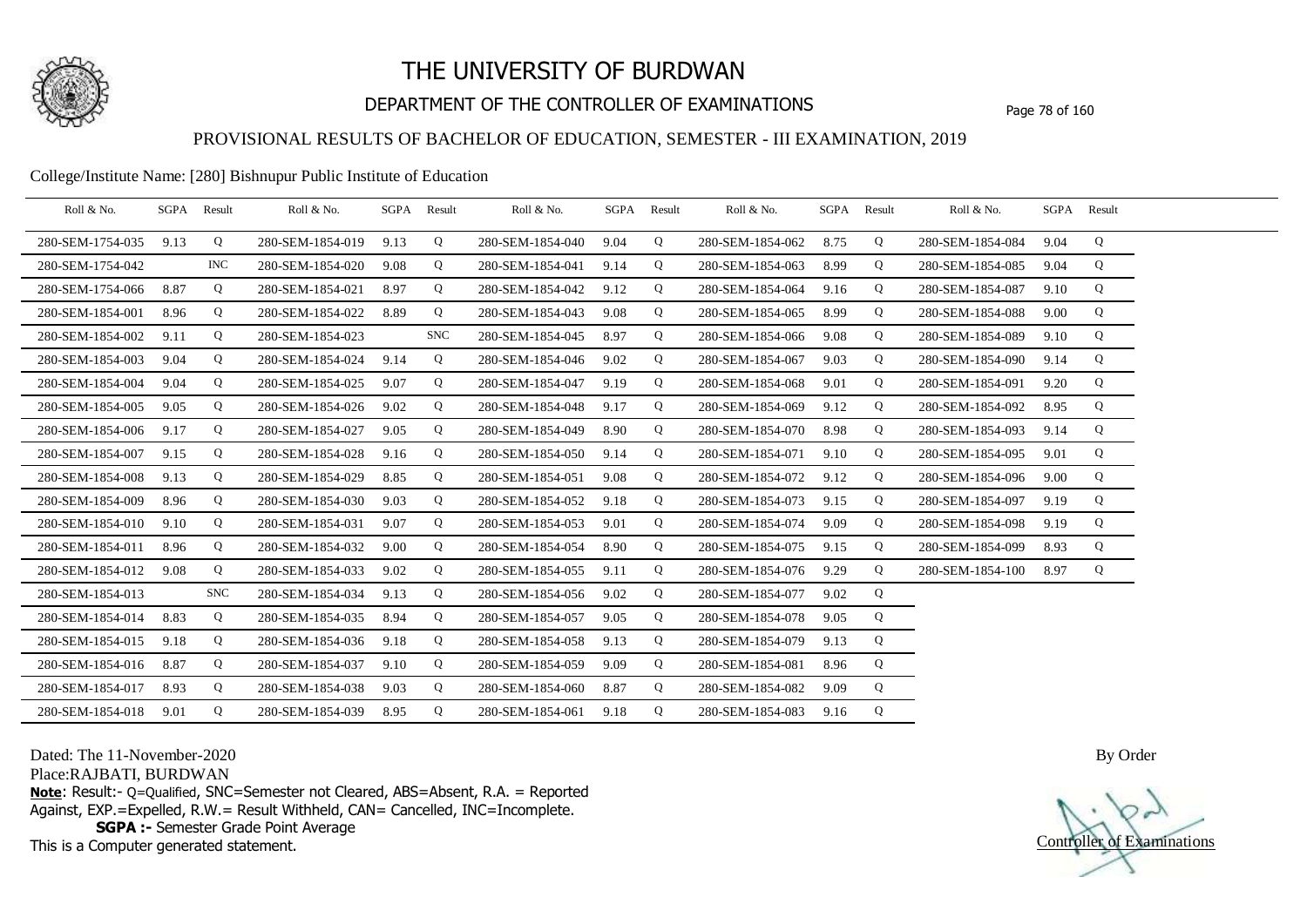

## DEPARTMENT OF THE CONTROLLER OF EXAMINATIONS Page 79 of 160

### PROVISIONAL RESULTS OF BACHELOR OF EDUCATION, SEMESTER - III EXAMINATION, 2019

#### College/Institute Name: [281] Bishnupur Mallabhum B.Ed College

| Roll & No.       |      | SGPA Result | Roll & No.       |      | SGPA Result | Roll & No.       | SGPA Result |   | Roll & No.       | SGPA Result |   | Roll & No.       | SGPA Result |     |  |
|------------------|------|-------------|------------------|------|-------------|------------------|-------------|---|------------------|-------------|---|------------------|-------------|-----|--|
| 281-SEM-1754-082 |      | <b>INC</b>  | 281-SEM-1854-021 |      | <b>INC</b>  | 281-SEM-1854-042 | 8.89        | Q | 281-SEM-1854-063 | 9.04        | Q | 281-SEM-1854-084 | 8.70        | Q   |  |
| 281-SEM-1854-001 | 8.28 | Q           | 281-SEM-1854-022 | 7.98 | Q           | 281-SEM-1854-043 | 8.12        | Q | 281-SEM-1854-064 | 8.86        | Q | 281-SEM-1854-085 | 8.33        | Q   |  |
| 281-SEM-1854-002 | 8.64 | Q           | 281-SEM-1854-023 | 8.85 | Q           | 281-SEM-1854-044 | 8.72        | Q | 281-SEM-1854-065 | 8.09        | Q | 281-SEM-1854-086 | 8.75        | Q   |  |
| 281-SEM-1854-003 | 8.17 | Q           | 281-SEM-1854-024 | 8.26 | Q           | 281-SEM-1854-045 | 8.33        | Q | 281-SEM-1854-066 | 8.57        | Q | 281-SEM-1854-087 | 8.79        | Q   |  |
| 281-SEM-1854-004 | 8.28 | Q           | 281-SEM-1854-025 | 8.39 | Q           | 281-SEM-1854-046 | 8.16        | Q | 281-SEM-1854-067 | 8.42        | Q | 281-SEM-1854-088 | 8.04        | Q   |  |
| 281-SEM-1854-005 | 8.36 | Q           | 281-SEM-1854-026 | 8.34 | Q           | 281-SEM-1854-047 | 8.88        | Q | 281-SEM-1854-068 | 8.95        | Q | 281-SEM-1854-089 | 8.12        | Q   |  |
| 281-SEM-1854-006 | 8.17 | Q           | 281-SEM-1854-027 | 8.14 | Q           | 281-SEM-1854-048 | 8.87        | Q | 281-SEM-1854-069 | 8.26        | Q | 281-SEM-1854-090 | 8.41        | Q   |  |
| 281-SEM-1854-007 | 8.78 | Q           | 281-SEM-1854-028 | 9.02 | Q           | 281-SEM-1854-049 | 8.39        | Q | 281-SEM-1854-070 | 8.09        | Q | 281-SEM-1854-091 | 8.69        | Q   |  |
| 281-SEM-1854-008 | 8.35 | Q           | 281-SEM-1854-029 | 8.76 | Q           | 281-SEM-1854-050 | 8.29        | Q | 281-SEM-1854-071 | 8.93        | Q | 281-SEM-1854-092 | 8.09        | Q   |  |
| 281-SEM-1854-009 | 8.38 | Q           | 281-SEM-1854-030 | 9.04 | Q           | 281-SEM-1854-051 | 8.60        | Q | 281-SEM-1854-072 | 8.38        | Q | 281-SEM-1854-093 | 8.14        | Q   |  |
| 281-SEM-1854-010 | 8.36 | Q           | 281-SEM-1854-031 | 8.61 | Q           | 281-SEM-1854-052 | 8.40        | Q | 281-SEM-1854-073 | 8.74        | Q | 281-SEM-1854-094 | 8.98        | Q   |  |
| 281-SEM-1854-011 | 8.34 | Q           | 281-SEM-1854-032 | 8.35 | Q           | 281-SEM-1854-053 | 8.18        | Q | 281-SEM-1854-074 | 8.34        | Q | 281-SEM-1854-095 | 8.93        | Q   |  |
| 281-SEM-1854-012 |      | <b>INC</b>  | 281-SEM-1854-033 | 9.04 | Q           | 281-SEM-1854-054 | 9.07        | Q | 281-SEM-1854-075 | 8.67        | Q | 281-SEM-1854-096 | 8.23        | Q   |  |
| 281-SEM-1854-013 | 8.77 | Q           | 281-SEM-1854-034 | 8.21 | Q           | 281-SEM-1854-055 | 8.11        | Q | 281-SEM-1854-076 | 8.48        | Q | 281-SEM-1854-097 | 8.38        | Q   |  |
| 281-SEM-1854-014 | 8.33 | Q           | 281-SEM-1854-035 | 8.01 | Q           | 281-SEM-1854-056 | 8.74        | Q | 281-SEM-1854-077 | 8.16        | Q | 281-SEM-1854-098 | 8.09        | Q   |  |
| 281-SEM-1854-015 | 8.12 | Q           | 281-SEM-1854-036 | 8.58 | Q           | 281-SEM-1854-057 | 8.63        | Q | 281-SEM-1854-078 | 8.78        | Q | 281-SEM-1854-099 | 8.23        | Q   |  |
| 281-SEM-1854-016 | 8.47 | Q           | 281-SEM-1854-037 | 9.08 | Q           | 281-SEM-1854-058 | 8.88        | Q | 281-SEM-1854-079 | 8.37        | Q | 281-SEM-1854-100 |             | INC |  |
| 281-SEM-1854-017 | 8.94 | Q           | 281-SEM-1854-038 | 8.41 | Q           | 281-SEM-1854-059 | 8.22        | Q | 281-SEM-1854-080 | 8.16        | Q |                  |             |     |  |
| 281-SEM-1854-018 | 9.02 | Q           | 281-SEM-1854-039 | 8.34 | Q           | 281-SEM-1854-060 | 8.74        | Q | 281-SEM-1854-081 | 8.30        | Q |                  |             |     |  |
| 281-SEM-1854-019 | 8.23 | Q           | 281-SEM-1854-040 | 8.46 | Q           | 281-SEM-1854-061 | 8.93        | Q | 281-SEM-1854-082 | 8.23        | Q |                  |             |     |  |
| 281-SEM-1854-020 | 8.31 | Q           | 281-SEM-1854-041 | 8.53 | Q           | 281-SEM-1854-062 | 8.24        | Q | 281-SEM-1854-083 | 8.41        | Q |                  |             |     |  |

Dated: The 11-November-2020

Place:RAJBATI, BURDWAN

**Note**: Result:- Q=Qualified, SNC=Semester not Cleared, ABS=Absent, R.A. = Reported Against, EXP.=Expelled, R.W.= Result Withheld, CAN= Cancelled, INC=Incomplete. **SGPA :-** Semester Grade Point Average

This is a Computer generated statement.

Controller of Examinations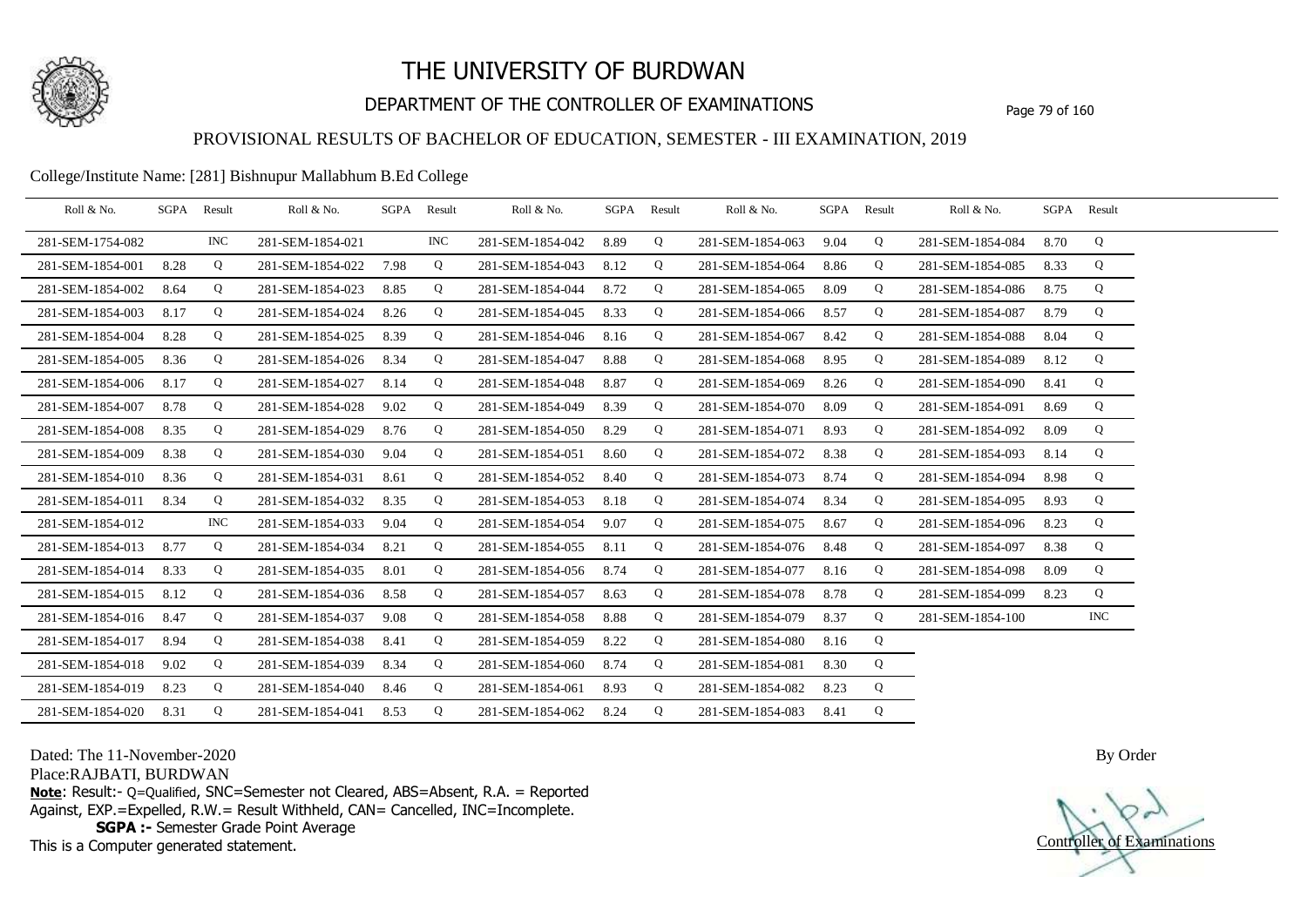

## DEPARTMENT OF THE CONTROLLER OF EXAMINATIONS Page 80 of 160

### PROVISIONAL RESULTS OF BACHELOR OF EDUCATION, SEMESTER - III EXAMINATION, 2019

College/Institute Name: [282] B.P.P.T.T.I

| Roll & No.       | SGPA Result |   | Roll & No.       |      | SGPA Result | Roll & No.       | SGPA | Result | Roll & No.       |      | SGPA Result | Roll & No.       |      | SGPA Result |  |
|------------------|-------------|---|------------------|------|-------------|------------------|------|--------|------------------|------|-------------|------------------|------|-------------|--|
| 282-SEM-1854-001 | 8.17        | Q | 282-SEM-1854-023 | 8.15 | Q           | 282-SEM-1854-046 | 8.08 | Q      | 282-SEM-1854-071 | 8.34 | Q           | 282-SEM-1854-092 | 8.37 | Q           |  |
| 282-SEM-1854-002 | 8.16        | Q | 282-SEM-1854-024 | 8.64 | Q           | 282-SEM-1854-047 | 8.21 | Q      | 282-SEM-1854-072 | 8.35 | Q           | 282-SEM-1854-093 | 8.32 | Q           |  |
| 282-SEM-1854-003 | 8.12        | Q | 282-SEM-1854-025 | 8.32 | Q           | 282-SEM-1854-048 | 8.22 | Q      | 282-SEM-1854-073 | 8.61 | Q           | 282-SEM-1854-094 | 8.26 | Q           |  |
| 282-SEM-1854-004 | 8.08        | Q | 282-SEM-1854-026 | 8.03 | Q           | 282-SEM-1854-050 | 8.18 | Q      | 282-SEM-1854-074 | 8.17 | Q           | 282-SEM-1854-095 | 8.18 | Q           |  |
| 282-SEM-1854-005 | 8.34        | Q | 282-SEM-1854-027 | 8.21 | Q           | 282-SEM-1854-052 | 8.28 | Q      | 282-SEM-1854-075 | 8.32 | Q           | 282-SEM-1854-096 | 8.55 | Q           |  |
| 282-SEM-1854-006 | 8.23        | Q | 282-SEM-1854-028 | 8.10 | Q           | 282-SEM-1854-053 | 8.25 | Q      | 282-SEM-1854-076 | 8.22 | Q           | 282-SEM-1854-098 | 8.23 | Q           |  |
| 282-SEM-1854-007 | 8.54        | Q | 282-SEM-1854-029 | 8.34 | Q           | 282-SEM-1854-054 | 8.09 | Q      | 282-SEM-1854-077 | 8.38 | Q           | 282-SEM-1854-099 | 8.54 | Q           |  |
| 282-SEM-1854-009 | 8.42        | Q | 282-SEM-1854-030 | 8.14 | Q           | 282-SEM-1854-055 | 7.99 | Q      | 282-SEM-1854-078 | 8.30 | Q           | 282-SEM-1854-100 | 8.44 | Q           |  |
| 282-SEM-1854-010 | 8.54        | Q | 282-SEM-1854-031 | 8.18 | Q           | 282-SEM-1854-056 | 8.07 | Q      | 282-SEM-1854-079 | 8.57 | Q           |                  |      |             |  |
| 282-SEM-1854-011 | 8.16        | Q | 282-SEM-1854-033 | 8.34 | Q           | 282-SEM-1854-057 | 8.19 | Q      | 282-SEM-1854-080 | 8.32 | Q           |                  |      |             |  |
| 282-SEM-1854-012 | 8.18        | Q | 282-SEM-1854-035 | 8.37 | Q           | 282-SEM-1854-058 | 8.35 | Q      | 282-SEM-1854-081 | 8.26 | Q           |                  |      |             |  |
| 282-SEM-1854-013 | 8.48        | Q | 282-SEM-1854-036 | 8.07 | Q           | 282-SEM-1854-059 | 8.31 | Q      | 282-SEM-1854-082 | 8.12 | Q           |                  |      |             |  |
| 282-SEM-1854-014 | 8.39        | Q | 282-SEM-1854-037 | 8.44 | Q           | 282-SEM-1854-060 | 8.10 | Q      | 282-SEM-1854-083 | 8.26 | Q           |                  |      |             |  |
| 282-SEM-1854-015 | 8.39        | Q | 282-SEM-1854-038 | 8.03 | Q           | 282-SEM-1854-061 | 8.28 | Q      | 282-SEM-1854-084 | 8.32 | Q           |                  |      |             |  |
| 282-SEM-1854-016 | 8.29        | Q | 282-SEM-1854-039 | 8.54 | Q           | 282-SEM-1854-062 | 8.55 | Q      | 282-SEM-1854-085 | 8.09 | Q           |                  |      |             |  |
| 282-SEM-1854-017 | 8.24        | Q | 282-SEM-1854-040 | 8.16 | Q           | 282-SEM-1854-063 | 8.11 | Q      | 282-SEM-1854-086 | 8.41 | Q           |                  |      |             |  |
| 282-SEM-1854-018 | 8.18        | Q | 282-SEM-1854-041 | 8.48 | Q           | 282-SEM-1854-064 | 8.39 | Q      | 282-SEM-1854-087 | 8.37 | Q           |                  |      |             |  |
| 282-SEM-1854-019 | 8.29        | Q | 282-SEM-1854-042 | 8.25 | Q           | 282-SEM-1854-067 | 8.22 | Q      | 282-SEM-1854-088 | 8.39 | Q           |                  |      |             |  |
| 282-SEM-1854-020 | 8.11        | Q | 282-SEM-1854-043 | 8.51 | Q           | 282-SEM-1854-068 | 8.32 | Q      | 282-SEM-1854-089 | 8.59 | Q           |                  |      |             |  |
| 282-SEM-1854-021 | 8.38        | Q | 282-SEM-1854-044 | 8.35 | Q           | 282-SEM-1854-069 | 8.50 | Q      | 282-SEM-1854-090 | 8.60 | Q           |                  |      |             |  |
| 282-SEM-1854-022 | 8.18        | Q | 282-SEM-1854-045 | 8.13 | Q           | 282-SEM-1854-070 | 8.11 | Q      | 282-SEM-1854-091 | 8.46 | Q           |                  |      |             |  |

Dated: The 11-November-2020

Place:RAJBATI, BURDWAN

**Note**: Result:- Q=Qualified, SNC=Semester not Cleared, ABS=Absent, R.A. = Reported Against, EXP.=Expelled, R.W.= Result Withheld, CAN= Cancelled, INC=Incomplete. **SGPA :-** Semester Grade Point Average

This is a Computer generated statement.

Controller of Examinations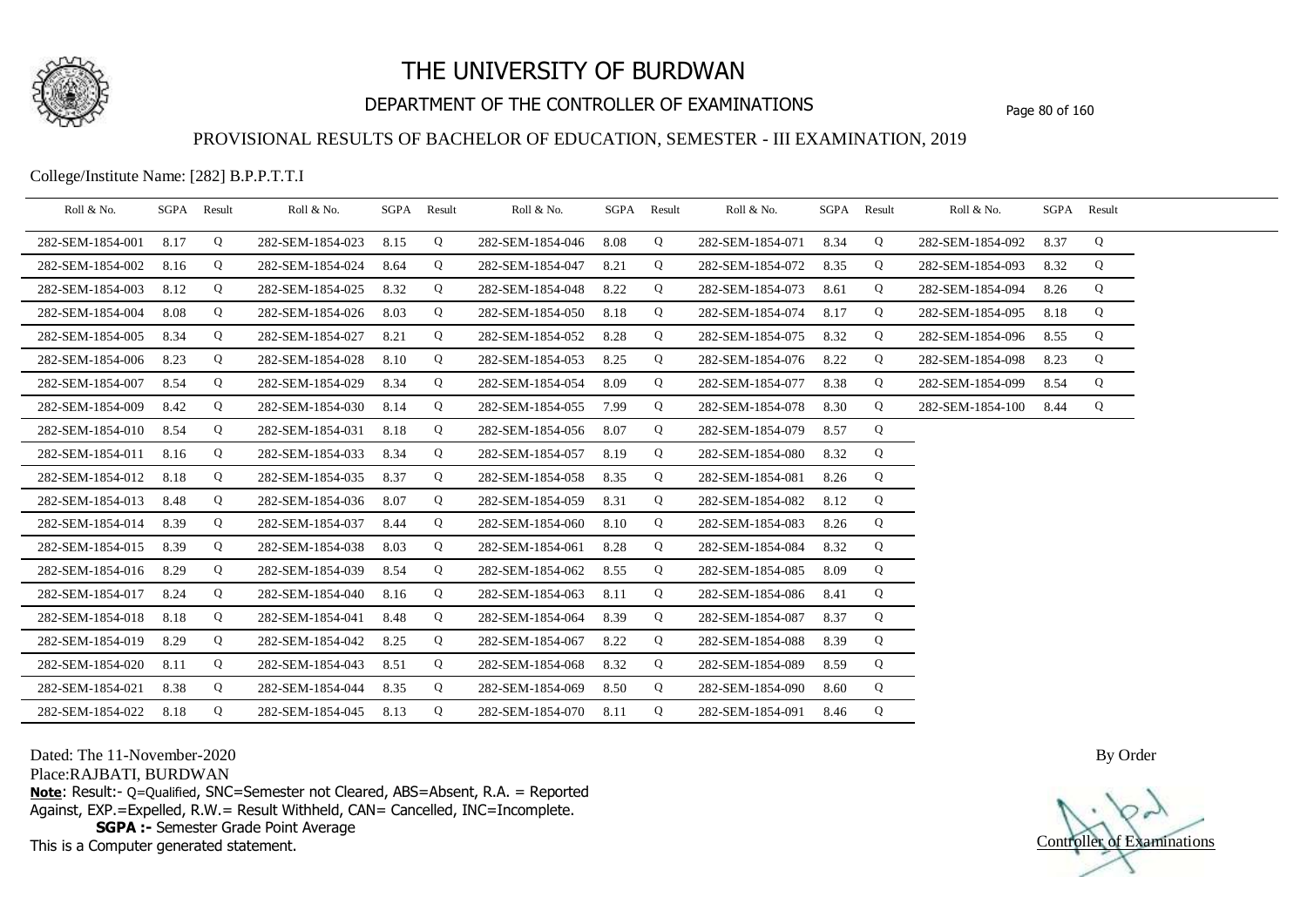

## DEPARTMENT OF THE CONTROLLER OF EXAMINATIONS Page 81 of 160

### PROVISIONAL RESULTS OF BACHELOR OF EDUCATION, SEMESTER - III EXAMINATION, 2019

College/Institute Name: [283] F.N.S.E.T.C

| Roll & No.       |      | SGPA Result | Roll & No.       |      | SGPA Result | Roll & No.       | SGPA Result |   | Roll & No.       | SGPA Result |            | Roll & No.       |      | SGPA Result |  |
|------------------|------|-------------|------------------|------|-------------|------------------|-------------|---|------------------|-------------|------------|------------------|------|-------------|--|
| 283-SEM-1854-001 | 8.98 | Q           | 283-SEM-1854-023 | 8.98 | Q           | 283-SEM-1854-046 | 9.06        | Q | 283-SEM-1854-067 | 8.98        | Q          | 283-SEM-1854-088 | 9.08 | Q           |  |
| 283-SEM-1854-002 | 9.09 | Q           | 283-SEM-1854-024 | 9.05 | Q           | 283-SEM-1854-047 | 9.23        | Q | 283-SEM-1854-068 |             | <b>INC</b> | 283-SEM-1854-089 | 8.84 | Q           |  |
| 283-SEM-1854-003 | 9.01 | Q           | 283-SEM-1854-025 | 8.89 | Q           | 283-SEM-1854-048 | 8.90        | Q | 283-SEM-1854-069 | 9.08        | Q          | 283-SEM-1854-090 | 9.08 | Q           |  |
| 283-SEM-1854-005 | 8.92 | Q           | 283-SEM-1854-026 | 8.80 | Q           | 283-SEM-1854-049 | 9.12        | Q | 283-SEM-1854-070 | 9.08        | Q          | 283-SEM-1854-091 | 8.84 | Q           |  |
| 283-SEM-1854-006 | 8.99 | Q           | 283-SEM-1854-027 |      | <b>INC</b>  | 283-SEM-1854-050 | 8.97        | Q | 283-SEM-1854-071 | 8.99        | Q          | 283-SEM-1854-092 | 8.94 | Q           |  |
| 283-SEM-1854-007 | 9.06 | Q           | 283-SEM-1854-028 | 9.00 | Q           | 283-SEM-1854-051 | 9.01        | Q | 283-SEM-1854-072 | 9.04        | Q          | 283-SEM-1854-093 | 9.21 | Q           |  |
| 283-SEM-1854-008 | 9.24 | Q           | 283-SEM-1854-029 | 9.12 | Q           | 283-SEM-1854-052 | 8.99        | Q | 283-SEM-1854-073 | 8.97        | Q          | 283-SEM-1854-094 | 8.71 | Q           |  |
| 283-SEM-1854-009 | 9.03 | Q           | 283-SEM-1854-030 | 9.18 | Q           | 283-SEM-1854-053 | 8.99        | Q | 283-SEM-1854-074 | 8.93        | Q          | 283-SEM-1854-095 | 9.14 | Q           |  |
| 283-SEM-1854-010 | 9.06 | Q           | 283-SEM-1854-031 | 9.28 | Q           | 283-SEM-1854-054 | 9.26        | Q | 283-SEM-1854-075 | 8.97        | Q          | 283-SEM-1854-096 | 9.08 | Q           |  |
| 283-SEM-1854-011 | 9.10 | Q           | 283-SEM-1854-032 | 8.93 | Q           | 283-SEM-1854-055 | 8.99        | Q | 283-SEM-1854-076 | 9.08        | Q          | 283-SEM-1854-097 | 8.70 | Q           |  |
| 283-SEM-1854-012 | 9.11 | Q           | 283-SEM-1854-033 | 9.13 | Q           | 283-SEM-1854-056 | 9.01        | Q | 283-SEM-1854-077 | 9.20        | Q          | 283-SEM-1854-098 | 8.99 | Q           |  |
| 283-SEM-1854-013 | 9.04 | Q           | 283-SEM-1854-034 | 9.03 | Q           | 283-SEM-1854-057 | 9.04        | Q | 283-SEM-1854-078 | 9.11        | Q          | 283-SEM-1854-099 | 8.94 | Q           |  |
| 283-SEM-1854-014 | 9.08 | Q           | 283-SEM-1854-035 | 8.93 | Q           | 283-SEM-1854-058 | 8.99        | Q | 283-SEM-1854-079 | 8.95        | Q          | 283-SEM-1854-100 | 8.91 | Q           |  |
| 283-SEM-1854-015 | 9.04 | Q           | 283-SEM-1854-036 | 9.04 | Q           | 283-SEM-1854-059 | 8.82        | Q | 283-SEM-1854-080 | 8.98        | Q          |                  |      |             |  |
| 283-SEM-1854-016 | 9.03 | Q           | 283-SEM-1854-037 | 9.10 | Q           | 283-SEM-1854-060 | 8.97        | Q | 283-SEM-1854-081 | 9.08        | Q          |                  |      |             |  |
| 283-SEM-1854-017 | 9.14 | Q           | 283-SEM-1854-038 | 8.92 | Q           | 283-SEM-1854-061 | 9.00        | Q | 283-SEM-1854-082 | 9.07        | Q          |                  |      |             |  |
| 283-SEM-1854-018 | 8.83 | Q           | 283-SEM-1854-039 | 9.21 | Q           | 283-SEM-1854-062 | 8.98        | Q | 283-SEM-1854-083 | 9.01        | Q          |                  |      |             |  |
| 283-SEM-1854-019 | 9.14 | Q           | 283-SEM-1854-041 | 8.97 | Q           | 283-SEM-1854-063 | 9.11        | Q | 283-SEM-1854-084 | 9.23        | Q          |                  |      |             |  |
| 283-SEM-1854-020 | 9.05 | Q           | 283-SEM-1854-042 | 8.87 | Q           | 283-SEM-1854-064 | 9.10        | Q | 283-SEM-1854-085 | 9.17        | Q          |                  |      |             |  |
| 283-SEM-1854-021 | 9.10 | Q           | 283-SEM-1854-043 | 9.22 | Q           | 283-SEM-1854-065 | 9.10        | Q | 283-SEM-1854-086 | 9.02        | Q          |                  |      |             |  |
| 283-SEM-1854-022 | 9.14 | Q           | 283-SEM-1854-044 | 8.86 | Q           | 283-SEM-1854-066 | 9.02        | Q | 283-SEM-1854-087 | 9.03        | Q          |                  |      |             |  |

Dated: The 11-November-2020

Place:RAJBATI, BURDWAN

**Note**: Result:- Q=Qualified, SNC=Semester not Cleared, ABS=Absent, R.A. = Reported Against, EXP.=Expelled, R.W.= Result Withheld, CAN= Cancelled, INC=Incomplete. **SGPA :-** Semester Grade Point Average

This is a Computer generated statement.

Controller of Examinations